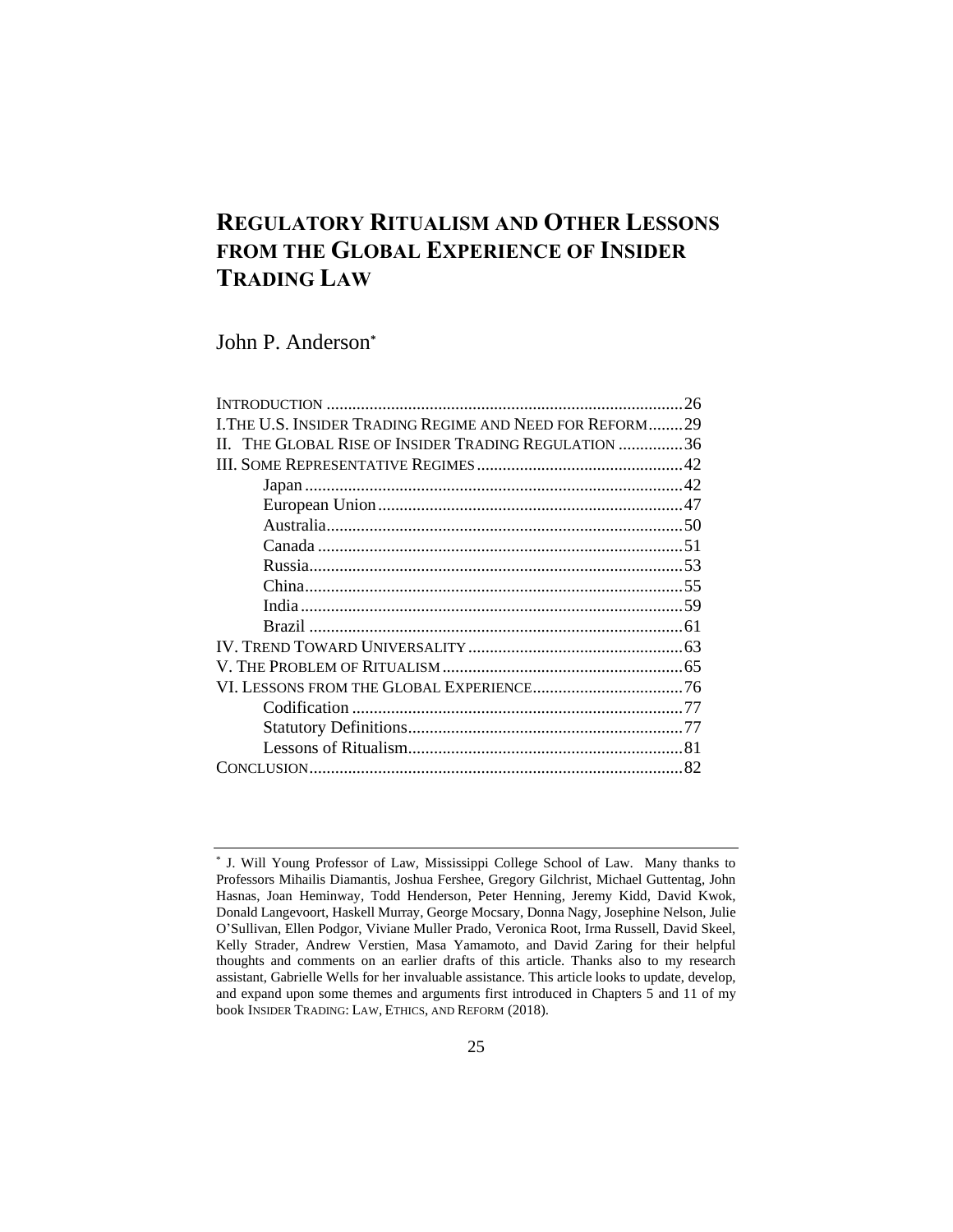#### **INTRODUCTION**

There is growing consensus for the conclusion that the insider trading enforcement regime in the United States, the oldest in the world, is in need of reform. As one commentator puts it, the U.S. regime has been criticized as "a 'theoretical mess,' 'seriously flawed,' 'extraordinarily vague and illinformed,' 'arbitrary and incomplete,' a 'scandal,' and even 'astonishingly dysfunctional."<sup>1</sup> Indeed this near-uniform recognition of the "shoddy state of American insider-trading law" recently led current Commissioner of the U.S. Securities and Exchange Commission (SEC), Robert J. Jackson, and former U.S. attorney for Manhattan, Preet Bharara, to announce the creation of the "Bharara Task Force on Insider Trading" to propose new reforms to the  $law.<sup>2</sup>$ 

<span id="page-1-1"></span><span id="page-1-0"></span>Of course, even those who agree that reform is needed often disagree about the nature of the current regime's problems and about how to solve them. There are, however, two concerns that have gained persistent attention among jurists, scholars, and market participants. First, the current insider trading enforcement regime in the U.S. imposes stiff penalties<sup>3</sup> for a crime that has never been defined by statute or by rule.<sup>4</sup> This lack of statutory definition has led to vagueness in the law that is both inefficient and unjust. As Bharara and Jackson explain, the lack of statutory definition has resulted in "a legal haziness that leaves both investors and defendants unclear about what sorts of information-sharing or other activities by investors would be

<sup>1.</sup> Peter Henning, *What's So Bad About Insider Trading?*, 70 BUS. LAW. 751, 751 (2015).

<sup>2.</sup> Preet Bharara & Robert J. Jackson, Jr., *Insider Trading Laws Haven't Kept Up with the Crooks*, N.Y. TIMES (Oct. 9, 2018), https://www.nytimes.com/2018/10/09/opinion/secinsider-trading-united-states.html [https://perma.cc/BB7Z-PNBE]. The Bharara Task Force published its findings in January 2020. *See* PREET BHARARA ET AL., REPORT OF THE BHARARA TASK FORCE (2020), https://www.bhararataskforce.com/s/Report-of-the-Bharara-Task-Force -on-Insider-Trading.pdf [https://perma.cc/4CKU-URV5].

<sup>3</sup>*. See, e.g.*, Stephen Bainbridge, *Incorporating State Law Fiduciary Duties into the Federal Insider Trading Prohibition*, 52 WASH. & LEE L. REV. 1189, 1191 (1995) ("[I]nsider trading . . . carries penalties that can only be described as draconian."). With the passage of the Sarbanes-Oxley Act of 2002, the individual criminal penalty was raised to a fine of up to \$5 million and imprisonment up to 20 years per violation. Non-natural persons (i.e. firms) are subject to fines of up to \$25 million. 15 U.S.C. § 78ff(a) (2018). As one author points out, under "the federal guidelines, the maximum sentence for insider trading is nineteen to twenty-four years, while a rapist could get fifteen years to life in prison." CHARLES GASPARINO, CIRCLE OF FRIENDS 155 (2013).

<sup>4.</sup> As Professor Stephen Bainbridge explains, "[t]he modern insider trading prohibition . . . is a creature of SEC administrative actions and judicial opinions, only loosely tied to the statutory language and its legislative history." STEPHEN BAINBRIDGE, INSIDER TRADING: LAW AND POLICY 29 (2014).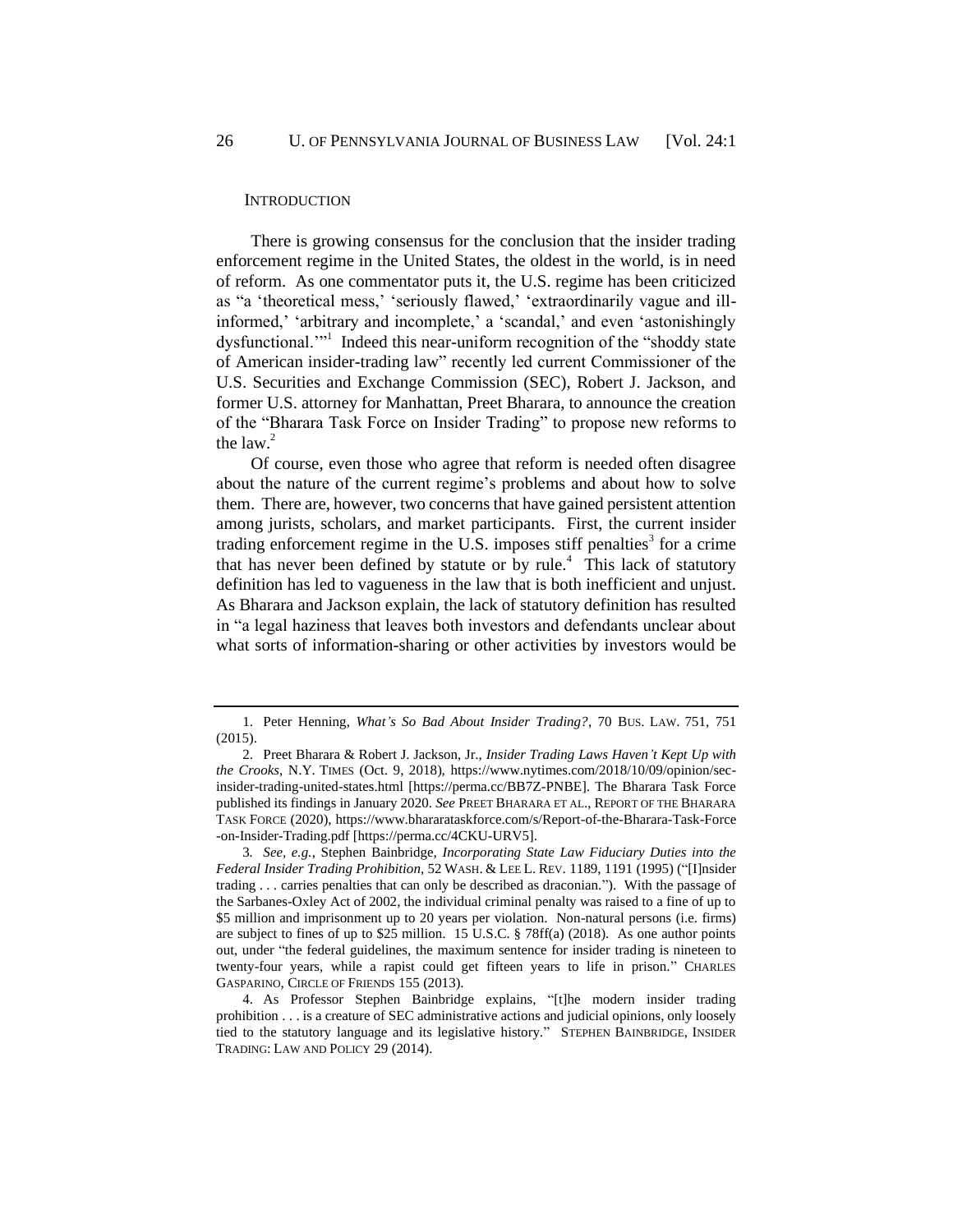considered insider trading."<sup>5</sup> Such vagueness is *economically inefficient* because, combined with the threat of severe civil and criminal sanctions, it leads many conscientious traders to refrain from wealth-producing trades for fear that those trades are too close to the undefined line of legal permissibility.<sup>6</sup> Vagueness in the law is also *unjust* because it fails to give traders fair notice of when their trades will incur civil or criminal sanctions.

Another concern raised by critics of the current insider trading enforcement regime in the U.S. is that it is overbroad. Vagueness aside, even its core application proscribes conduct that is not obviously morally wrong or economically harmful. For example, most prosecutors and regulators would agree that an insider would be criminally liable under U.S. law for trading on her company's material nonpublic information, even where (1) the insider submitted a written plan to the issuer that detailed the proposed trade(s); (2) the issuer authorized the plan; (3) the issuer previously made a general disclosure to the investing public that it would permit its employees to trade on its material nonpublic information through these plans when it is in the interest of the firm; and (4) the issuer disclosed ex post facto all trading profits resulting from the execution of these plans.<sup>7</sup> This author has, however, argued that such "issuer-licensed" insider trading is not deceptive, unfair, or economically harmful, and that the law should be reformed to permit it.<sup>8</sup> Other scholars have argued for some similar liberalization of the law for many of the same reasons.<sup>9</sup>

<span id="page-2-1"></span><span id="page-2-0"></span>Even those who agree that the current U.S. regime should be reformed to address the problem of vagueness may, however, resist its liberalization.

<span id="page-2-2"></span><sup>5.</sup> Bharara & Jackson, *supra* not[e 2.](#page-1-0)

<sup>6</sup>*. See* BHARARA ET AL., *supra* note [2,](#page-1-0) at 1 (noting that vagueness in the law "has left market participants without sufficient guidance on how to comport themselves"). It stands to reason that such uncertainty over which trades will incur civil or criminal sanctions will have a chilling effect on trading.

<sup>7</sup>*. See* JOHN P. ANDERSON,INSIDER TRADING: LAW, ETHICS, AND REFORM 243–44 (2018) (arguing that the law should be reformed to carve out a safe harbor for such trading). Under the current law, insiders' use of a trading plan can only be a defense against insider trading liability if the insider is not aware of material nonpublic information when the plan is formed. *See also* Securities Exchange Act Rule 10b5-1(c), 17 C.F.R. § 240.10b5-1(C) (2020).

<sup>8</sup>*. See, e.g.*, John P. Anderson, *Anticipating a Sea Change for Insider Trading Law: From Trading Plan Crisis to Rational Reform*, 2015 UTAH L. REV. 339, 380–81 (2015) (arguing that the law should be reformed); ANDERSON, *supra* note [7,](#page-2-0) at 3–8 (arguing for "issuer-licensed" trading).

<sup>9</sup>*. See*, *e.g.*, Thomas A. Lambert, *Decision Theory and the Case for an Optional Disclosure–Based Regime for Regulating Insider Trading*, RESEARCH HANDBOOK ON INSIDER TRADING 145–47 (Stephen M. Bainbridge ed., 2014) (arguing for liberalization of the law); HENRY MANNE, INSIDER TRADING AND THE STOCK MARKET 138–41 (1966) (arguing that insider trading can be an effective form of compensation); Ian Ayres & Stephen Choi, *Internalizing Outsider Trading*, 101 MICH. L.REV. 313, 322 (2002) (arguing for liberalization of the law).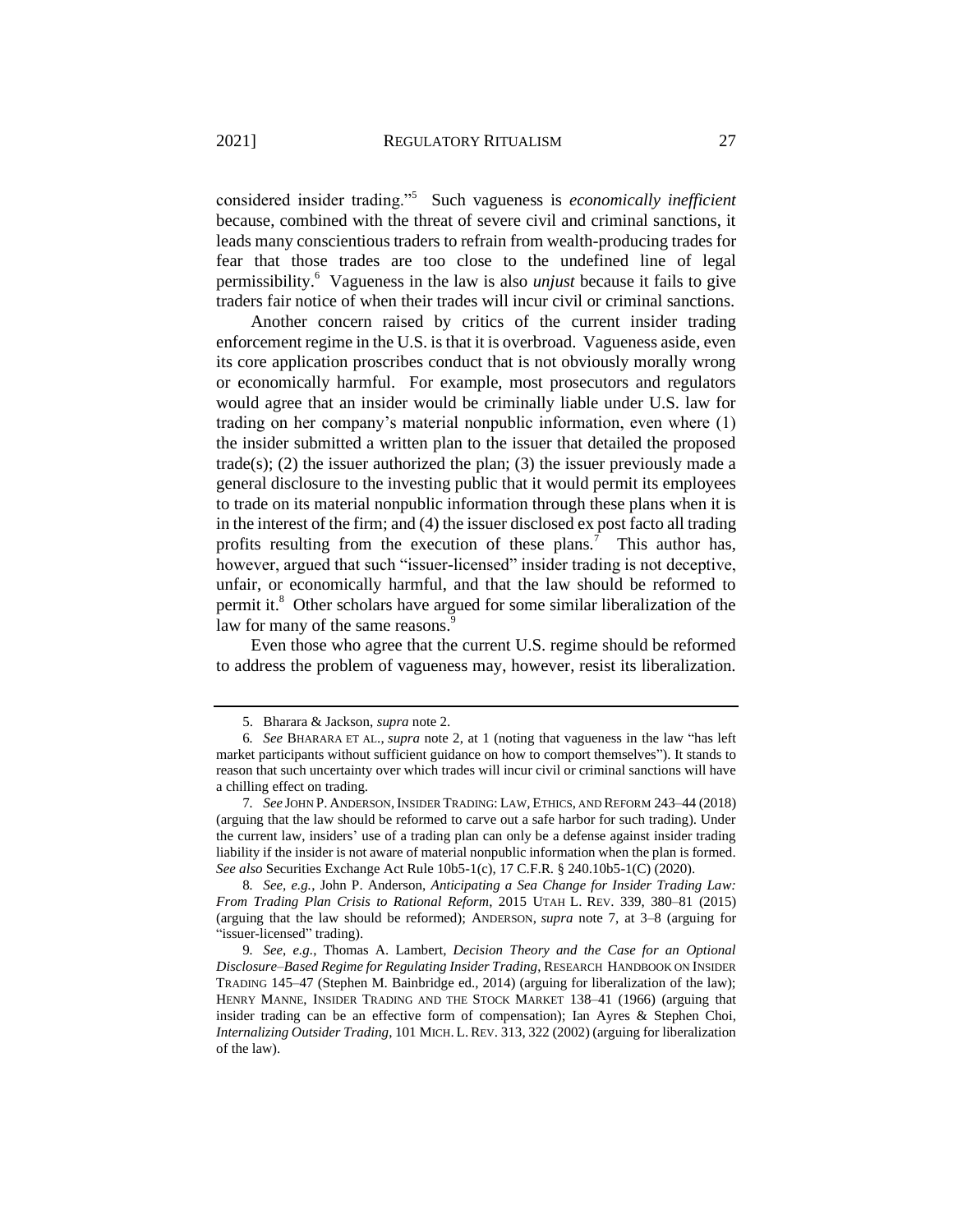One concern may be that permitting issuer-licensed insider trading would be regressive and contrary to the march of history. As proof of this, one might point to the meteoric rise of insider trading regulation around the world in the latter third of the twentieth century, and the fact that most global enforcement regimes are *more* expansive in scope than the current U.S. regime. $10$ 

As the U.S. considers paths to insider trading reform at home, it is therefore wise to consider the global experience as a potential source of guidance both as to the form and substance of such reform. Indeed, it would be remiss to ignore potential lessons from global experimentation and innovation, particularly because so many insider trading regimes have been recently adopted around the world.

Any such comparative study should, however, be cautious in drawing its conclusions. Attention should be paid to the political, social, and economic motivations that might explain the recent trend toward nearuniversal adoption of insider trading regulations around the world. For, as recent scholarship in the area of international human rights has shown, signing a treaty or even putting a law on the books does not always reflect a nation's commitment to the stated policies behind the treaty or law, nor does it always reflect a commitment to its enforcement.<sup>11</sup> Indeed, the experience of human rights law has shown that laws are often adopted only *ritualistically*. 12 If, for example, countries have only adopted insider trading laws due to U.S. influence (to receive geopolitical carrots or to avoid geopolitical sticks), and they do not enforce those laws, then the recent global trend toward universal and expansive insider trading laws is less compelling as an argument against liberalization of the regime here at home.

The goal of this Article is to aid ongoing efforts at reforming our insider trading law here in the United States by considering lessons that can be learned from the global experience. This article proceeds as follows. Part I makes the case that the insider trading laws in the U.S. are in need of reform, and it concludes that any proposed reform should at least be informed by recent global trends. Part II charts the global rise of insider trading regulation in the twentieth century. Part III summarizes important features of some representative regimes around the globe. Part IV notes the trend toward universality in insider trading regulation and considers some of the moral and economic conclusions scholars and regulators have drawn from this trend.

Part V identifies the problem of regulatory ritualism. Regulatory

<sup>10</sup>*. See infra* Parts [II.,](#page-11-0) [III.](#page-17-0) 

<sup>11</sup>*. See infra* Par[t V. \(](#page-40-0)introducing the phenomenon of regulatory ritualism).

<sup>12</sup>*. See infra* Part [V.](#page-40-0) (comparing countries' reluctant adoption of human rights agreements to their adoption of insider trading regulation).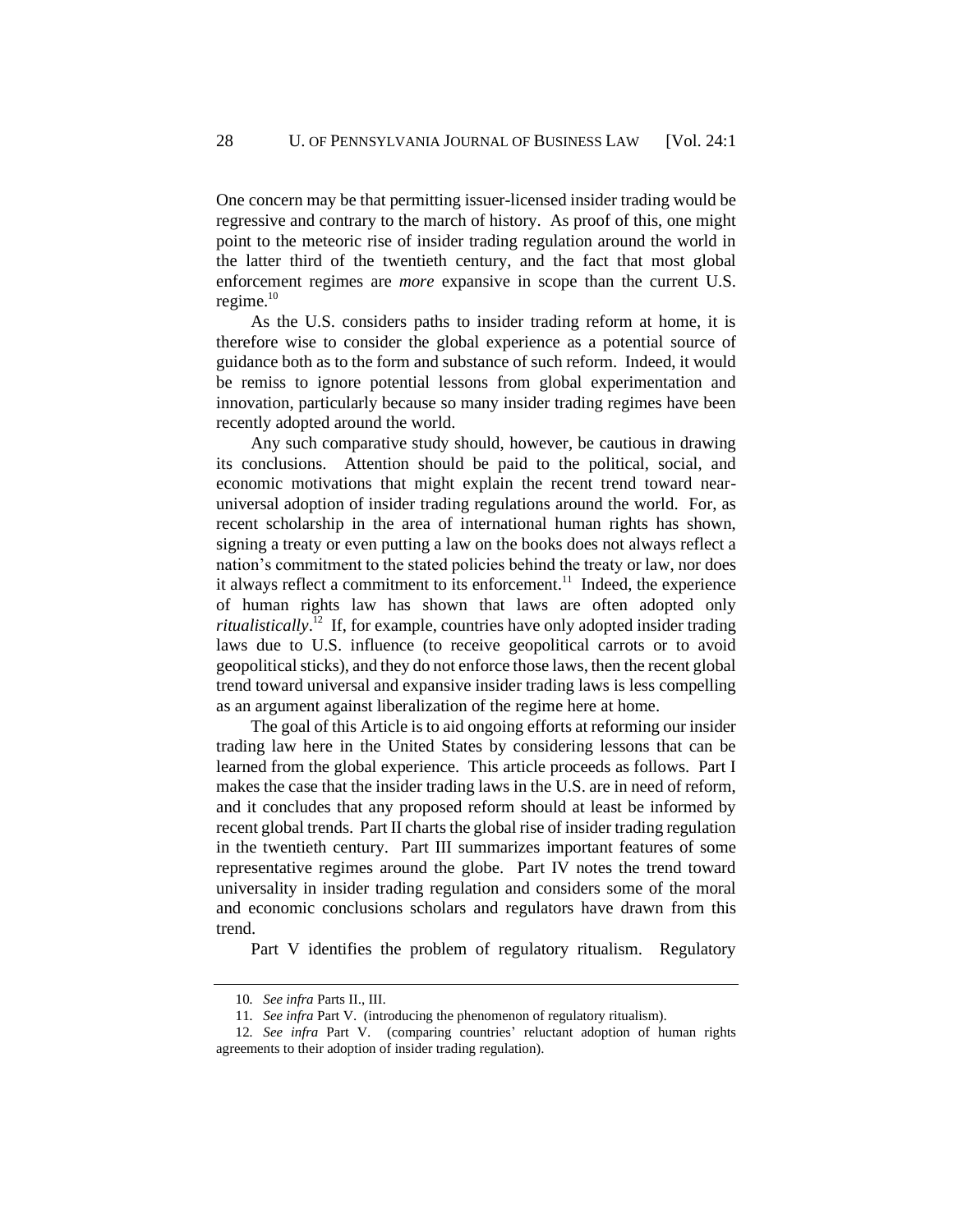<span id="page-4-1"></span>ritualism occurs where great attention is paid to the institutionalization of a regulatory regime without commitment to or acceptance of the normative goals that those institutions are designed to achieve.<sup>13</sup> This part considers the lessons of ritualism in the field of international human rights and cautions against rushing to strong conclusions from the appearance of international consensus in the context of insider trading.

Part VI then turns to the constructive exercise of determining what can be learned from the global experience of regulating insider trading with an eye to reforming the U.S. regime. It is argued that evidence of ritualism elsewhere around the world should encourage us to focus our deliberation first on the moral and economic purposes behind insider trading regulation. It is not enough to simply fall back on the claim that everyone is doing it, so it must be right. We must be certain that insider trading enforcement makes normative sense for us, and why. Finally, recent global experimentation with insider trading regulation has yielded a number of innovations; it is suggested that, regardless of whether they were adopted only ritualistically abroad, some of these innovations could prove useful as part of genuine reform here in the United States.

# <span id="page-4-0"></span>I. THE U.S. INSIDER TRADING REGIME AND NEED FOR REFORM

Historically, insider trading enforcement regimes can be grouped roughly along the following spectrum:

(1) laissez-faire or caveat emptor regimes, which permit all trading on material nonpublic information, so long as there is no affirmative fraud (actual misrepresentations or concealment); (2) fiduciary-cum-fraud regimes, which recognize a duty to disclose or abstain from trading, but only for those who share a recognized duty of trust and confidence (with either the counterparty to the trade or with the source of the information, or both); (3) equalaccess regimes, which preclude trading by those who have acquired information advantages from sources that are closed to other market participants (regardless of whether such trading violates a duty of trust and confidence); and (4) parity-ofinformation regimes, which strive to prohibit all trading on information asymmetries (regardless of the source).<sup>14</sup>

The preceding regimes are listed from least to most restrictive. While the laissez-faire regime would permit the corporate insider to avail herself of

<sup>13</sup>*. See* Hilary Charlesworth, *Swimming to Cambodia: Justice and Ritual in Human Rights After Conflict*, 29 AUSTRIAN YEAR BOOK OF INT'L L. 1, 12 (2010).

<sup>14.</sup> ANDERSON, *supra* note [7,](#page-2-0) at 118.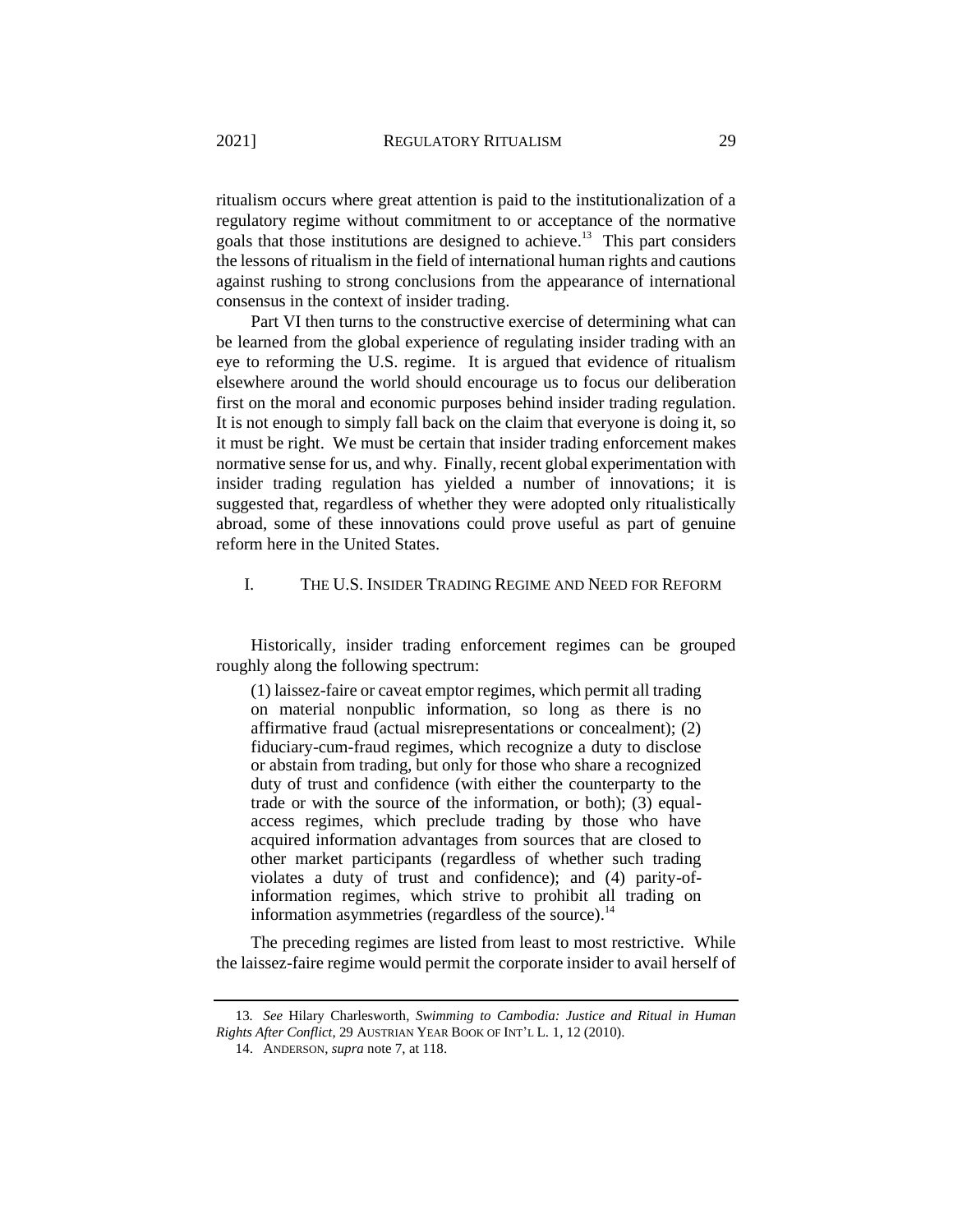inside information to trade against current or prospective shareholders so long as she does not lie about or actively conceal this information, the fiduciary-cum-fraud regime would restrict such trading. And while the fiduciary-cum-fraud regime must permit trading based on material nonpublic information acquired by means not available to all market participants yet not acquired through the breach of a fiduciary duty (e.g., where a tipper does not personally benefit from the disclosure, or even where the trader acquires it by outright theft), the equal-access regime will restrict such trading. And, finally, while the equal-access regime must permit trading based on material nonpublic information that is unintentionally disclosed (e.g., due to an overheard conversation on the street, or a draft earnings release left on a bus), the parity-of-information regime would preclude even this trading.

Prior to 1961, most scholars agree that the U.S. functioned under a laissez-faire regime.<sup>15</sup> In that year, the SEC brought its first insider trading enforcement action, *In the Matter of Cady*, *Roberts & Co*.<sup>16</sup> This action was brought pursuant to Section 10(b) of the Securities Exchange Act of 1934, which itself makes no mention of insider trading. Section 10(b) prohibits the employment of "any manipulative or deceptive device or contrivance" in "connection with the purchase or sale, of any security."<sup>17</sup> In the two decades following *Cady, Roberts*, U.S. insider trading enforcement actions under Section 10(b) reflected a broad equal-access or even parity-of-information regime.<sup>18</sup> The SEC pushed a theory of enforcement whereby effectively any trading based on material nonpublic information violated the law, and the federal courts affirmed it.<sup>19</sup> Everything changed, however, when the Supreme Court first addressed the problem of insider trading in the 1980 case of *Chiarella v. United States*. 20

Though Section 10(b) was designed by Congress as a catchall provision, the *Chiarella* Court held that "what it catches must be fraud."<sup>21</sup> Insider trading is not an obvious fit for this general fraud statute because insiders typically gain their trading advantage by *withholding* their truthful and accurate material nonpublic information while trading over anonymous

<sup>15</sup>*. See* ANDERSON, *supra* note [7,](#page-2-0) at 118 (arguing that the U.S. functioned effectively under a laissez-faire regime).

<sup>16</sup>*. In re* Cady, Roberts & Co., 40 S.E.C. 907 (1961).

<sup>17.</sup> 15 U.S.C. § 78j(b) (2012).

<sup>18</sup>*. See, e.g.*, SEC v. Tex. Gulf Sulphur Co., 401 F.2d 833 (2d Cir. 1968) (demonstrating a broad equal-access regime).

<sup>19.</sup> In 1968, the Second Circuit adopted the SEC's preferred equal access model for insider trading liability. *See id.* at 848 (noting that section 10(b) is based "on the justifiable expectation of the securities marketplace that all investors trading on impersonal exchanges have relatively equal access to material information").

<sup>20.</sup> Chiarella v. United States, 445 U.S. 222 (1980).

<sup>21</sup>*. Id.* at 234-35.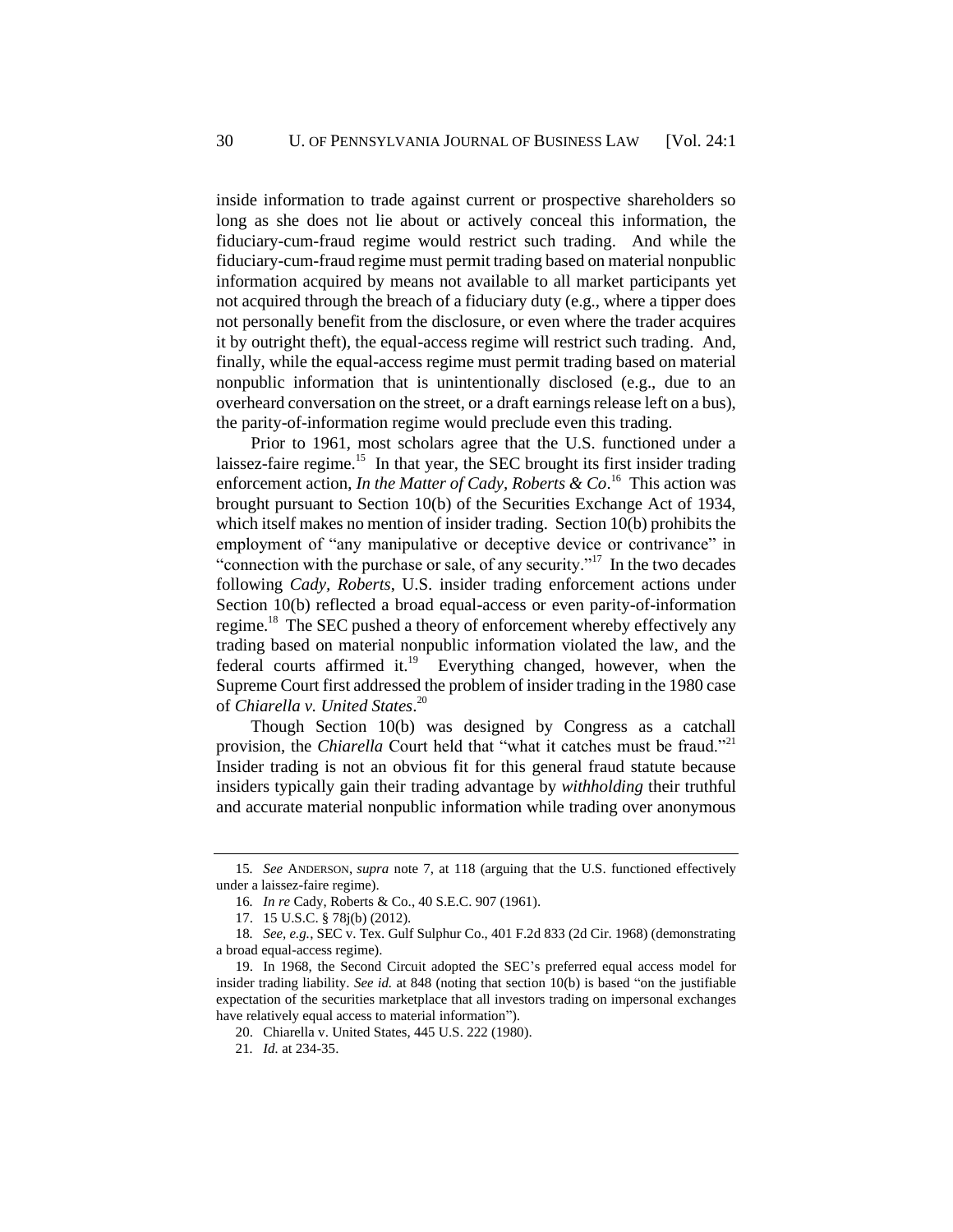exchanges—not by making misrepresentations.<sup>22</sup> The common law only regards such silence with respect to an information asymmetry to be fraudulent where there is an independent duty to disclose.<sup>23</sup> The Supreme Court has recognized such a duty to disclose in the context of insider trading under two theories: the "classical theory" (*Chiarella*, 1980) and the "misappropriation theory" (*United States v. O'Hagan*, 1997).<sup>24</sup>

Under the classical theory, insider trading liability arises where the issuer, its employee, or someone otherwise affiliated with the issuer seeks to benefit from trading (or tipping others who trade) that firm's shares based on material nonpublic information.<sup>25</sup> In such cases, the insider (or constructive insider) violates a fiduciary or similar duty of trust and confidence by failing to disclose her information advantage to the firm's shareholder (or prospective shareholder) on the other side of the trade.<sup>26</sup>

Under the misappropriation theory, insider trading liability arises where one misappropriates material nonpublic information and then trades on it without first disclosing the intent to trade to the source of the information.<sup>27</sup> The "misappropriation theory premises liability on a fiduciary-turnedtrader's deception of those who entrusted him with access to confidential information" by cheating them out of "the exclusive use of that information."<sup>28</sup>

Thus, the Supreme Court's recognition of the duty to disclose under, first, the classical theory and, second, the misappropriation theory completed the United States' historical transition, by common-law development, from (1) a laissez-faire regime to (2) an equal-access or parity-of-information model to (3) a fiduciary-cum-fraud insider trading enforcement regime. So, by this circuitous route, the "judicial oak" of the first and most aggressively enforced insider trading regime in the world sprung from the "legislative acorn"  $29$  of Section 10(b)'s general anti-fraud provisions and their

<sup>22</sup>*. See, e.g.*, Restatement (Second) of Torts § 551 (1977) (explaining that nondisclosure or withholding information only incurs liability under special circumstances in which one has a duty to disclose).

<sup>23</sup>*. Chiarella*, 455 U.S. at 230 (noting that silence as fraud "is premised upon a duty to disclose").

<sup>24</sup>*. See* United States v. O'Hagan, 521 U.S. 642, 651–53 (1997) (explaining the misappropriation theory); *Chiarella*, 445 U.S. at 225–30 (highlighting the classical theory of insider trading).

<sup>25</sup>*. O'Hagan*, 521 U.S. at 651–52.

<sup>26</sup>*. See Chiarella*, 445 U.S. at 228 (demonstrating a failure to disclose information).

<sup>27</sup>*. O'Hagan*, 521 U.S. at 652.

<sup>28</sup>*. Id*.

<sup>29</sup>*. See* Blue Chip Stamps v. Manor Drug Stores, 421 U.S. 723, 737 (1975) (Then Justice Rehnquist referred to the current state of private actions under SEC Rule 10b-5 as "a judicial oak which has grown from little more than a legislative acorn." He went on to explain that such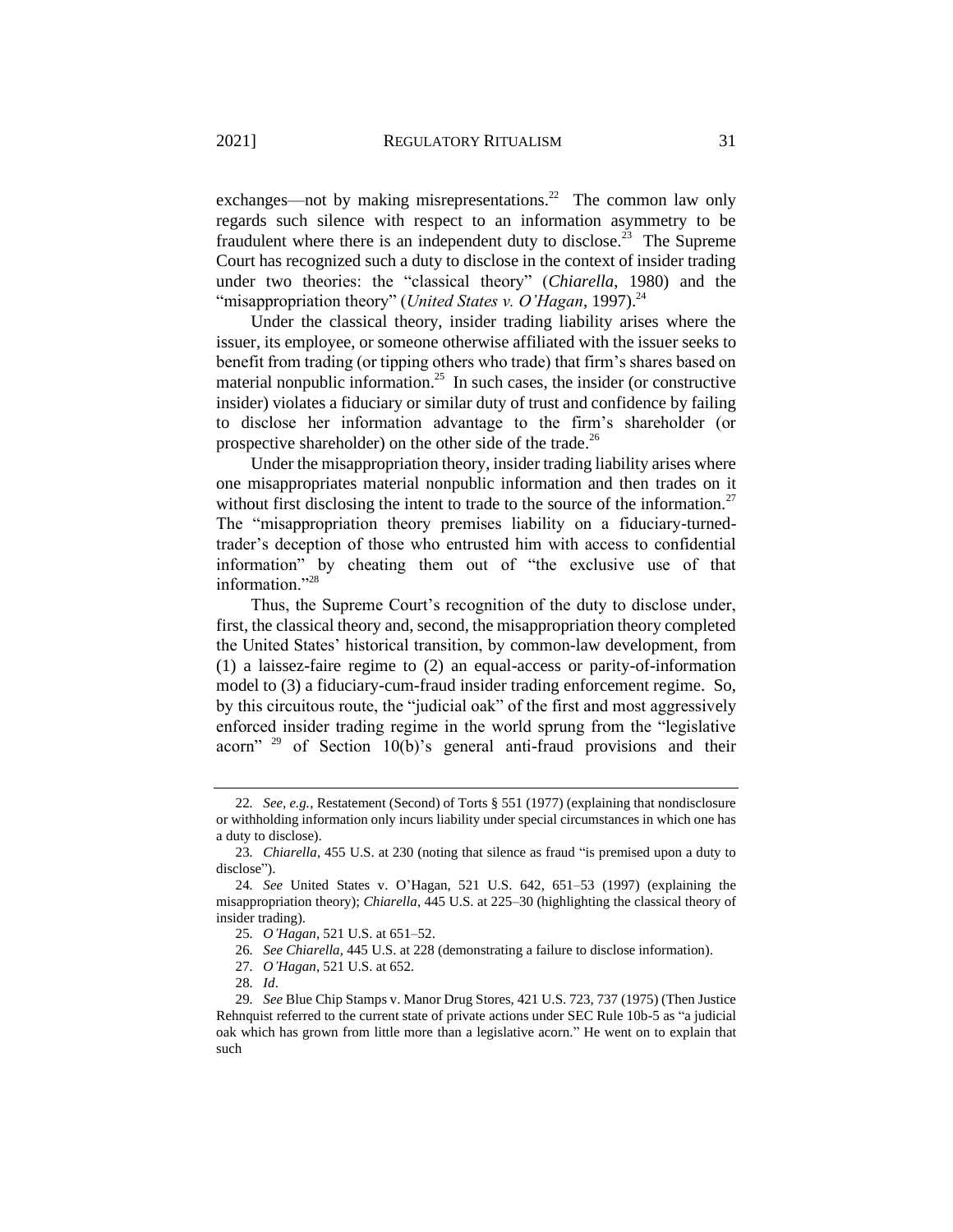implementation through SEC Rule 10b-5.<sup>30</sup>

There is, however, something quite concerning about the common-law development of the crime of insider trading in the United States. Western liberal jurisprudence warns against common-law crimes in general as violating the principle of legality, which provides that "there must be no crime or punishment except in accordance with fixed, reasonably specific, and fairly ascertainable preestablished law."<sup>31</sup> This principle gives expression to our shared moral intuition that it is unjust to punish persons (by depriving them of their lives, freedom, or property) without having first offered clear advance notice that their conduct would be criminal. It is also reflected in the due process clause of the U.S. Constitution.<sup>32</sup> The Supreme Court has held that a criminal "conviction fails to comport with due process if the statute under which it is obtained fails to provide a person of ordinary intelligence fair notice of what is prohibited, or is so standardless that it authorizes or encourages seriously discriminatory enforcement."<sup>33</sup>

Yet, as the history of the law's development demonstrates, absent a statutory definition, insider trading law has been far from fixed, reasonably specific, and fairly ascertainable. Each time a creative prosecutor or regulator advances a new, more expansive theory of insider trading liability before the courts, an unsuspecting trader may be surprised to find herself behind bars for conduct she thought was perfectly legal. And when creative theories of liability are rejected by the courts at the close of costly litigation, this offers little consolation for others who have already settled or served their time under the discredited theory. Recall that the SEC and prosecutors saw fit to prosecute insider trading cases under the broader equal-access and parity-of-information theories of liability for two decades before the Supreme Court rejected those theories as *ultra vires*, recognizing instead the narrower fiduciary-cum-fraud model outlined above. In addition, despite the fact that the Supreme Court's decision in *Chiarella v. United States* rendered the legal status of the misappropriation theory of insider trading liability dubious, $34$  regulators continued to bring actions and prosecute individuals

growth may be quite consistent with the congressional enactment and with the role of the federal judiciary in interpreting it, . . . but it would be disingenuous to suggest that either Congress in 1934 or the Securities and Exchange Commission in 1942 foreordained the present state of the law with respect to Rule 10b-5.

This claim can be made with equal accuracy about the common-law development of insider trading jurisprudence pursuant to Section 10(b) and its implementation through Rule 10b-5.)

<sup>30.</sup> 17 C.F.R. § 240.10b-5 (2020).

<sup>31.</sup> DAVID A.J. RICHARDS, THE MORAL CRITICISM OF LAW 195 (1977).

<sup>32.</sup> U.S. CONST. amends. V, XIV.

<sup>33.</sup> United States v. Williams, 553 U.S. 285, 286 (2008).

<sup>34.</sup> Indeed, even the SEC admits Justice Powell fought to grant certiorari in *Carpenter v. United States*, 484 U.S. 19 (1987), just to lead the Court in declaring the misappropriation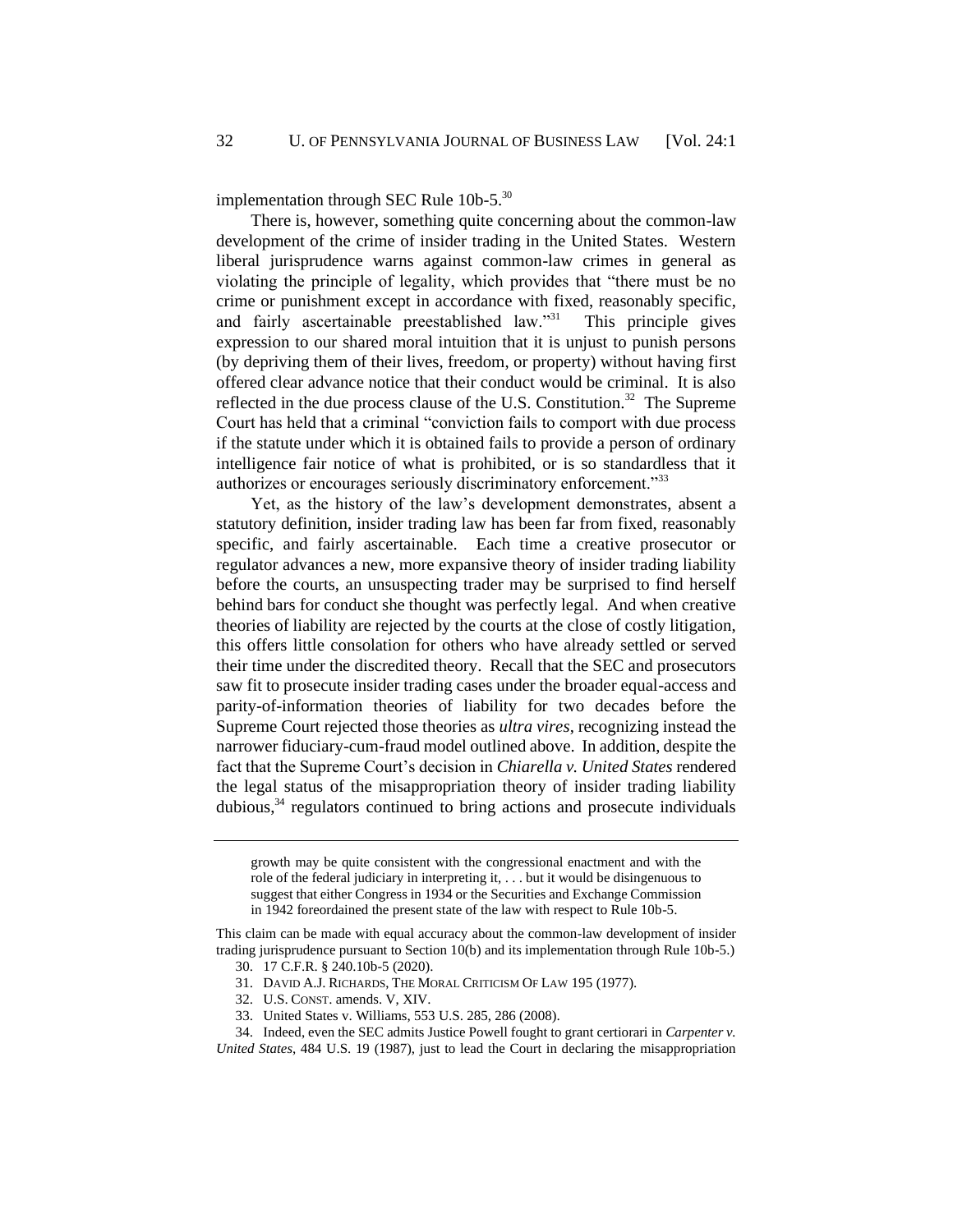under it for the next seventeen years before the Supreme Court finally recognized it over dissenting opinions in *United States v. O'Hagan*. 35 The SEC has since continued to press for still broader insider trading enforcement authority through its rule making and enforcement actions.<sup>36</sup>

For the foregoing reasons, fealty to the ethics of legal certainty and fair notice presses for an end to the "jurisprudential scandal that insider trading is largely a federal common-law offense."<sup>37</sup> The most obvious path forward would be for Congress to take action and promulgate a new insider trading statute. And, indeed, a number of such bills have been recently introduced.<sup>38</sup> When considering the merits of these bills, however, it is important to note that merely codifying the two Supreme Court-sanctioned theories of insider trading liability would not solve the problems of uncertainty and absence of notice. This is due to the fact that while both the classical and misappropriation theories impose liability on those who seek to "benefit" from trading "on the basis of" "material" "nonpublic" information in violation of a "fiduciary or other similar relation of trust and confidence," neither scholars nor regulators nor the courts have been able to agree on a clear definition of any one of these crucial terms.<sup>39</sup> Justice therefore requires that any future codification of the law of insider trading include clearly defined elements that reflect the goals to be furthered by the law and the moral wrongs it looks to punish.

In addition to the notice and due process concerns raised by vagueness

theory invalid. *See Fair To All People: The SEC and the Regulation of Insider Trading, Counterattack From the Supreme Court*, SEC. & EXCHANGE COMMISSION HIST. SOC'Y, http://sechistorical.org/museum/galleries/it/counterAttack\_d.php#ftn42 [https://perma.cc/C M7L-TLYL] (last visited Oct. 9, 2021) (analyzing *Carpenter v. United States*). Powell, however, retired from the Court just before the case was heard and the Court split four to four on the legality of the misappropriation theory.

<sup>35</sup>*. O'Hagan*, 521 U.S. at 652–53. Justices Scalia, Thomas, and Chief Justice Rehnquist all dissented from the majority holding that Section 10(b) of the Exchange Act supports the misappropriation theory of insider trading liability. *See id.* at 679-701, dissenting opinions (arguing that Section 10(b) does not support the misappropriation theory).

<sup>36.</sup> Enforcement actions against increasingly more remote tippees accompanied by expansive interpretations of the material benefit test for insider trading liability offer perhaps the most recent example of the SEC's attempts at increasing its regulatory authority through creative enforcement actions. *See, e.g*., United States v. Newman, 773 F.3d 438, 448 (2d Cir. 2014) (The Second Circuit rejected the SEC's theory of material benefit and noted that "the Government has not cited, nor have we found, a single case in which tippees as remote as [the defendants] . . . have been held criminally liable for insider trading.").

<sup>37.</sup> Jeanne Schroeder, *Taking Stock: Insider and Outsider Trading by Congress*, 5 WM. & MARY BUS. L. REV. 159, 163 (2014).

<sup>38.</sup> See, e.g., The Insider Trading Prohibition Act, H.R. 2534, 116<sup>th</sup> Cong. (1<sup>st</sup> Sess. 2019) (demonstrating a new insider trading statute). *See also* ANDERSON, *supra* not[e 7,](#page-2-0) at 236–241 (summarizing a number of recently proposed insider trading reform bills).

<sup>39</sup>*. See, e.g.*, ANDERSON, *supra* not[e 7,](#page-2-0) at 59–87 (arguing no clear definitions of critical terms exist).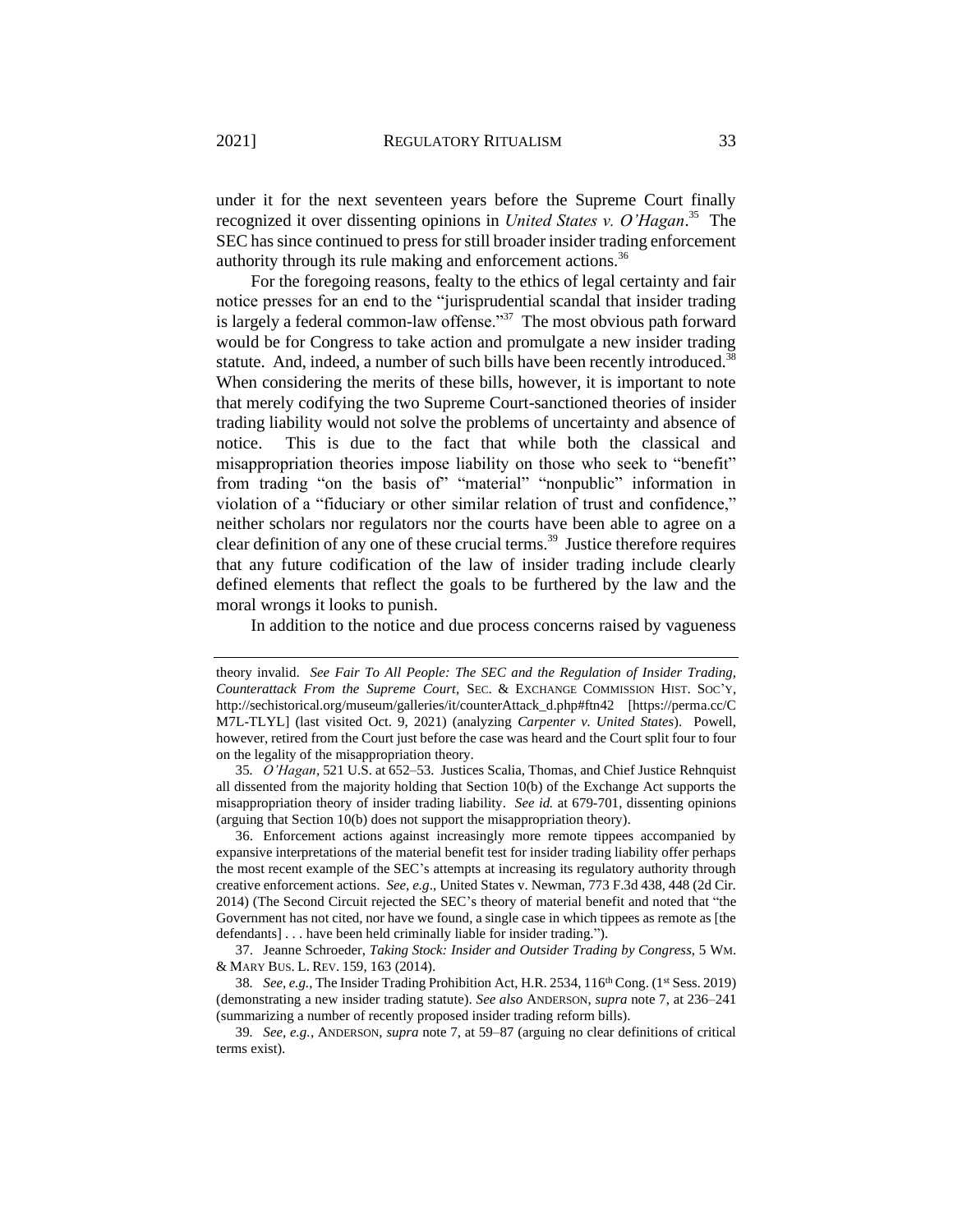<span id="page-9-0"></span>in the law, there is also the problem that this same vagueness makes it difficult for issuers and other impacted firms to adopt and implement effective insider trading compliance programs.<sup>40</sup> The result has been that these firms tend to adopt "play-it-safe" insider trading compliance programs that err on the side of precluding some trades (that might otherwise be permitted under clearer guidance) in order to remain above suspicion from regulators.<sup>41</sup> But such overbroad compliance programs can come at a heavy price to issuers in terms of corporate culture,<sup>42</sup> cost of compensation,<sup>43</sup> share liquidity, $44$  and cost of capital. $45$  I have referred to this conundrum as the "paradox of insider trading compliance" whereby "ambiguity in the law combined with the threat of stiff reputational and legal sanctions creates a perverse incentive to adopt compliance programs that are highly inefficient and ultimately costly to shareholders."<sup>46</sup> This paradox exposes the irony and irrationality of an insider trading regime that, though purporting to increase value for shareholders, may be yielding the opposite of its intended effects due to the vagueness in its articulation.<sup>47</sup>

To this point it has been suggested that the problem of uncertainty in the law renders the current insider trading enforcement regime in the U.S. unjust, irrational, and in need of reform regardless of one's position concerning the morality or economics of insider trading. But, of course, there is a great deal of scholarly debate over the question of whether insider trading is immoral or inefficient.

Most regulators, legislators, and prosecutors take it for granted that insider trading is "unfair" and undermines the integrity of securities markets.<sup>48</sup> For example, this author has argued that one form of insider

<sup>40</sup>*. See* John P. Anderson, *Solving the Paradox of Insider Trading Compliance for Issuers*, 88 TEMP. L. REV. 273, 287 (2016) (noting vagueness in the law).

<sup>41</sup>*. See id.* at 295 (discussing "play-it-safe" insider trading compliance programs).

<sup>42</sup>*. See id.* at 292 (noting that vagueness in the law forces compliance officers to treat employee claims that they are not trading on material nonpublic information with skepticismand this can lead to ill will among the employees).

<sup>43</sup>*. See id.* (noting that if equity issued to corporate insiders as compensation is rendered less liquid to employees due to highly restrictive insider trading compliance programs, then issuers will have to offer more shares as compensation to achieve the same remunerative effect).

<sup>44</sup>*. See id.* at 293 (noting that, with one study showing that insiders own an average of twenty-four to thirty-two percent of a given firm's equity, heavy restrictions on their trading can be expected to reduce the liquidity of that firm's shares).

<sup>45</sup>*. See id.* (citing Yakov Amihud & Haim Mendelson, *Asset Pricing and the Bid-Ask Spread*, 17 J. FIN. ECON. 223, 249 (1986) for the conclusion that a decrease in share liquidity can lead to an increase in that firm's cost of capital).

<sup>46</sup>*. Id.* at 296.

<sup>47</sup>*. See id.* (discussing vagueness of insider trading regimes).

<sup>48</sup>*. See, e.g.*, BHARARA ET AL., *supra* note [2,](#page-1-0) at 3 (explaining that: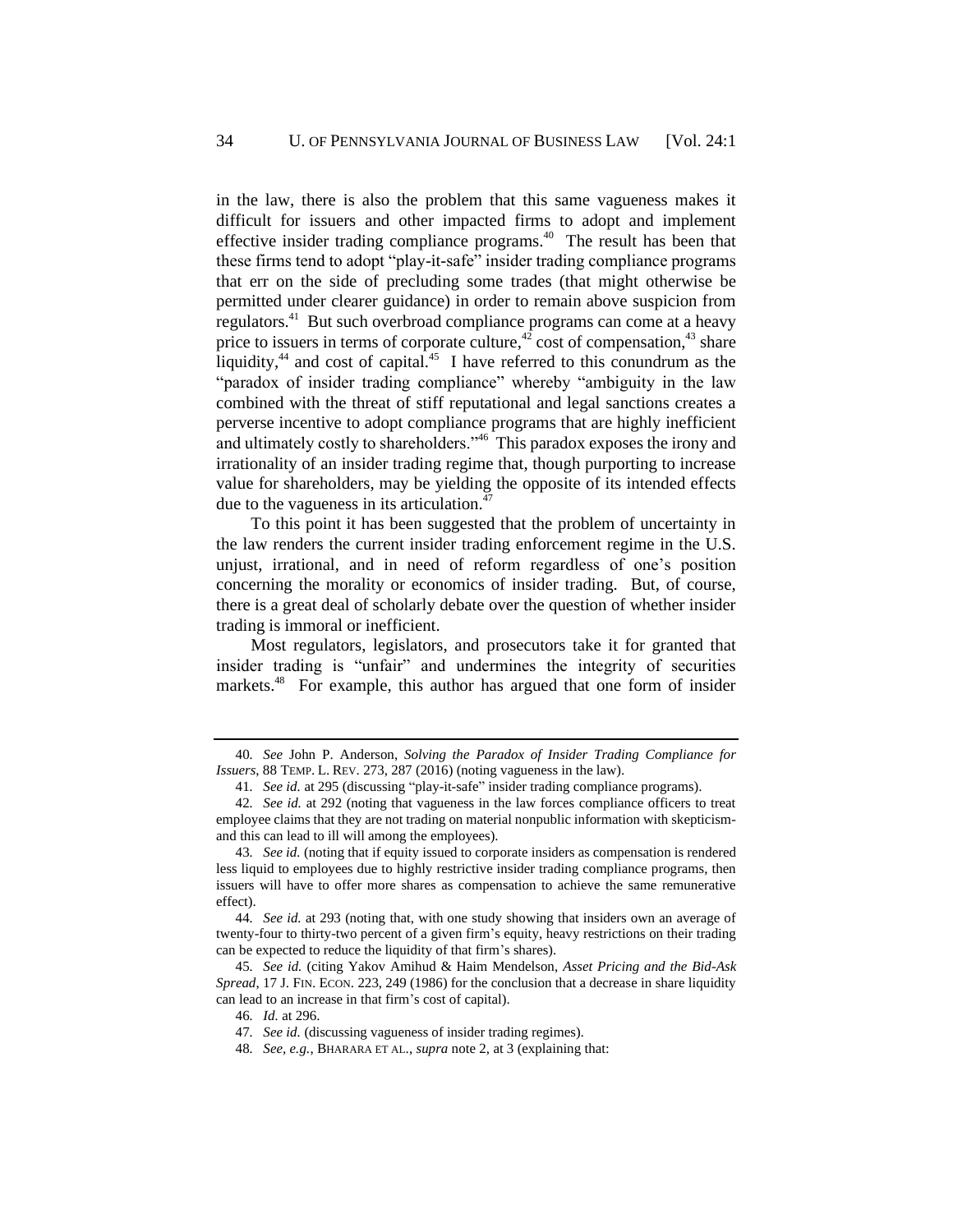trading currently proscribed in the United States is morally permissible, namely where the issuer approves the trade in advance and has disclosed that it permits such trading pursuant to published guidelines.<sup>49</sup> And the net economic impact of all forms of insider trading has been hotly contested since Professor Henry Manne published his seminal book on the subject in 1966.<sup>50</sup> Some remain convinced that, under the right conditions, insider trading can improve market efficiency by increasing price accuracy, $51$ speeding information to markets<sup>52</sup> and management,<sup>53</sup> decreasing volatility,<sup>54</sup> and providing an efficient means of compensation to an issuer's employees.<sup>55</sup> If these scholars and economists are correct, then any reform project to codify the law of insider trading must take into account the possibility that even the "heartland" of the current theories of insider trading liability in the

[T]he rationale for prohibiting insider trading is straightforward—protecting the fairness and integrity of our securities markets and holding wrongdoers accountable. Most agree that there is something fundamentally unfair about insiders with special access to secret corporate information making a profit from trading on such information at the expense of the rest of the market.

49*. See, e.g.*, John P. Anderson, *Greed, Envy, and the Criminalization of Insider Trading*, 2014 UTAH L. REV. 1, 27–53 (2014) (arguing that issuer-approved insider trading is morally permissible); Anderson, *supra* note [8,](#page-2-1) at 379–88; John P. Anderson, *What's the Harm in Issuer-Licensed Insider Trading*, 69 U. MIA. L. REV. 795, 797–802 (2015); Anderson, *supra* not[e 40,](#page-9-0) at 300–304; John P. Anderson, *The Final Step to Insider Trading Reform: Answering the "It's Just Not Right" Objection*, 12 J.L. ECON. & POL'Y 279, 293–95 (2016).

50. MANNE, *supra* not[e 9,](#page-2-2) at 77–158.

51*. See, e.g.*, Dennis Carlton & Daniel Fischel, *The Regulation of Insider Trading*, 35 STAN. L. REV. 857, 868 (1983) ("If insiders trade, the share price will move closer to what it would have been had the information been disclosed.").

52*. See id*.Insider trading allows a company's insider's assessments of endogenous information to be reflected in its market price on a daily basis without the costs and delays associated with public filings and releases.

53*. See* Henry G, Manne, *Insider Trading: Hayek, Virtual Markets, and the Dog that Did Not Bark*, 31 J. CORP. L. 167, 174–83 (2005). Manne argued that insiders often trade on nonpublic information concerning their company problems (fraud or other issues) that have not yet been brought to the attention of management. Any corresponding change in the stock price may raise a "red flag" to management and allow them to address the problem before it worsens.

54*. See, e.g.*, STEPHEN BAINBRIDGE, ENCYCLOPEDIA OF LAW AND ECONOMICS 777–78 (Boudewijn Boukaert & Gerrit De Gees eds., 2000) ("Accurate pricing benefits society by improving the economy's allocation of capital investment and by decreasing the volatility of security prices. This dampening of price fluctuations decreases the likelihood of individual windfall gains and increases the attractiveness of investing in securities for risk-averse investors.").

55*. See, e.g.*, Henry G. Manne, *Entrepreneurship, Compensation, and the Corporation*, 14 Q.J. AUSTRIAN ECON. 3, 17–18 (2011). As Manne explains, if a "service performed is or can be one which gives access to valuable information [that can be monetized], less of other forms of compensation must be paid in order to secure the same amount of the service." Henry G. Manne, *Insider Trading and the Law Professors*, 23 VAND. L. REV. 547, 579 (1970).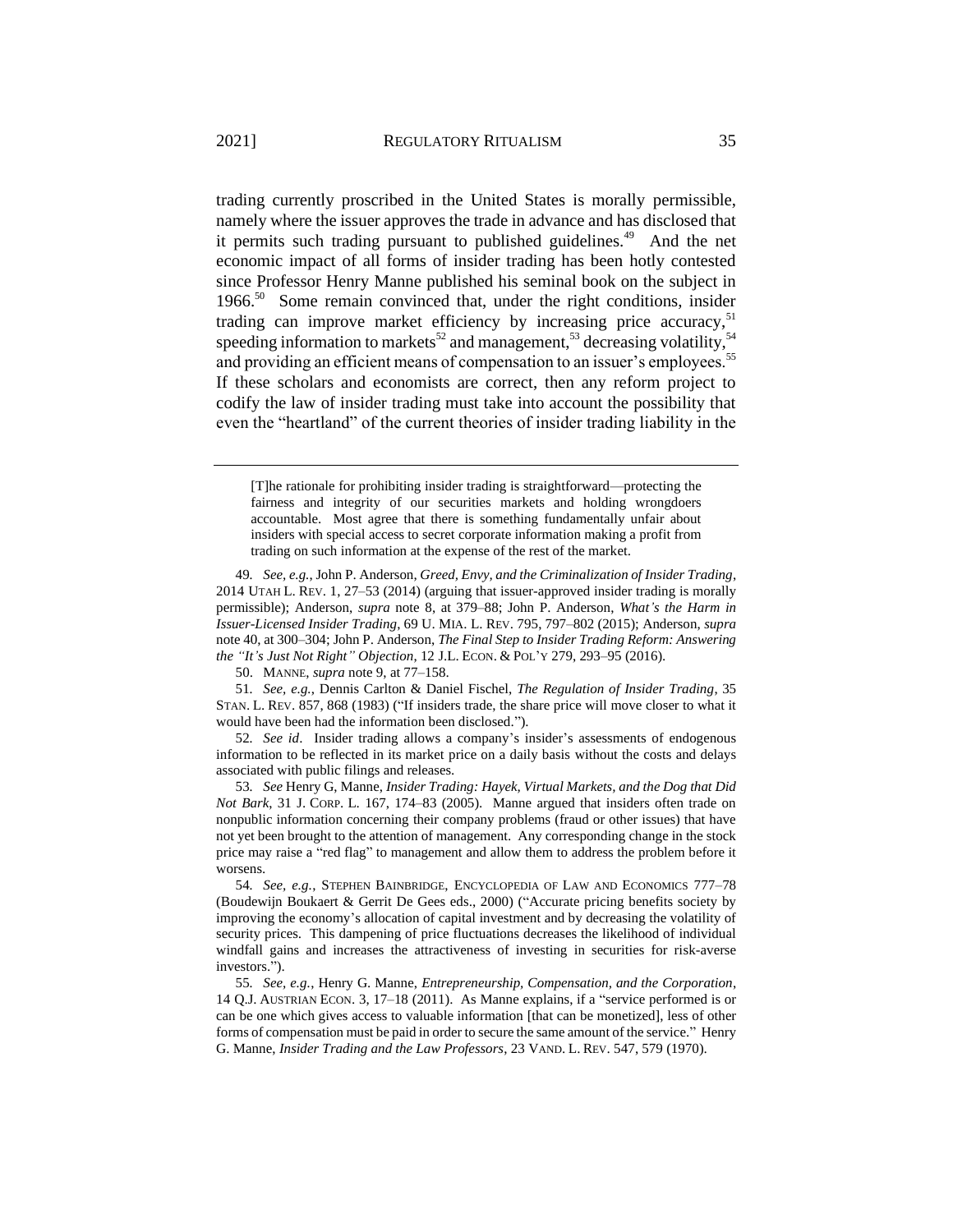United States is overbroad.

In light of the preceding, if we assume agreement over the proposition that the U.S. insider trading enforcement regime must be reformed, then the most responsible approach to such reform would be to step back and consider the overarching moral and economic purposes of the new regime, along with how best to structure it. Most of that work will be done by searching our own moral, cultural, and market experiences in the United States. But it would be myopic and remiss to consider only our own experience. Surely something can also be learned from the experiences of other countries. For example, an expected response to calls for the legalization of insider trading in the U.S. is that such liberalization would be inconsistent with recent global trends.<sup>56</sup> Recent decades have witnessed rapid global expansion of insider trading regulation. $57$  Some would argue that this emerging global consensus is proof of the moral and economic necessity of broad and rigorous insider trading enforcement. Moreover, these recently implemented regimes are varied. Certainly, much can be learned from a comparative study of the shapes these various insider trading enforcement regimes have taken, their scope, and the language they adopt in defining their elements.

## <span id="page-11-1"></span><span id="page-11-0"></span>II. THE GLOBAL RISE OF INSIDER TRADING REGULATION

Most of the world adopted the laissez-faire approach to insider trading regulation until the 1980s. As one journalist put it in the mid-1980s, "[t]he rest of the world doesn't share American revulsion to insider trading, nor do other countries give their regulators strong powers or resources to ferret out" violations.<sup>58</sup> Recall that around this time, the SEC's push for expanded insider trading enforcement power in the U.S. first met resistance from the Supreme Court in *Chiarella* and *Dirks*. While the SEC had assumed enforcement power under an equal-access or even a parity-of-information regime, the Supreme Court insisted that the statutory authority for insider

<sup>56</sup>*. See infra* Part [II.](#page-11-0) *See also* Thomas C. Newkirk, Associate Director, Division of Enforcement & Melissa A. Robertson, Senior Couns., Division of Enforcement, Speech by SEC Staff – Insider Trading – A US Perspective at the 16th International Symposium on Economic Crime, Jesus College, Cambridge, England (Sept. 19, 1998) (transcript available at http://www.sec.gov/news/speech/speecharchive/1998/spch221.htm) [https://perma.cc/DT2P-54W2] (lauding the European Economic Community's formal recognition of the "importance of insider trading prohibitions by passing a directive requiring its members to adopt insider trading legislation").

<sup>57</sup>*. See infra* Part [II.](#page-11-0) (discussing the proliferation of insider trading legislation and regulation around the world).

<sup>58.</sup> Gary Putka, *Insider Trading Raises Fewer Hackles Abroad*, WALL ST. J., Dec. 2, 1986, at 36, col. 1.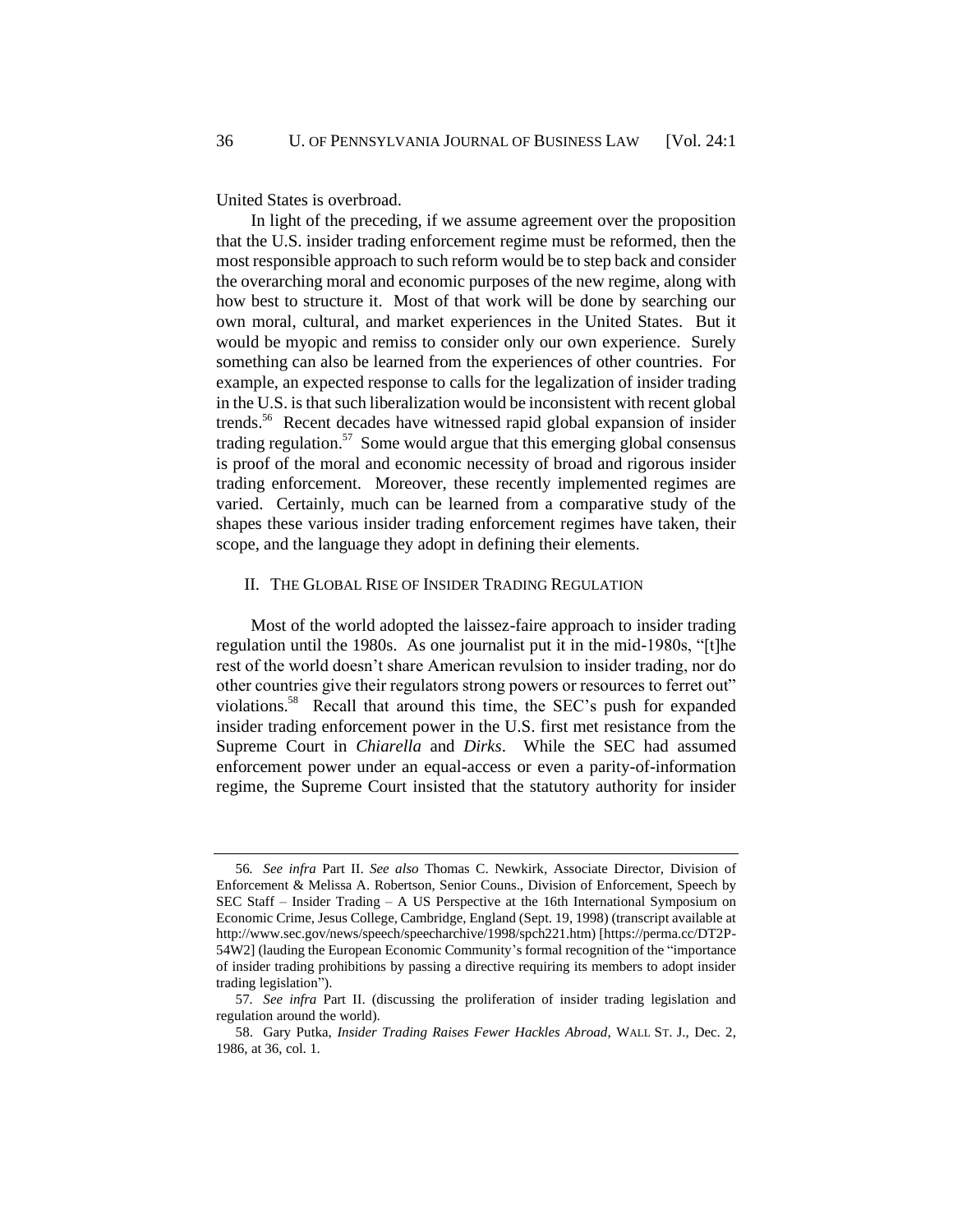trading regulation extended only to a fiduciary-cum-fraud regime.<sup>59</sup> In the wake of these setbacks, the SEC began to explore new strategies for expanding their insider trading enforcement power, whether by rule change or by seeking expanded statutory authority from Congress. Perhaps as a coordinated aspect of this effort, the SEC also began using its considerable international clout to "prod" other countries to adopt new laws as part of a "global crusade against insider trading."<sup>60</sup> As one commentator explained around this time:

<span id="page-12-1"></span>[T]he SEC's continued ability to assert the primacy of its views on market regulation, and to defend and expand upon the successes of those views in the U.S. courts, would be furthered by foreign countries adopting the American model of insider trading prohibition. The SEC has brought considerable pressure to bear on foreign countries and their citizens in an attempt to achieve that result. . . . Although these attempts have generated criticism, the SEC's ability to use its enforcement power to impose costs on foreign actors has generated more success in harmonizing regulatory approaches with respect to insider trading than in any other field.<sup>6</sup>

<span id="page-12-2"></span>Whatever the motivation, the SEC's international crusade against insider trading appears to have been wildly successful. Since the early 1980s, there has been an explosion in adoptions of diverse insider trading regimes around the globe.

The European markets crashed alongside the U.S. markets in 1929, but no European countries thought to respond with insider trading regulation. It simply was not on their radar. France was the first European country to address insider trading. In 1967, it adopted an ordinance (1967 Ordinance) requiring that insiders disclose any trading in their company's shares to the French Commission de Operations de Bourse (COB) within six days; this ordinance did not, however, prohibit insider trading itself. $^{62}$  Indeed, up to

<span id="page-12-0"></span><sup>59</sup>*. See Chiarella*, 445 U.S. at 231–35 (noting the statutory authority for insider trading regulation is a fiduciary-cum-fraud regime); *see also* Dirks v. SEC, 463 U.S. 646, 660–68 (1983) (noting the fiduciary-cum-fraud regime).

<sup>60</sup>*. See* Joan MacLeod Heminway, *Disparate Notions of Fairness: Comparative Insider Trading Regulation in an Evolving Global Landscape*, *in* INTERNATIONAL LAW: CONTEMPORARY ISSUES AND FUTURE DEVELOPMENTS 119 (Stanford R. Silverburg ed., 2011) ("[T]he SEC has executed [a] global crusade against insider trading."); Amir Licht, *The Mother of All Path Dependencies Toward a Cross-Cultural Theory of Corporate Governance Systems*, 26 DEL. J. CORP. L. 147, 198 (2001) (describing the adoption of insider trading laws in the European Union as largely a product of U.S. "prodding").

<sup>61.</sup> Paul G. Mahoney, *Securities Regulation by Enforcement: An International Perspective*, 7 YALE J. ON REG. 305, 314–15 (1990).

<sup>62.</sup> Robert B. Irving, *French Insider Trading Law: A Survey*, 22 U. MIAMI INTER-AM. L. REV. 41, 47–48 (1990); Ordonnance 67-833 du 28 septembre 1967 instituant une commission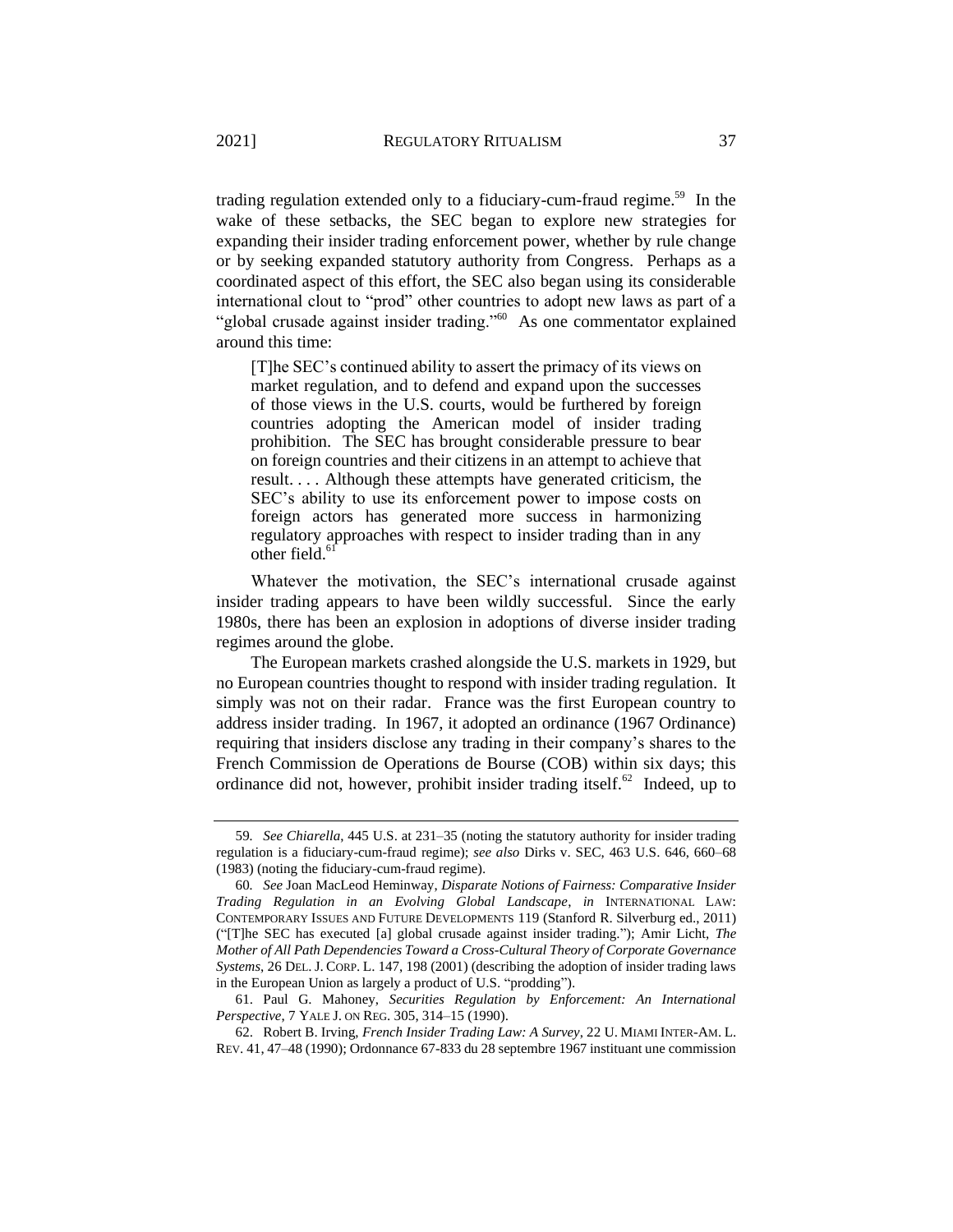this point, insider trading was "virtually an accepted practice" in France.<sup>63</sup> Only after the COB admitted that it was incapable of investigating those who ignored the reporting obligations under the 1967 Ordinance did the French parliament finally promulgate a statute making insider trading a crime in 1970 (1970 Statute).<sup>64</sup> The 1970 Statute instituted a limited equal-access enforcement regime whereby anyone who acquired material nonpublic information through their "professional functions" was forbidden from trading on that information prior to disclosure to the general public.<sup>65</sup> The 1970 Statute was, however, limited in its scope because it failed to reach tippers and tippees.<sup>66</sup> As one commentator notes, "[t]he 1970 Statute's approach to the tipper-tippee problem reflected a deeply rooted tradition in France's business community: insiders were expected to give friends and relatives tips.  $\ldots$ <sup>57</sup> Subsequent amendments in 1983, 1988, and 1989 did strengthen French insider trading laws leading up to France's ultimate implementation of the current European Community regime summarized below.<sup>68</sup> Very few enforcement actions were, however, brought under the early French insider trading regime, $69$  and courts hesitated to impose prison terms (or even significant fines) on those who were convicted.<sup>70</sup> Indeed, as late as 1989, an article in *Le Figaro* reported that while the SEC strikes fear in the hearts of traders on Wall Street, the French securities regulators do not

des opérations debourse et relative à l'information des porteurs de valeurs mobilières et à la publicité decertaines opérations de bourse [Ordinance 67-833 of September 28, 1967 Establishing a Commission on Stock Exchange Operations and Relating to the Information of Holders of Securities and the Publication of Certain Stock Market Transactions], JOURNAL OFFICIEL DE LA RÉPUBLIQUE FRANÇAISE [J.O.] [OFFICIAL GAZETTE OF FRANCE], Sept. 29, 1967, p. 9589.

<sup>63.</sup> Irving, *supra* not[e 62,](#page-12-0) at 72.

<sup>64.</sup> Irving, *supra* not[e 62,](#page-12-0) at 48; Loi 70-1208 du 23 décembre 1970 portant modification de la loi nº 66-537 de 24 jullet 1966 sur les sociétés commerciales et de l'ordonnance nº 67- 833 du 28 septembre 1967 instituant une commission des opérations debourse et relative à l'information des porteurs de valeurs mobilières et à la publicité decertaines opérations de bourse [Law 70-1208 of December 23, 1970 Amending Law 66-537 of July 24, 1966 on Commercial Companies and Ordinance 67-833 of September 28, 1967 Establishing a Commission on Stock Exchange Operations and Relating to the Information of Holders of Securities and the Publication of Certain Stock Market Transactions], JOURNAL OFFICIEL DE LA RÉPUBLIQUE FRANÇAISE [J.O.] [OFFICIAL GAZETTE OF FRANCE], Dec. 24, 1970, p. 11891.

<sup>65</sup>*. See* Irving, *supra* not[e 62,](#page-12-0) at 51 (noting the limited equal-access enforcement regime).

<sup>66</sup>*. See* Irving, *supra* note [62,](#page-12-0) at 64 (noting the limitations of the 1970 Statute).

<sup>67.</sup> Irving, *supra* not[e 62,](#page-12-0) at 64.

<sup>68</sup>*. See* Irving, *supra* note [62,](#page-12-0) at 66–71 (noting amendments that strengthened French insider trading laws).

<sup>69</sup>*. See* Irving, *supra* note [62,](#page-12-0) at 43 (noting that very few enforcement actions were brought under the early French insider trading regime).

<sup>70</sup>*. See* Irving, *supra* note [62,](#page-12-0) at 65 ("Although the 1970 Statute permitted courts to impose stiff penalties, the French courts failed to send any guilty [insiders] to jail. Indeed, [insiders] suffered only negligible fines.").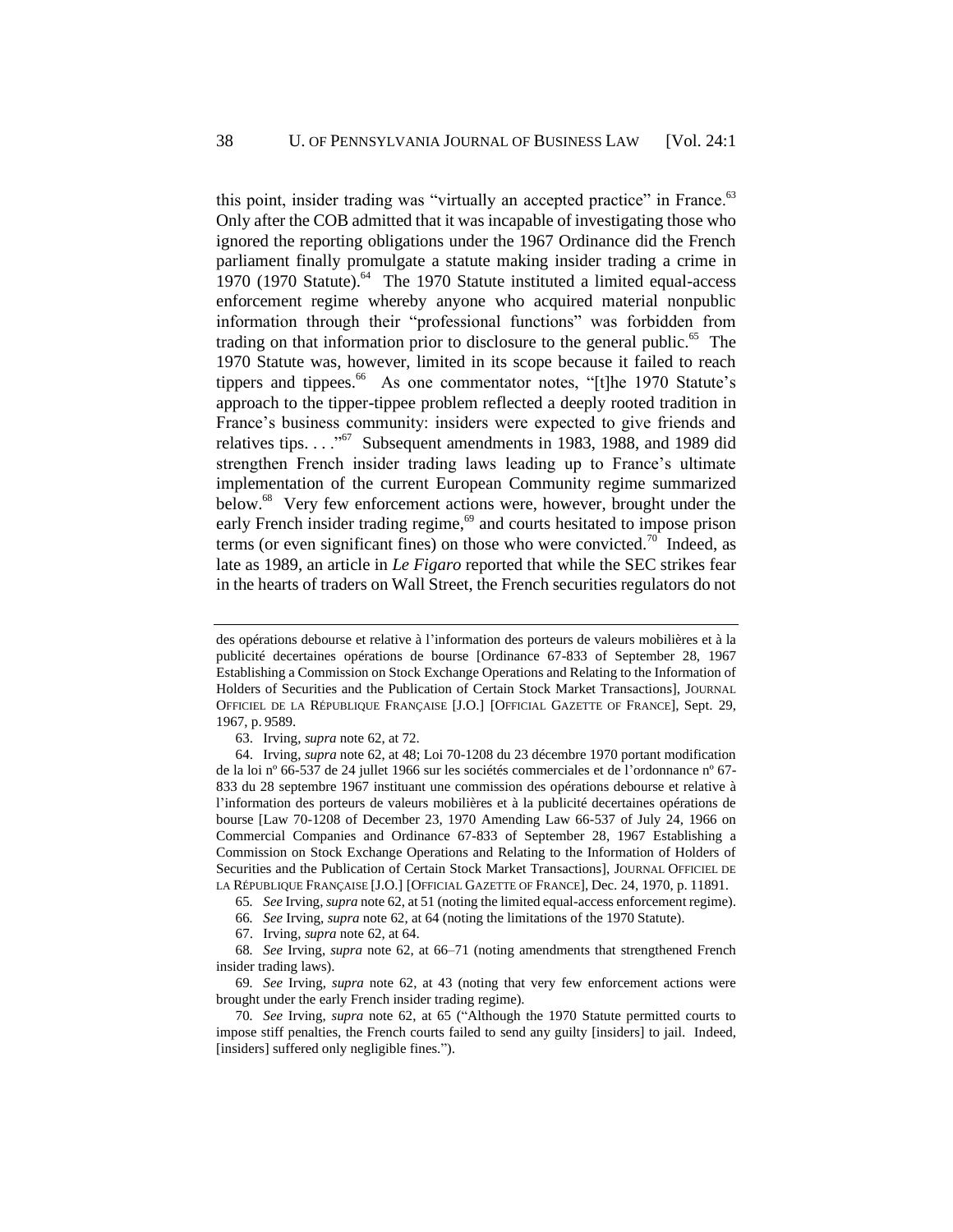seriously scare anyone in Paris.<sup>71</sup>

There was no criminal prohibition of insider trading in the United Kingdom until 1980 when, due in part to U.S. pressure, Parliament promulgated the Companies Act.<sup>72</sup> Prior to that time, English common law refused to recognize a fiduciary or other duty requiring executives to disclose information advantages to counterparties while trading in their company's shares.<sup>73</sup> Few countries on the European continent, however, followed France and England's lead. As of 1986, only three of the twelve European Union members regulated insider trading.<sup>74</sup>

<span id="page-14-1"></span><span id="page-14-0"></span>Things began to change, however, in 1989 when, also due in part to U.S. influence, the European Council promulgated the Directive Coordinating Regulations of Insider Dealing (1989 Directive), which mandated that member states regulate insider trading.<sup>75</sup> Since the 1989 Directive's adoption, every one of the European Community's member states have complied with the mandate and implemented conforming insider trading laws. $76$ 

When Switzerland's stringent bank secrecy laws (combined with the "dual criminality" agreement between the two countries) began to interfere with the SEC's insider trading enforcement program, the U.S. mounted "an aggressive, and ultimately successful, campaign to persuade the Swiss government to bring its insider trading legislation into line with U.S. law as interpreted by the SEC."<sup>77</sup> The Swiss adopted an insider trading law in 1988 that paralleled the U.S. model and removed the principal obstacles to U.S. cross-border enforcement in that country.<sup>78</sup> As one

74. Viveca Hostetter, *Turning Insider Trading Inside Out in the European Union*, 30 CAL. W. INT'L. L.J. 175, 186 (1999) (noting that as of 1986, only the United Kingdom, Denmark, and France regulated insider trading).

<sup>71.</sup> Irving, *supra* not[e 62,](#page-12-0) at 70 (citing LE FIGARO/L'ACTUALITE, Jan. 10, 1989, at I, col. 1).

<sup>72.</sup> Companies Act 1980, c.22, §§ 68-73.

<sup>73</sup>*. See, e.g.*, Percival v. Wright (1902) 2 Ch. D. 421. This is probably still true as a matter of civil law in the U.K. *See also* Kern Alexander, *UK Insider Dealing and Market Abuse Law: Strengthening Regulatory Law to Combat Market Misconduct*, *in* RESEARCH HANDBOOK ON INSIDER TRADING 407, 410 (Stephen Bainbridge ed., 2013) (noting lack of fiduciary duty in English common law).

<sup>75</sup>*. See* Council Directive 89/592/EEC, 1989 O.J. (L 334) 30 (mandating that member states regulate insider trading). *See also* Katja Langenbucher, *Insider Trading in European Law*, *in* RESEARCH HANDBOOK ON INSIDER TRADING 429 (Stephen Bainbridge ed., 2013); Heminway, *supra* note [60,](#page-12-1) at 119 ("The United States, acting through the SEC, was an impetus behind . . . the EC Directive.").

<sup>76</sup>*. See* Newkirk and Robertson, *supra* note [56](#page-11-1) (noting compliance with the mandate across the European Union).

<sup>77.</sup> Mahoney, *supra* not[e 61,](#page-12-2) at 317.

<sup>78.</sup> Mahoney, *supra* note [61,](#page-12-2) at 318. Swiss insider trading laws were overhauled in 2013 and are currently codified at Article 142 (civil enforcement) and Article 154 (criminal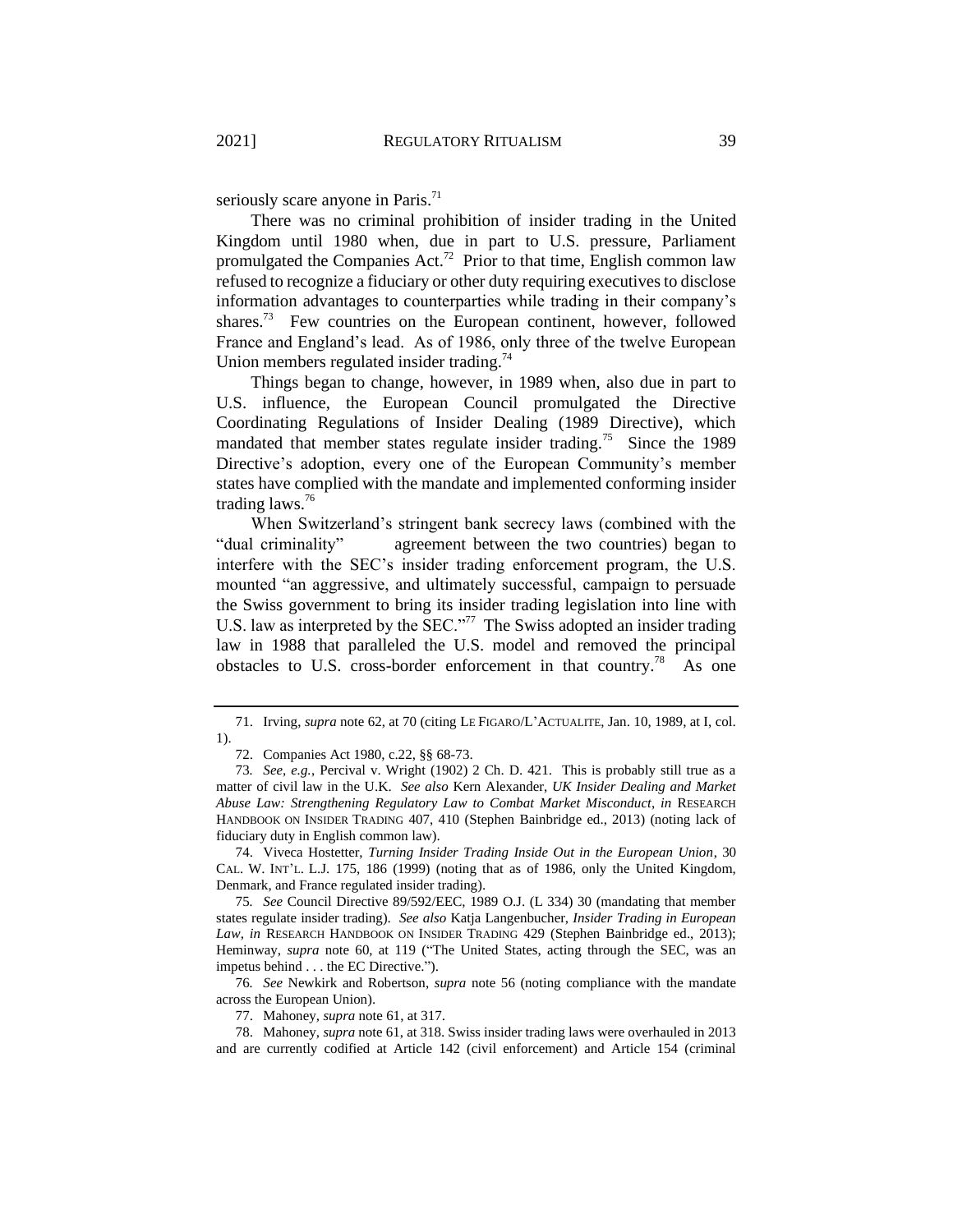commentator notes, that "the SEC [was] the principal beneficiary of [the 1988 Swiss insider trading law] cannot be seriously disputed."<sup>79</sup> Indeed, the Swiss insider trading law has since been referred to as "lex Americana" in Swiss legal circles.<sup>80</sup>

<span id="page-15-3"></span><span id="page-15-2"></span><span id="page-15-1"></span><span id="page-15-0"></span>The story is similar elsewhere around the globe. In the East, Japanese traders were permitted, and "sometimes even encouraged," to trade on inside information until 1988, $81$  when that country adopted an insider trading law, due in large part to U.S. pressure. ${}^{82}$  Japan presented a peculiar problem for the SEC in its campaign against insider trading. Despite the fact that prior to 1988, as one foreign investor noted, Japanese traders had "never even heard the words ['insider trading'],"<sup>83</sup> Japan's capital markets were continuing to rapidly attract new investors from around the world, so much so that, by 1988, the Tokyo Stock Exchange had surpassed the New York Stock Exchange as the largest in the world. $84$  But if rampant insider trading destroys market confidence, as the SEC had repeatedly argued to domestic investors, domestic courts, and foreign governments, "then Tokyo investors should [have been] a demoralized lot"; clearly, however, they were not demoralized.<sup>85</sup> These circumstances forced the SEC into the awkward position of explaining "the level of enthusiasm evident in the Tokyo market's rise without assuming either that these investors cannot rationally evaluate the losses they suffer as a consequence of insider trading or that they do not perceive such losses to be significant."86 Regardless of the SEC's

enforcement) of the Financial Market Infrastructure Act (criminal enforcement). English translation available at https://www.fedlex.admin.ch/eli/cc/2015/853/en [https://perma.cc/3F ES-ZH3L]. AS 5339 art. 142, 154 (2015).

<sup>79.</sup> Mahoney, *supra* not[e 61,](#page-12-2) at 318.

<sup>80.</sup> Mahoney, *supra* note [61,](#page-12-2) at 317–18 (noting also that the Swiss law represents "a triumph of SEC pressure through persuasion and enforcement").

<sup>81.</sup> Tomoko Akashi, *Regulation of Insider Trading in Japan*, 89 COLUM. L. REV. 1296, 1296 (1989).

<sup>82</sup>*. See* Kin'yū shōhin torihiki-hō [Financial Instruments and Exchange Act] [FIEA], Act No. 25 of 1948, arts. 166, 167, translated in https://www.fsa.go.jp/common/law/fie01.pdf [https://perma.cc/R46M-RX38] (Japanese insider trading law as amended in 1988); *see also* J. Mark Ramseyer, *Insider Trading Regulation in Japan*, *in* RESEARCH HANDBOOK ON INSIDER TRADING 347 (Stephen Bainbridge ed., 2013) (explaining the origin of Japan's 1948 insider trading laws and the rationale for the 1988 amendments); Heminway, *supra* note [60,](#page-12-1) at 118 (Japanese "insider trading regulation was implemented in 1988 in response to pressure from the United States and other developed states.").

<sup>83.</sup> David E. Sanger, *Insider Trading, the Japanese Way*, N.Y. TIMES, Aug. 10, 1988, at D1.

<sup>84</sup>*. See, e.g.*, Winifred Swan, *The 1988 Japanese Insider Trading Amendments: Will Japan See Results from these Tougher Laws?*, 12 U. PA. J. INT'L BUS. L. 275, 275 (1991) (noting that the Tokyo Stock Exchange was the "world's largest stock market" as of 1989).

<sup>85.</sup> Mahoney, *supra* not[e 61,](#page-12-2) at 308.

<sup>86.</sup> Mahoney, *supra* not[e 61,](#page-12-2) at 308.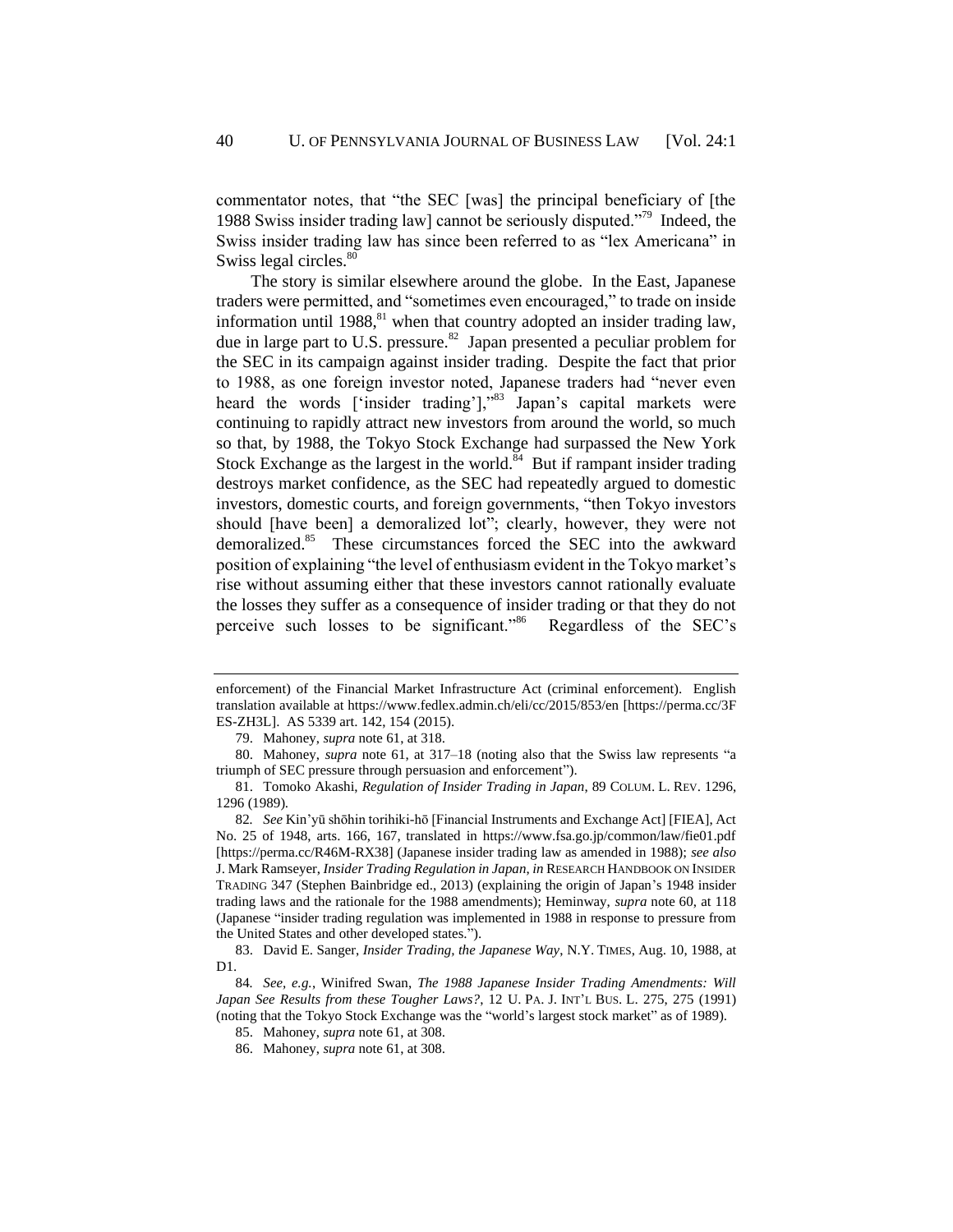motivation, in 1988, the *New York Times* reported that, "[w]ith the link between trading between trading in New York and Tokyo growing closer every day, the [SEC] has been pressing for uniform regulation of insider activity in both markets."<sup>87</sup> Then Chairman of the SEC, David Ruder, even traveled to Japan while the new insider trading laws were being drafted and "pronounced the result satisfactory."<sup>88</sup>

Hong Kong first made insider trading illegal in 1991.<sup>89</sup> India created its Securities and Exchange Board to regulate insider trading in  $1992$ .<sup>90</sup> China had no regulations pertaining to insider trading until 1993 and did not have a complete enforcement regime in place until  $1998<sup>91</sup>$  after having "accepted an offer from the U.S. Securities Exchange Commission to provide technical advice."<sup>92</sup> Russia did not enact its first insider trading law until 2010.93

<span id="page-16-4"></span><span id="page-16-3"></span><span id="page-16-2"></span><span id="page-16-1"></span><span id="page-16-0"></span>With limited exceptions, $94$  insider trading regulations came late to the

90. Umakanth Varottil, *The Long and Short of Insider Trading Regulation in India*, 13 Q. BRIEFING, NSE CTR. FOR EXCELLENCE IN CORP. GOVERNANCE, Apr. 2016, at 1, https://ww w1.nseindia.com/research/content/res\_QB13.pdf [https://perma.cc/6EVM-GS89].

91*. See id*. at 5 ("China first made insider trading illegal in 1993 with the introduction of the Establishment of Securities Companies with Foreign Equity Participation Rules."). *See also* Hui Huang, *The Regulation of Insider Trading in China: Law and Enforcement*, *in* RESEARCH HANDBOOK ON INSIDER TRADING 304 n.10 (Stephen Bainbridge ed., 2013) (noting that China codified the key provisions of its current insider trading regulations in the Securities Law of the People's Republic of China in 1998).

92. Minkang Gu & Robert C. Art, *Securitization of State Ownership: Chinese Securities Law*, 18 MICH.J. INT'L L. 115, 117 (1997); *see also* Liu Duan, *Comment: The Ongoing Battle Against Insider Trading: A Comparison of Chinese and U.S. Law and Comments on How China Should Improve Its Insider Trading Law Enforcement Regime*, 12 DUQUESNE BUS. L.J. 129, 143 (2009) (noting that the "general framework of China's insider trading laws, established with the assistance of the U.S. SEC, largely mirrors U.S. law . . .").

93*. See* O protivodejstvii nepravomernomu ispol'zovaniju insajderskoj informacii i manipulirovaniju rynkom i o vnesenii izmenenij v otdel'nye zakonodatel'nye akty Rossijskoj Federacii [On Prevention of Illegitimate Use of Inside Information and Market Manipulation and on Amendments to Certain Laws of the Russian Federation], 2010, Federal Law No. 224- FZ (Russia's first insider trading law) [hereinafter Federal Law No. 224-FZ].

94. Brazil is one notable exception. Brazil adopted its first civil restrictions on the practice of insider trading with the promulgation of the Corporation Act in 1976. *See* James H. Thompson, *supra* note [89,](#page-16-0) at 1, 9, http://www.macrothink.org/journal/index.php/ijafr/arti cle/viewFile/3269/2976 [https://perma.cc/HU5Z-D7GP] ("In 1976, Brazil implemented the Corporation Act that created the Brazil Securities Commission (CVM) to regulate the stock market exchange, ensure fair trading practice, and protect investors from market manipulation."). Brazil did not, however, make insider trading illegal until the adoption of the

<sup>87.</sup> Sanger, *supra* not[e 83.](#page-15-0)

<sup>88.</sup> Mahoney, *supra* not[e 61,](#page-12-2) at 319.

<sup>89</sup>*. See* James H. Thompson, *A Global Comparison of Insider Trading Regulations*, INT'L J. ACCT. AND FIN. REPORTING, 2013, at 1, 7, http://www.macrothink.org/journal/index. php/ijafr/article/viewFile/3269/2976 [https://perma.cc/HU5Z-D7GP] (discussing the 1991 amendment to Hong Kong's Security and Futures Commission Ordinance).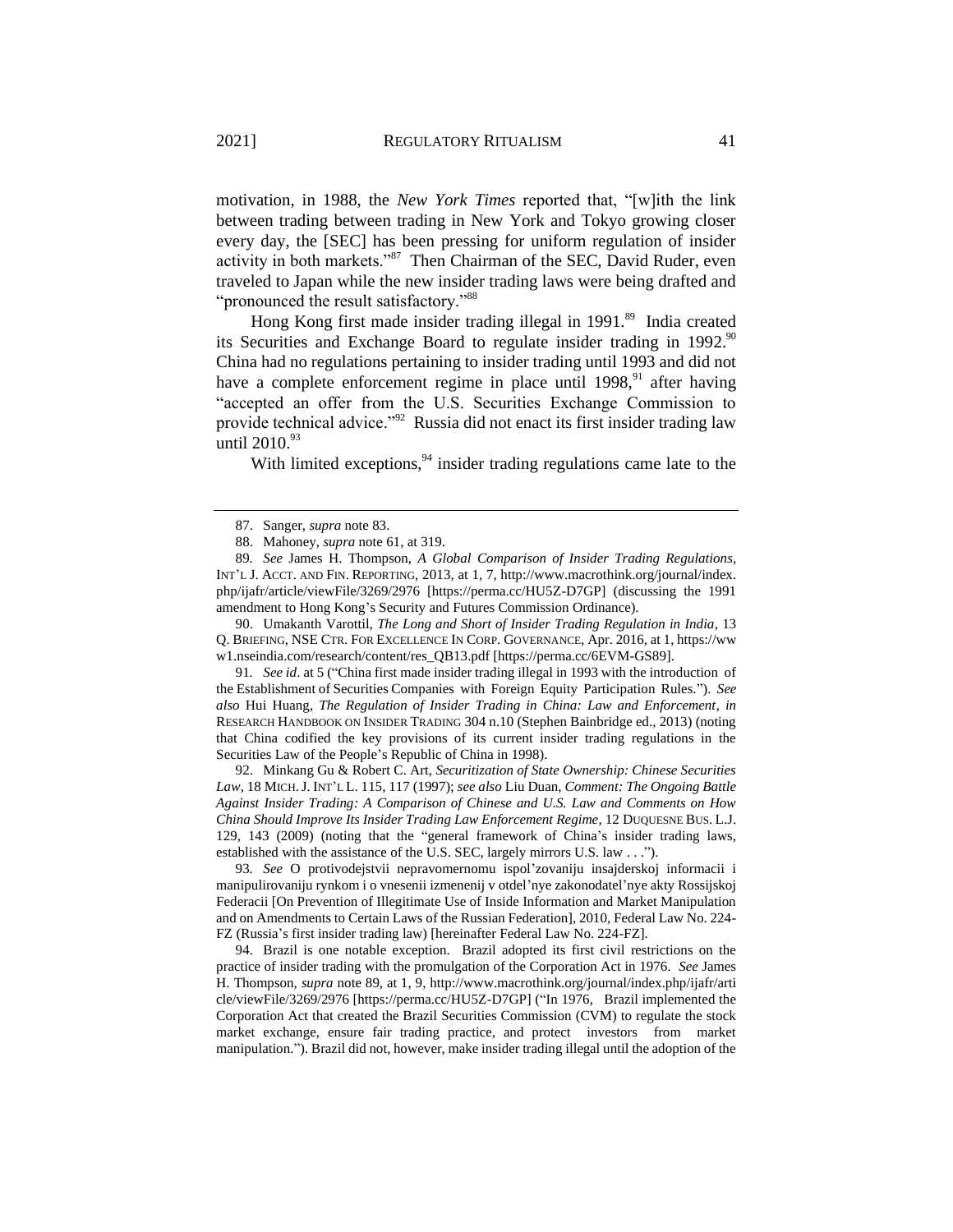<span id="page-17-1"></span>global south as well. South Africa adopted insider trading regulations in 1989.<sup>95</sup> Columbia and Costa Rica made insider trading illegal in 1990.<sup>96</sup> Other Latin American countries such as Argentina, Chile and Peru adopted insider trading regulations in  $1991.^{\%}$  Ultimately, seventy-seven of the eighty-seven countries that had insider trading laws on the books by the year 2000 adopted them after  $1980.^{98}$  The average year of adoption of insider trading laws for developed countries was 1990, and the average year of adoption for undeveloped countries was  $1991<sup>99</sup>$  By the close of the twentieth century, of the 103 countries that had established stock exchanges, only sixteen had yet to adopt insider trading regulations.<sup>100</sup>

## <span id="page-17-0"></span>III. SOME REPRESENTATIVE REGIMES

Countries have not been uniform in their approach to regulating insider trading. This section summarizes some representative insider-trading regimes around the globe.

#### *Japan*

As an occupying power from 1945 to 1952, the United States had direct and significant influence over Japan's adoption of its Securities and Exchange Act in 1948 (1948 Act).<sup>101</sup> Consequently, the 1948 Act did not develop organically from Japanese cultural values and market experiences,<sup>102</sup>

Anonymous Societies Law in 2001. *See* Otavio Ribeiro de Medeiros, *Insider Trading in the Brazilian Stock Market* (August 18, 2009), at 4, https://ssrn.com/abstract=1457444 [https://pe rma.cc/AH2Y-SVGM] ("With the new Anonymous Societies Law – Law 10303 of 2001, the use of privileged information began to be considered a crime liable to punishment."). But despite these early beginnings, Brazil did not win its first insider trading criminal conviction until 2010. *See* Thompson, *supra* note [89,](#page-16-0) at 9 ("[Brazil] did not make its first criminal conviction relating to insider trading until 2010.").

<sup>95.</sup> Laura Nyantung Beny, *The Political Economy of Insider Trading Laws and Enforcement: Law vs. Politics? International Evidence*, *in* RESEARCH HANDBOOK ON INSIDER TRADING 289 tbl.15.3 (Stephen Bainbridge ed., 2013). Beny's data is drawn from an empirical study by Utpal Bhattacharya & Hazem Daouk, *The World Price of Insider Trading*, 57 J. FIN. 75 (2002).

<sup>96.</sup> Beny, *supra* not[e 95,](#page-17-1) at 287 tbl.15.3.

<sup>97.</sup> Beny, *supra* not[e 95,](#page-17-1) at 287–88 tbl.15.3.

<sup>98.</sup> Beny, *supra* note [95,](#page-17-1) at 287–89 tbl.15.3.

<sup>99.</sup> Beny, *supra* note [95,](#page-17-1) at 287–89 tbl.15.3.

<sup>100.</sup> Beny, *supra* note [95,](#page-17-1) at 287–89 tbl.15.3. This number of countries failing to regulate insider trading has since grown smaller, though no comprehensive study provides an updated number.

<sup>101</sup>*. See, e.g.*, Swan, *supra* not[e 84,](#page-15-1) at 276 (noting that the 1948 Act was "imposed by the Allied Forces").

<sup>102.</sup> Swan, *supra* note [84,](#page-15-1) at 276 (noting there was "no internal pressure for such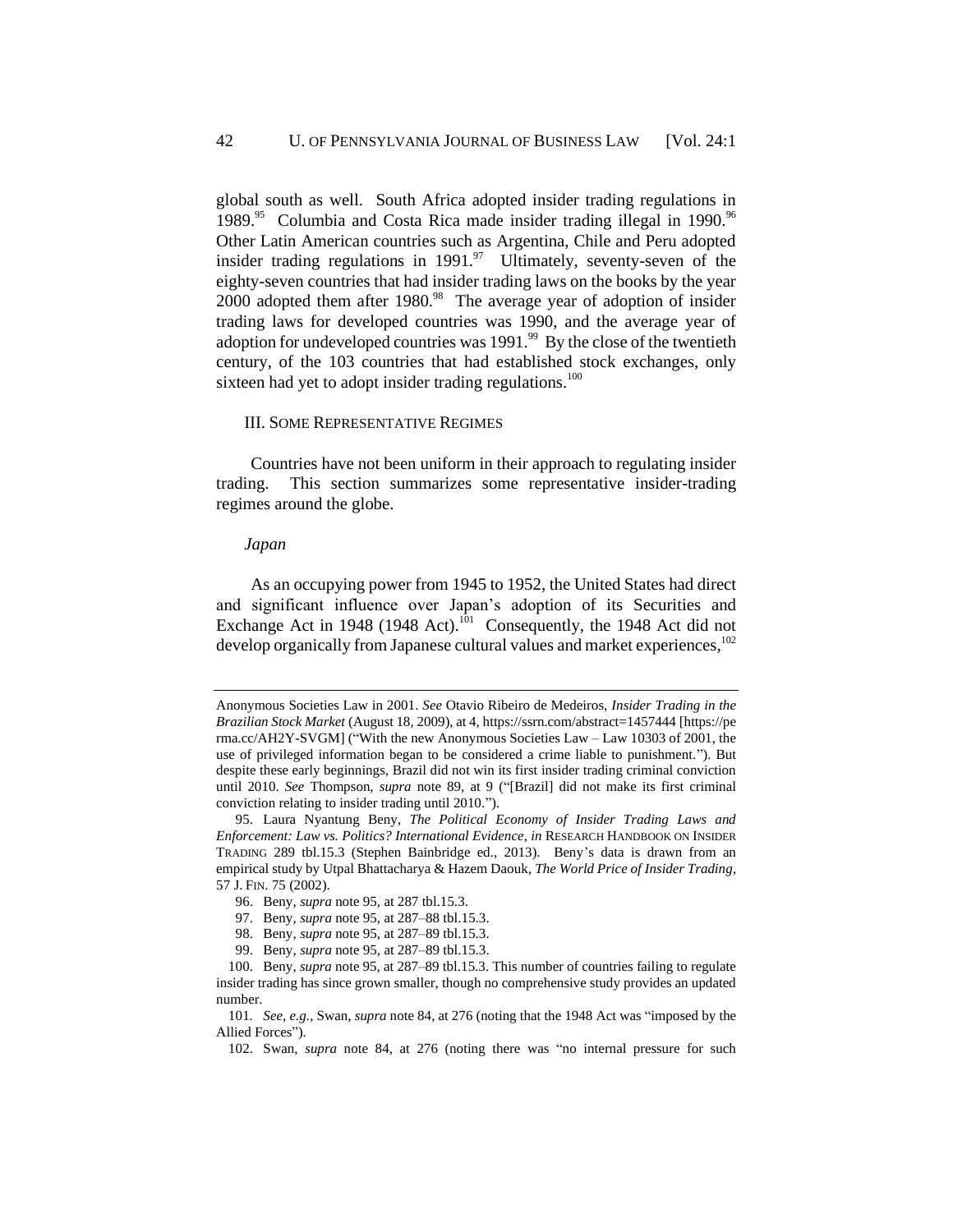but was instead modeled after U.S. law, combining provisions from the U.S. Securities Act of 1933 and the Securities Exchange Act of 1934.<sup>103</sup> Like its statutory counterparts in the U.S., the only provision of the 1948 Act that expressly addressed insider trading was Article 189, its parallel to the shortswing trading provision in Section 16(b) of the U.S. Exchange Act.<sup>104</sup> A crucial aspect of this provision (its reporting requirement in Article 188, the Japanese equivalent of Section 16(a)) was, however, repealed by the Japanese Diet in 1953,<sup>105</sup> and Article 189 was virtually abandoned thereafter.<sup>106</sup> The 1948 Act also included a Section 10(b) equivalent, the general anti-fraud provision in Article  $58$ ,<sup>107</sup> but Japan never used this provision to address insider trading "on the theory that Article 58 could not be strictly construed to cover insider trading, and because the concept of insider trading itself was not sufficiently defined in Japanese law to trigger criminal penalties."<sup>108</sup> As Professor J. Mark Ramseyer explains, "Japanese prosecutors and judges stayed with the American SEC's original plan for the rule." $109$  As noted above, insider trading was therefore left virtually unregulated until 1988, when the Japanese Diet passed extensive amendments to their existing securities laws (1988 Amendments).<sup>110</sup>

Prior to 1988, Japan was regarded as an "insider['s] heaven,"<sup>111</sup> in which trading on material nonpublic information was simply "a way of life."<sup>112</sup> By 1988, however, foreign investors, especially those trading from within the highly regulated U.S., had begun to "complain that the market [was] unfair to outsiders who can't play the game according to the peculiar Japanese rules."<sup>113</sup> Consequently, the 1988 Amendments reflected, at least in part, an attempt to "accommodate the huge Japanese stock market to

<span id="page-18-0"></span>legislation in Japan" and the law simply "arose as a result of the Allied Occupation").

<sup>103</sup>*. See* Ramseyer, *supra* not[e 82,](#page-15-2) at 352 (noting that the Act "blended the 1933 and 1934 US securities statutes").

<sup>104.</sup> 15 U.S.C. § 78(b) (2018).

<sup>105.</sup> Akashi, *supra* not[e 81,](#page-15-3) at 1300.

<sup>106</sup>*. See* Ramseyer, *supra* note [82,](#page-15-2) at 352 (noting that the Japanese "abandoned" Article 189).

<sup>107.</sup> This provision is currently codified in Kin'yū shōhin torihiki-hō [Financial Instruments and Exchange Act] [FIEA], Act No. 25 of 1948, art. 157; *see* Ramseyer, *supra* not[e 82,](#page-15-2) at 353 ("The Americans also imposed on Japan a Rule 10b-5 equivalent.").

<sup>108.</sup> Akashi, *supra* not[e 81,](#page-15-3) at 1289.

<sup>109.</sup> Ramseyer, *supra* not[e 82,](#page-15-2) at 354.

<sup>110.</sup> Kinyu shonin toriniko [Securities and Exchange Law], Law No. 75 of 1988.

<sup>111.</sup> Akashi, *supra* not[e 81,](#page-15-3) at 1302.

<sup>112.</sup> Swan, *supra* not[e 84,](#page-15-1) at 275.

<sup>113.</sup> Tetsuo Jimbo, *Japan's Inside-Trading "Tradition" Under Attack*, CHRISTIAN SCI. MONITOR, Sept. 13, 1988, at 12. *See also* Swan, *supra* note [84,](#page-15-1) at 283–84 (noting that "American traders felt handcuffed; they could not make insider trades as the Japanese did, and the Japanese were unwilling to trade any other way").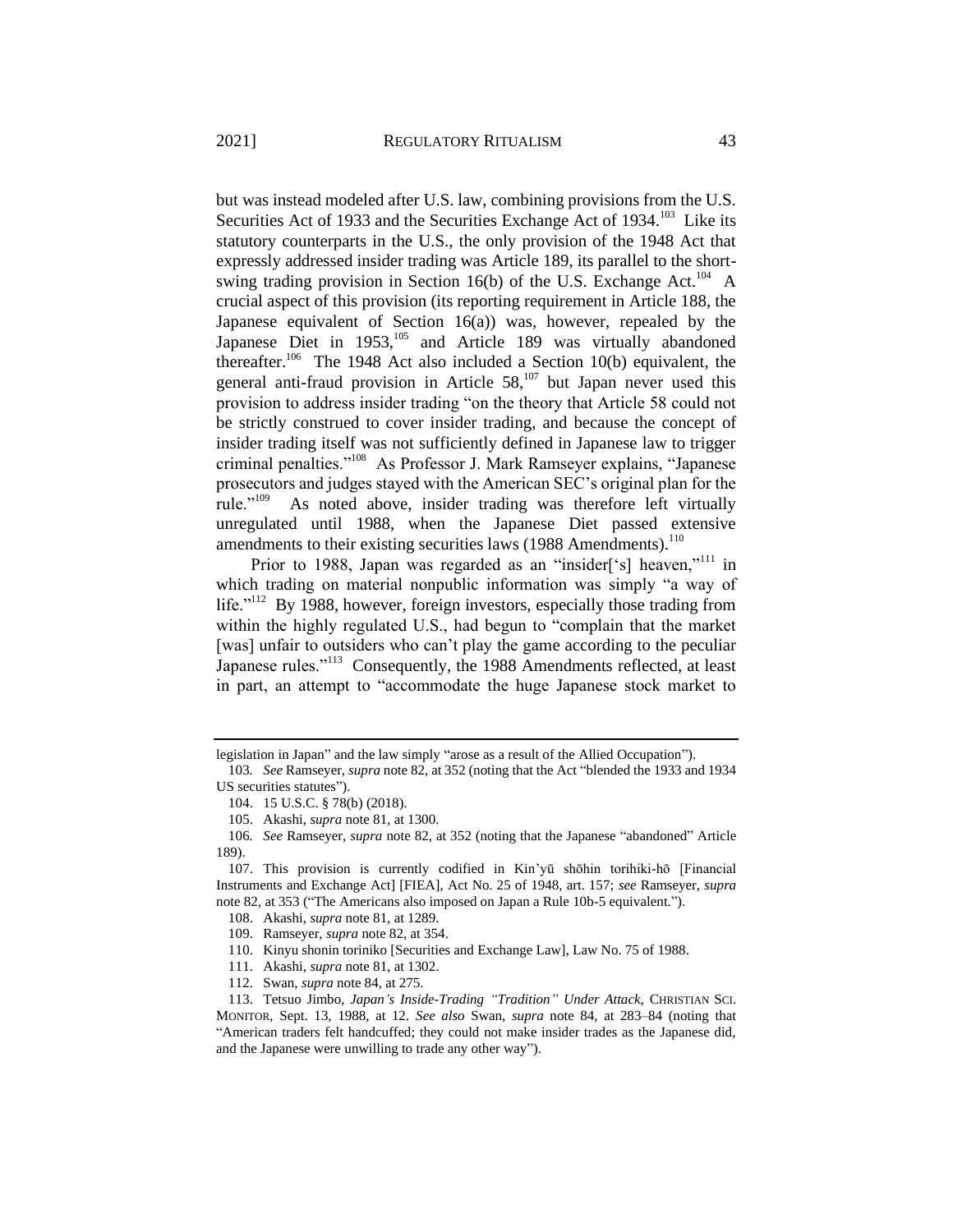Western standards of fair play."<sup>114</sup> In addition to reinvigorating its Section 16 analogue, Japan's 1988 Amendments introduced a limited equal access insider trading enforcement regime.<sup>115</sup>

As commentators noted at the time, in contrast to the U.S. regime's reliance on the vague anti-fraud provisions of Section 10(b) of the Exchange Act (which the Japanese already had on their books in Article 58), "the Japanese Diet decided instead to create clear and specific prohibitions against insider trading,"<sup>116</sup> choosing ex ante notice and "clarity at the cost of flexibility" in enforcement.<sup>117</sup> Specifically, the 1988 Amendments prohibit "Corporate Insiders" from trading in a firm's shares while in possession of material nonpublic information acquired by virtue of their relationship to that firm.<sup>118</sup> The "Corporate Insiders" covered by the prohibition are defined by an exclusive list, including the issuer's employees, major shareholders, outside counsel, persons in contractual privity with the issuer, and former insiders.<sup>119</sup> The 1988 Amendments also include a provision that specifically targets tender offers.<sup>120</sup> It prohibits trading in a target by any "person who acquires information from his affiliation (whether by employment, stock holdings, legal authority, or contractual ties) to the acquirer in a tender offer."<sup>121</sup> While the Japanese regime prohibits trading by any tippee who

For the purpose of preventing wrongful use by Officers or Major Shareholders of a Listed Company, etc. of secret information they have obtained in the course of their duty or by virtue of their position, a Listed Company, etc. may request its Officer or Major Shareholder who makes Sales, etc. of Specified Securities, etc. of the Listed Company, etc. within six months after having made Purchase, etc. of them for his/her own account, or makes Purchase, etc. of Specified Securities, etc. of the Listed Company, etc. within six months after having made Sales, etc. of them for his/her own account, to provide the Listed Company, etc. with profits earned by such Sales, etc. and Purchase, etc.

<sup>114.</sup> Jimbo, *supra* not[e 113.](#page-18-0) It should also be noted that some domestic pressure also began to arise in Japan around this time due the highly publicized Tateho Chemical Company scandal, in which "[o]ne month after Hanchin Sogo Bank helped rescue Tateho Chemical from financial disaster in August 1987, Hanshin sold off 337,000 of its Tateho shares shortly before the public announcement of Tateho's huge losses in bond futures trading." Swan, *supra* not[e 84,](#page-15-1) at 282.

<sup>115</sup>*. See* Ramseyer, *supra* note [82,](#page-15-2) at 352 (describing the content of the 1988 Amendments). This provision, which is now codified as Articles 163 and 164 of the FIEA, has a reporting requirement under Article 163, and Article 164 then provides:

Translation available at https://www.fsa.go.jp/common/law/fie01.pdf [https://perma.cc/8Q8 Q-YJ3G].

<sup>116.</sup> Swan, *supra* not[e 84,](#page-15-1) at 288.

<sup>117.</sup> Akashi, *supra* not[e 81,](#page-15-3) at 1316.

<sup>118.</sup> Akashi, *supra* not[e 81,](#page-15-3) at 1312.

<sup>119.</sup> FIEA, art. 166(1).

<sup>120.</sup> FIEA, art. 167.

<sup>121</sup>*. See* Ramseyer, *supra* note [82,](#page-15-2) at 356 (paraphrasing FIEA art. 167).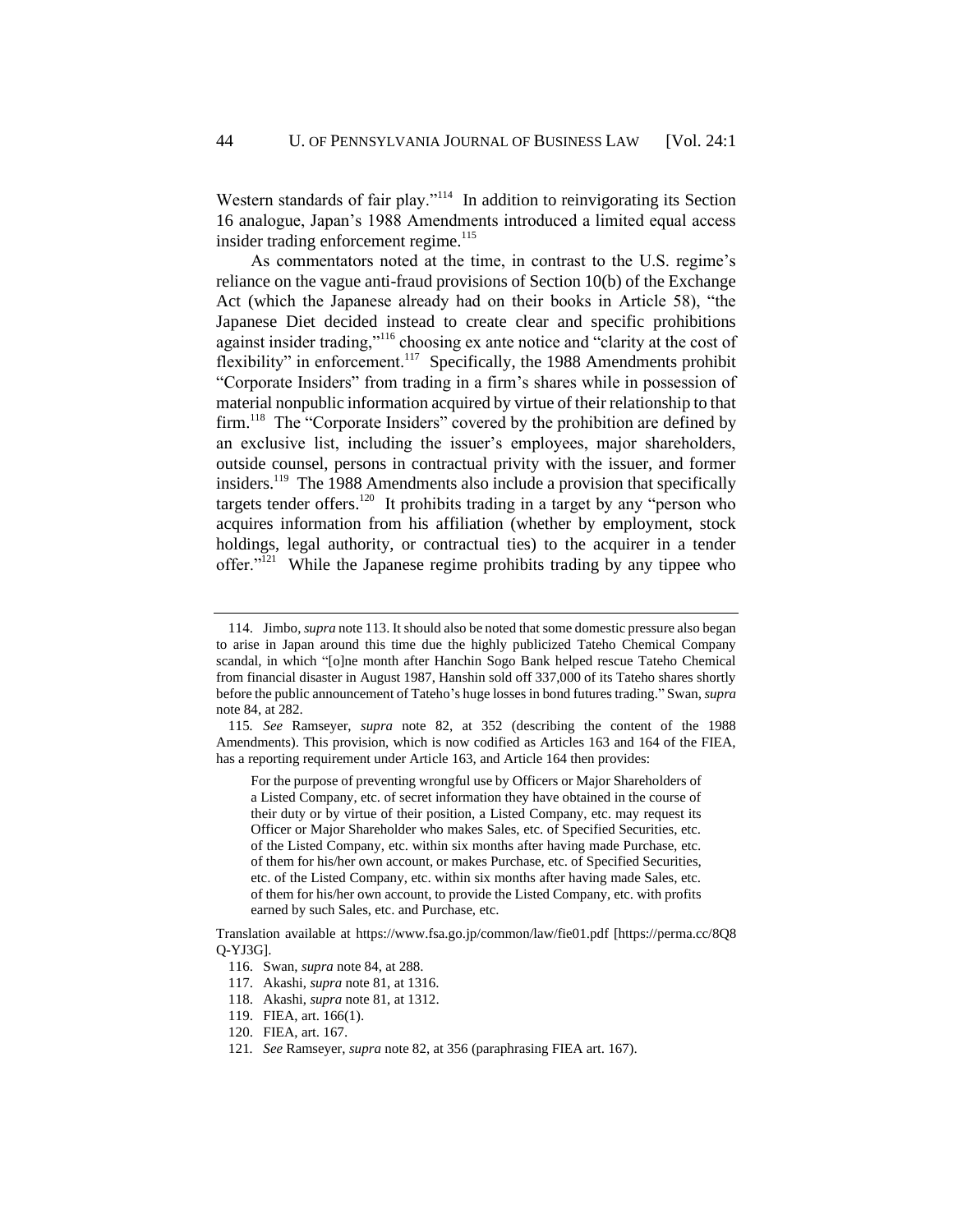received material nonpublic information directly and intentionally from an insider, remote tippees are not typically subject to liability.<sup>122</sup> Precluding remote-tippee liability was intended by the drafters to "provide a bright line rule of liability."<sup>123</sup> Interestingly, tippers were not subject to insider trading liability in Japan until a recent 2013 amendment imposed such liability.<sup>124</sup> Finally, the Japanese law has no equivalent to the U.S. misappropriation theory; outsider trading on information misappropriated from someone other than the issuer whose stock is traded is not generally prohibited, except where the information was obtained by the acquirer in a tender offer.<sup>125</sup>

<span id="page-20-0"></span>Article 166 of Japan's insider trading statute defines material information pursuant to a detailed and extensive list of categories.<sup>126</sup> The list is not, however, exhaustive because it includes two catchall provisions that capture decisions or facts that may have "a significant influence on investors' investment decisions."<sup>127</sup> Ministerial Ordinance No. 10 of 1989 provides even more clarity on the test for materiality under Japanese law by offering a quantitative test for what information will *not* be deemed material under the law. This ordinance provides that an event or decision is not material if

<sup>122</sup>*. See* Ramseyer, *supra* note [82,](#page-15-2) at 356. ("Because the ban covers only those who hear from a defined insider, secondary and tertiary tippees may freely trade."). But note that courts have interpreted the statute to impose liability on remote tippees when an insider tipper intends to conveys material nonpublic information to a third party through an intermediary or agent. *See, e.g.*, Hiroko Tabuchi, *Japanese Insider Trading Case Ensnares U.S. Firm*, N.Y. TIMES (June 8, 2012), https://dealbook.nytimes.com/2012/06/08/japanese-insider-trading-case-ensn ares-u-s-firm/ [https://perma.cc/7M2L-3SWP] (describing a Japanese insider trading prosecution of a trader who "had learned of [an offering] through a securities consultancy, whose source was an employee at the offering's lead underwriter"). I thank Masa Yamamoto for bringing this exception to the general rule that remote tippees are not liable under Japanese law to my attention.

<sup>123.</sup> Akashi, *supra* not[e 81,](#page-15-3) at 1314.

<sup>124.</sup> FIEA, art. 167-2, paras. 1, 2.

<sup>125</sup>*. See* Franklin A. Gevurtz, *The Globalization of Insider Trading Prohibitions*, 15 TRANSNAT'L LAW 63, 84 (2002) (explaining the absence of a misappropriation theory in Japanese insider trading law).

<sup>126.</sup> FIEA, art. 166(2). The list of categories of material information includes:

management decisions about issuing securities, reductions in capital, stock splits, alterations in dividends, mergers, purchases or sales in whole or in part of a business, dissolution and marketing a new product; disasters or damages to the corporation; changes in principal shareholders; events causing delisting of a security; differences between actual and forecasted sales and profits; any other events listed by Cabinet Ordinance; and, finally, other important facts involving the management, business or assets of the corporation which would material affect investment decisions.

Gevurtz, *supra* not[e 125,](#page-20-0) at 73–74. Though the Japanese statute's laundry list certainly offers greater certainty than the U.S. standard, its final "catchall" provisions at article 166, paragraph 2 (iv, viii) still leaves it open to charges of ambiguity.

<sup>127.</sup> FIEA, art. 166, para. 2(iv, viii).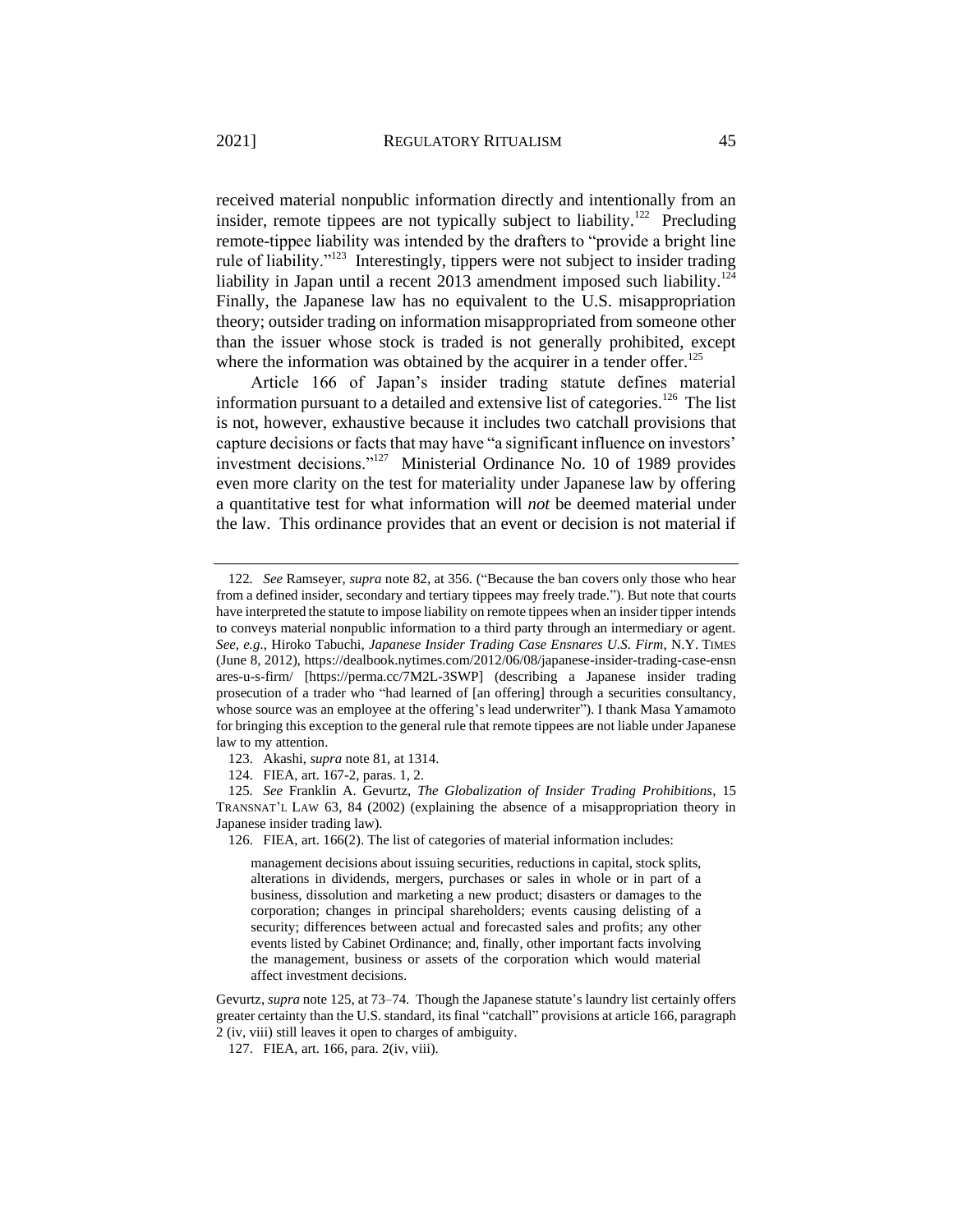it "affects less than ten percent of the company's book value of their total assets, as of the last day in the most recent fiscal year, or ten percent of the company's sales in the most recent fiscal year."<sup>128</sup> The Japanese statute authorizes the Japanese Financial Services Agency (FSA) to issue a rule on when information is "public."<sup>129</sup> The FSA did so, providing that information is public twelve hours after its disclosure to at least two media outlets or immediately upon disclosure to the Tokyo Stock Exchange via its Timely Disclosure Network.<sup>130</sup>

Since the Japanese model is not fraud-based, it requires neither a breach of fiduciary duty nor scienter as elements of the crime.<sup>131</sup> In this sense, it has broader reach than the U.S. model and is much easier to enforce.<sup>132</sup> It imposes "a duty to disclose information or to abstain from trading [on persons] simply because they know that they possess certain material nonpublic information."<sup>133</sup> The absence of a guilty mind requirement, however, led the drafters to impose lesser penalties than antifraud statutes such as Article  $58$ .<sup>134</sup> But while the Japanese regime is broader than the U.S. regime in failing to require proof of fraud, it is also narrower insofar as it typically does not impose remote tippee or misappropriation liability.<sup>135</sup> Finally, the Japanese model also differs from the U.S. regime by offering a statutory definition of who counts as an "insider,"<sup>136</sup> and of what information counts as "material"<sup>137</sup> and "nonpublic,"<sup>138</sup> allowing it to avoid at least some of the pitfalls of legal ambiguity that have plagued the common-law development of these elements under U.S. law.

<sup>128.</sup> Swan, *supra* not[e 84,](#page-15-1) at 292–93. A slightly different quantitative test applies to "the creation of a new business or product."

<sup>129.</sup> FIEA, art. 166, para. 4.

<sup>130.</sup> Ramseyer, *supra* not[e 82,](#page-15-2) at 357.

<sup>131</sup>*. See* Akashi, *supra* note [81,](#page-15-3) at 1313 (noting that the Japanese model "do[es] not require any proof of fraud" and "may be automatically invoked without a showing of recklessness or intent to defraud").

<sup>132</sup>*. See* Heminway, *supra* not[e 60,](#page-12-1) at 121–29 (explaining that the reliance of U.S. insider trading laws on the unclear and ever-changing concept of fiduciary duties makes the laws harder to enforce than those of Japan and Germany); Swan, *supra* not[e 84,](#page-15-1) at 288 (explaining that the absence of a scienter requirement makes Japanese insider law easier to enforce than its U.S. counterpart).

<sup>133.</sup> Akashi, *supra* not[e 81,](#page-15-3) at 1313.

<sup>134.</sup> Akashi, *supra* not[e 81,](#page-15-3) at 1313.

<sup>135.</sup> Heminway, *supra* not[e 60,](#page-12-1) at 118.

<sup>136</sup>*. See* FIEA, art. 166, para. 1 (defining "company insider").

<sup>137</sup>*. See* FIEA, Art. 166, para. 2 (defining "material fact").

<sup>138</sup>*. See* Ramseyer, *supra* not[e 82,](#page-15-2) at 357 (explaining how the Financial Services Agency, under authority given by the 1988 Amendments, has defined "non-public").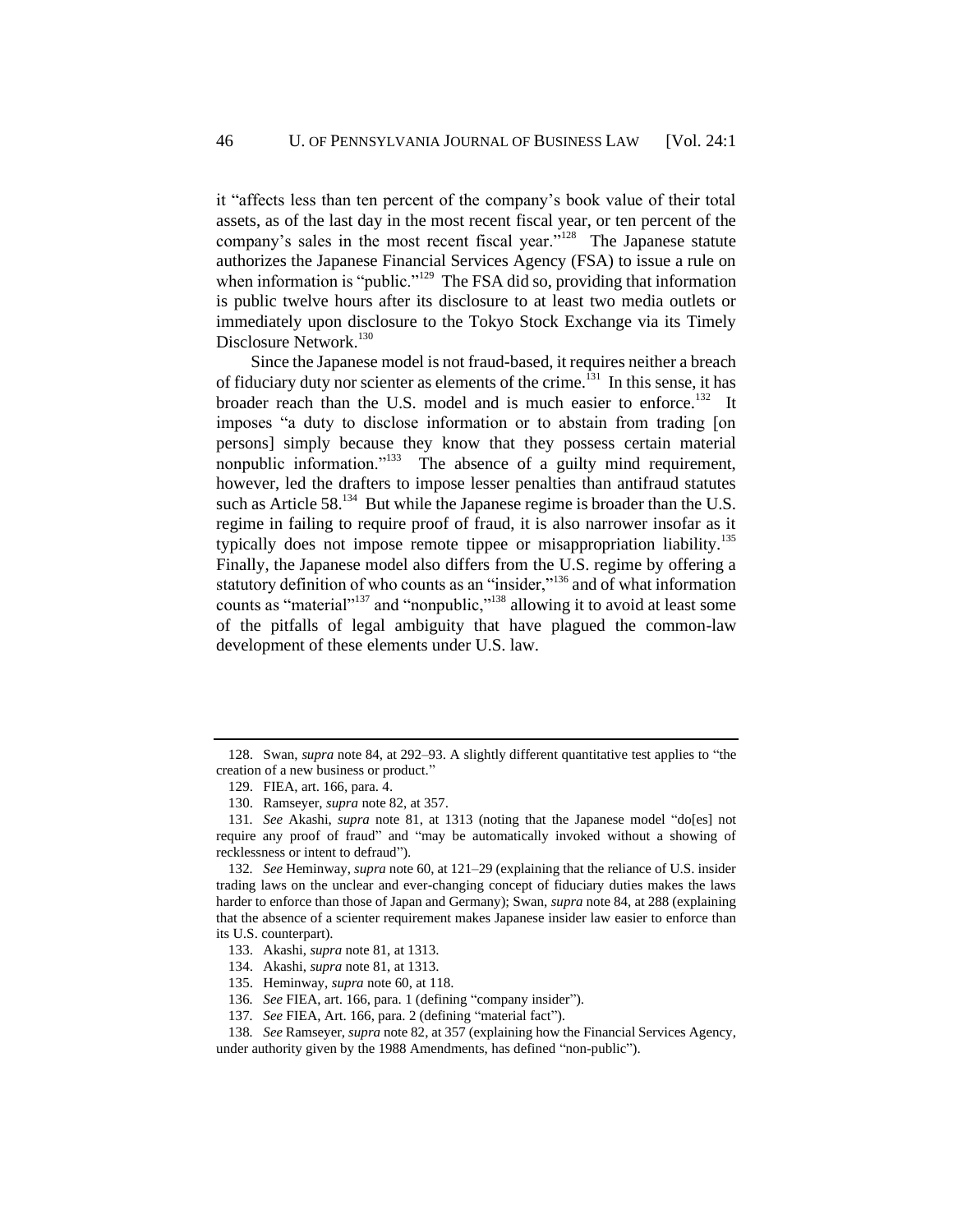# <span id="page-22-1"></span>*European Union*

As noted above, the first coordinated effort to regulate insider trading in Europe came with the adoption of the 1989 Directive.<sup>139</sup> The 1989 Directive introduced a hybrid enforcement regime "modeled largely on the [then-existing] insider trading laws of France and the United Kingdom."<sup>140</sup> This regime was superseded by the Market Abuse Directive (MAD) in  $2003$ ,<sup>141</sup> which was in turn just recently replaced by the European Commission's Market Abuse Regulation (MAR) in July of  $2016$ .<sup>142</sup> The adoption of the MAR marked Europe's transition from a patchwork of different insider trading regimes exercising discretion under a shared directive into a single insider trading enforcement regime, unified under a single code that is directly applicable to the member states.<sup>143</sup> The MAR defines "inside information" as

<span id="page-22-0"></span>information of a precise nature, which has not been made public, relating, directly or indirectly, to one or more issuers or to one or more financial instruments, and which, if it were made public, would be likely to have a significant effect on the prices of those financial instruments or on the price of related derivative financial instruments.<sup>144</sup>

This was essentially a recodification of the old MAD definition.<sup>145</sup> As one commentator notes, "[i]n aiming for a reduction of trading benefits for

<sup>139.</sup> 1989 O.J. (L 334) 30.

<sup>140.</sup> Manning Gilbert Warren III, *The Regulation of Insider Trading in the European Community*, 48 WASH. & LEE L. REV. 1037, 1039 (1991).

<sup>141.</sup> 2003 O.J. (L 96) 16.

<sup>142.</sup> 2014 O.J. (L 173) 179. MAR went into effect on July 3, 2016. *See New EU rules to fight insider dealing and market manipulation in Europe's financial markets take effect*, EUROPEAN COMMISSION PRESS RELEASE, (Jul. 1, 2016), http://europa.eu/rapid/pressrelease\_IP-16-2352\_en.htm?locale=EN [https://perma.cc/Q267-49RU] ("The essential delegated and implementing acts based on the Market Abuse Regulation have been adopted in time to ensure that market participants and supervisory authorities can implement the new rule book and apply it as of 3 July 2016.").

<sup>143</sup>*. See* Langenbucher, *supra* not[e 75,](#page-14-0) at 430 (noting that directives under European law are "binding solely with regard to the ends to be achieved" and grant "discretion as to the choice of form and methods employed," while regulations "binding in their entirety and directly applicable in all Member States"). Of course, there will remain variations among the Member States' insider trading regimes even with the promulgation of MAR, as individual countries national laws will still supplement the transnational code (much as state laws continue to supplement federal insider trading regulations in the U.S.). *See* Langenbucher, *supra* note [75,](#page-14-0) at 431 ("This set of harmonized core rules is supplemented by bodies of national law that differ among the Member States.").

<sup>144.</sup> MAR, *supra* not[e 142,](#page-22-0) art. 7, para. 1(a), translation available at http://eur-lex.europa.e u/legal-content/EN/TXT/?uri=CELEX:32014R0596 [https://perma.cc/57AE-3JAF].

<sup>145.</sup> MAD, *supra* note 128, at art. 1, para. 1, sub para. 1.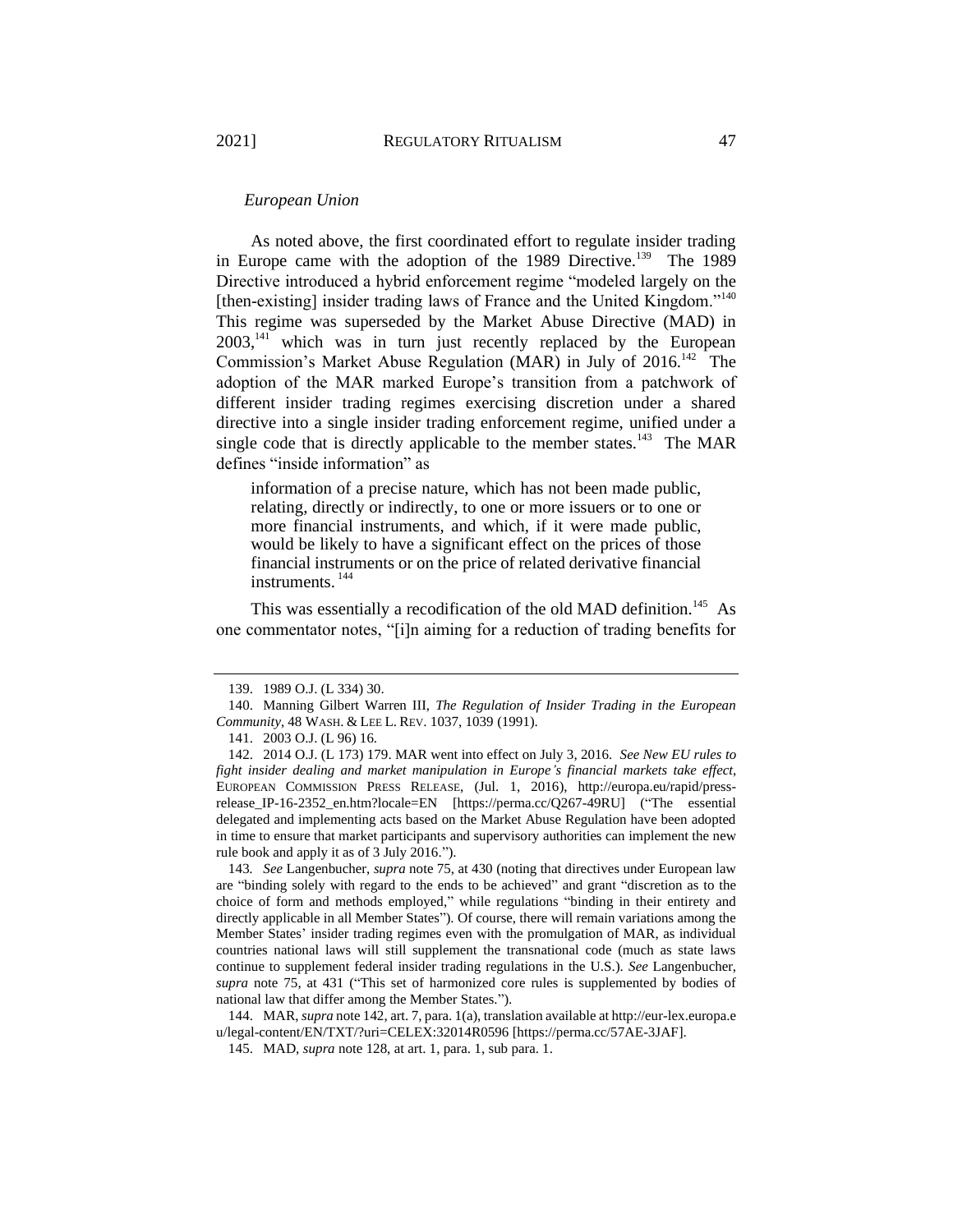those who profit from informational asymmetries, [the European definition of 'inside information'] works a revival of the SEC's 'parity of information' approach" that was rejected by the U.S. Supreme Court in *Chiarella*.<sup>146</sup> Under the European definition, the demand that the information be precise was "borrowed from France's insider trading jurisprudence,"<sup>147</sup> and is intended to rule out mere rumors.<sup>148</sup> The requirement that the information have a "significant effect on the price" of the traded securities was adapted from the British insider dealing laws.<sup>149</sup> Whether information has a significant effect on price under European law depends on whether "a reasonable investor would be likely to use [it] as part of the basis of his or her investment decisions."<sup>150</sup> This definition appears similar to the materiality standard embraced by courts in the United States, though there is some indication that European courts are prepared to interpret it more broadly.<sup>151</sup>

<span id="page-23-0"></span>The MAR runs some risks by adopting a broad definition of inside information. First, an overly broad definition of inside information might have a chilling effect on information gathering by market professionals.<sup>152</sup> Second, unlike in the U.S., MAR links issuer disclosure requirements to its definition of inside information, requiring disclosure of all information meeting that definition, irrespective of trading or selective disclosure by insiders.<sup>153</sup> Some scholars have expressed the concern that too broad an interpretation of "inside information" under the MAR by regulators and the courts risks increasing volatility by "flooding the markets with irrelevant information."<sup>154</sup>

Under the MAR, insider trading liability arises any time "a person possesses inside information and uses that information" to trade or tip.<sup>155</sup> In

<sup>146.</sup> Warren, *supra* not[e 140,](#page-22-1) at 1059.

<sup>147.</sup> Warren, *supra* not[e 140,](#page-22-1) at 1060.

<sup>148</sup>*. See* Gevurtz, *supra* note [125,](#page-20-0) at 74 (noting that this element was adapted from the French statute).

<sup>149</sup>*. See* Warren, *supra* note [140,](#page-22-1) at 1062 (noting that the "significant effect" language was "borrowed" from the British Company Securities (Insider Dealing) Act 1985).

<sup>150.</sup> MAR, *supra* not[e 142,](#page-22-0) at art. 7, para. 4.

<sup>151</sup>*. See* Langenbucher, *supra* not[e 75,](#page-14-0) at 442 (describing a proposed regulation that would consider any information influencing an investment decision to be inside information).

<sup>152</sup>*. See, e.g.*, Franklin A. Gevurtz, *The Road Not Taken: A Comparison of the E.U. and U.S. Insider Trading Prohibitions*, 56 WASH U. J.L. & POL'Y 31, 44 (2018) (noting that "a primary argument made by critics of the broad reach of the E.U. prohibition is that it will deter parties from investigating companies by depriving researchers of rewards for their efforts.").

<sup>153.</sup> MAR, *supra* note [142,](#page-22-0) at art. 17, para. 1 (requiring that an "issuer shall inform the public as soon as possible of inside information which directly concerns that issuer.").

<sup>154.</sup> Langenbucher, *supra* not[e 75,](#page-14-0) at 445–47.

<sup>155.</sup> MAR, *supra* not[e 142,](#page-22-0) at art. 8, para. 1; MAR, *supra* note 145, at art. 10, para. 1.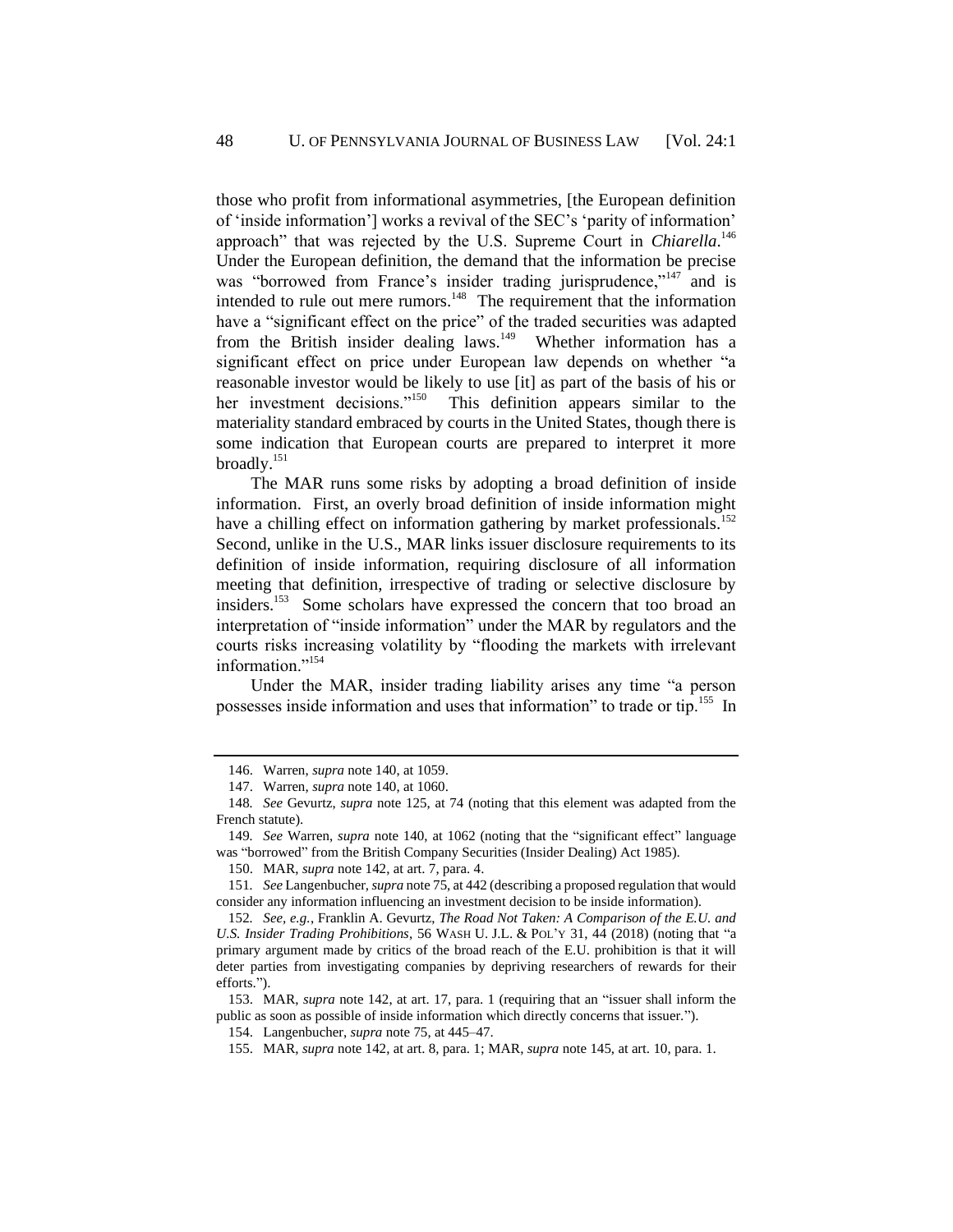addition, the "use of inside information by cancelling or amending an order concerning a financial instrument to which the information relates where the order was placed before the person concerned possessed the inside information," also incurs liability.<sup>156</sup> The language makes it clear that the prohibition applies not only to classic and constructive insiders, but to any person "who possesses inside information . . . where that person knows or ought to know that it is inside information."<sup>157</sup> Though the language of the MAR requires that one both "possess" and "use" inside information to incur liability,<sup>158</sup> the European Court of Justice read the same language in the MAD as creating a rebuttable presumption of use from an insider's possession.<sup>159</sup>

In sum, the European Community introduced the world's first multinational insider trading regime.<sup>160</sup> MAR's application to any person who possesses inside information renders it more expansive than the fraudbased U.S. model (which requires a breach of fiduciary or similar duty of trust and confidence)<sup>161</sup> and more expansive than the Japanese model (which does not typically impose misappropriator<sup>162</sup> or remote tippee liability).<sup>163</sup> MARs application to strategic termination of orders (e.g., cancelling standing orders) based on material nonpublic information also extends its scope of liability beyond that of the U.S. and most other regimes around the globe. $164$  Indeed, when coupled with its broad definition of inside information and its presumption of use from possession, the European model offers something very close to a parity-of-information regime.<sup>165</sup> For

161*. See, e.g.*, *O'Hagan*, 521 U.S. at 651–52 (explaining that insider trading liability under either the classical or misappropriation theory requires proof of a fiduciary or similar duty of trust and confidence). *See also supra* Part [II.\(](#page-11-0)discussing the classical and misappropriation theories).

162. Gevurtz, *supra* not[e 125,](#page-20-0) at 84.

163*. See* Ramseyer, *supra* not[e 82,](#page-15-2) at 356 (noting that "secondary and tertiary tippees may freely trade").

164. For example, the SEC has made it clear that the act of terminating an existing 10b5- 1(c) trading plan based on inside information does not violate the law because it does not involve the sale or purchase of a security. *Exchange Act Rules, Questions and Answers of General Applicability, Question 120.17*, U.S. SEC. & EXCH.COMM'N (Mar. 31, 2020), https:// www.sec.gov/divisions/corpfin/guidance/exchangeactrules-interps.htm [https://perma.cc/XV 64-QZ6G].

165. There are two provisions in MAR that prevent it from implementing a true parity-ofinformation regime. As Professor Gevurtz explains, Article 9 "excludes a person's knowledge of the person's own intention to purchase or sell securities from the definition of inside information," and Paragraph 28 of MAR's preamble "excludes research and estimates based upon publicly available data from being considered inside information." Gevurtz,

<sup>156.</sup> MAR, *supra* not[e 142,](#page-22-0) at art. 8, para. 1.

<sup>157.</sup> MAR, *supra* not[e 142,](#page-22-0) at art. 8, para. 4.

<sup>158.</sup> MAR, *supra* not[e 142,](#page-22-0) at art. 8, para. 1.

<sup>159.</sup> Langenbucher, *supra* not[e 75,](#page-14-0) at 435–36.

<sup>160.</sup> Warren, *supra* not[e 140,](#page-22-1) at 1076 (noting that the "EC must be credited with being the first body to establish multinational insider trading laws").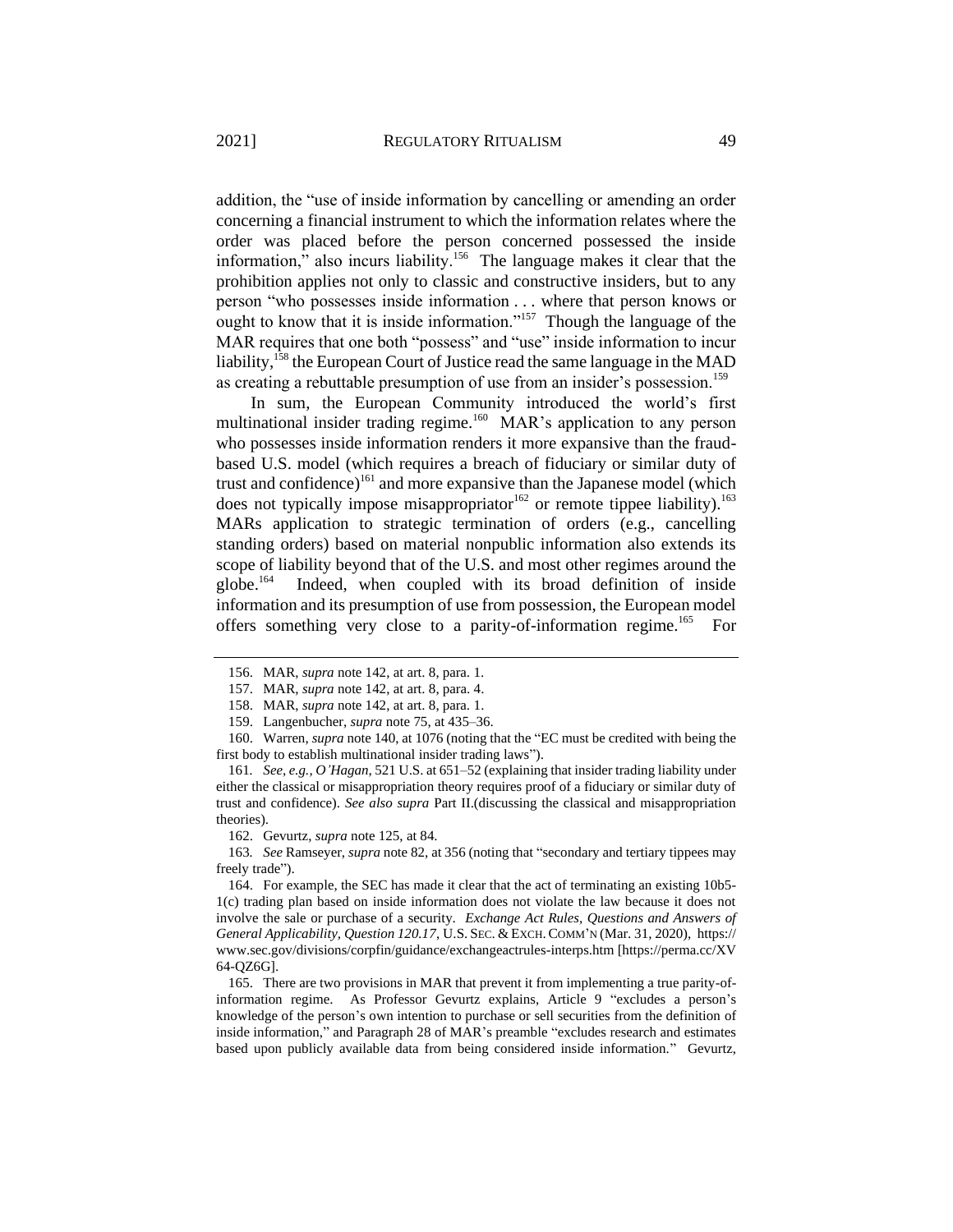example, as Professor Franklin A. Gevurtz notes, the European regime "not only picks up individuals who receive tips (in other words, information passed on for the purpose of the recipient's trading), but also persons who simply overhear a conversation by insiders."<sup>166</sup> Under the European model, all that matters is that a trader "was aware that he was in possession of material non-public information" when trading.<sup>167</sup> This statutory model offers a streamlined approach to insider trading enforcement that offers the advantage of relative clarity and simplicity, though perhaps at the expense of overbreadth.

## <span id="page-25-1"></span><span id="page-25-0"></span>*Australia*

The insider trading enforcement regime in Australia has been described as "the most expansive in the world."<sup>168</sup> Australia's Corporations Act of 2001 defines "information" broadly to include even "matters of supposition and other matters that are insufficiently definite to warrant being made known to the public; and matters relating to the intentions, or likely intentions, of a person."<sup>169</sup> The Australian courts have not hesitated to give this definition the expansive interpretation its terms suggest.<sup>170</sup> The Corporations Act defines "inside information" as simply any information that is "not generally available," and that, if it were generally available, "a reasonable person would expect it to have a material effect on the price or value" of a security.<sup>171</sup> Information is regarded as "generally available" if it is "readily observable."<sup>172</sup> With so broad a definition of inside information, the Corporations Act ultimately imposes insider trading liability upon *any* person who knowingly "possesses inside information" and trades on it, or

*supra* not[e 152,](#page-23-0) at 46.

<sup>166.</sup> Gevurtz, *supra* not[e 125,](#page-20-0) at 80.

<sup>167.</sup> Gevurtz, *supra* not[e 152,](#page-23-0) at 39 (Gevurtz offers the contrasting outcomes of the Mark Cuban insider trading case in the U.S. and the David Einhorn insider trading case in the U.K. as an illustration of the broader reach of insider trading laws in Europe. The facts of the two cases are very similar. Cuban escaped liability while Einhorn did not.) *See also* John P. Anderson, *A Tale of Two Cities: Mark Cuban, David Einhorn, and the Ethics of Insider Trading Reform*, 15 TENN J. L. & POL'Y 48, 48 (2020) (contrasting the Mark Cuban and David Einhorn insider trading cases).

<sup>168.</sup> Gordon Walker & Andrew F. Simpson, *Insider Trading Law in New Zealand*, *in* RESEARCH HANDBOOK ON INSIDER TRADING 386, 396 (Stephen Bainbridge ed., 2013).

<sup>169</sup>*. Corporations Act 2001* (Cth) s 1042A.

<sup>170</sup>*. See* Keith Kendall & Gordon Walker, *Insider Trading in Australia*, *in* RESEARCH HANDBOOK ON INSIDER TRADING 365, 371 (Stephen Bainbridge ed., 2013) (citing the New South Wales Court for the holding that "information may be imprecise" and the Federal Court for the proposition that information includes a "person's internal thought processes").

<sup>171</sup>*. Corporations Act 2001* (Cth) s 1042A.

<sup>172</sup>*. Corporations Act 2001* (Cth) s 1042C(1)(a).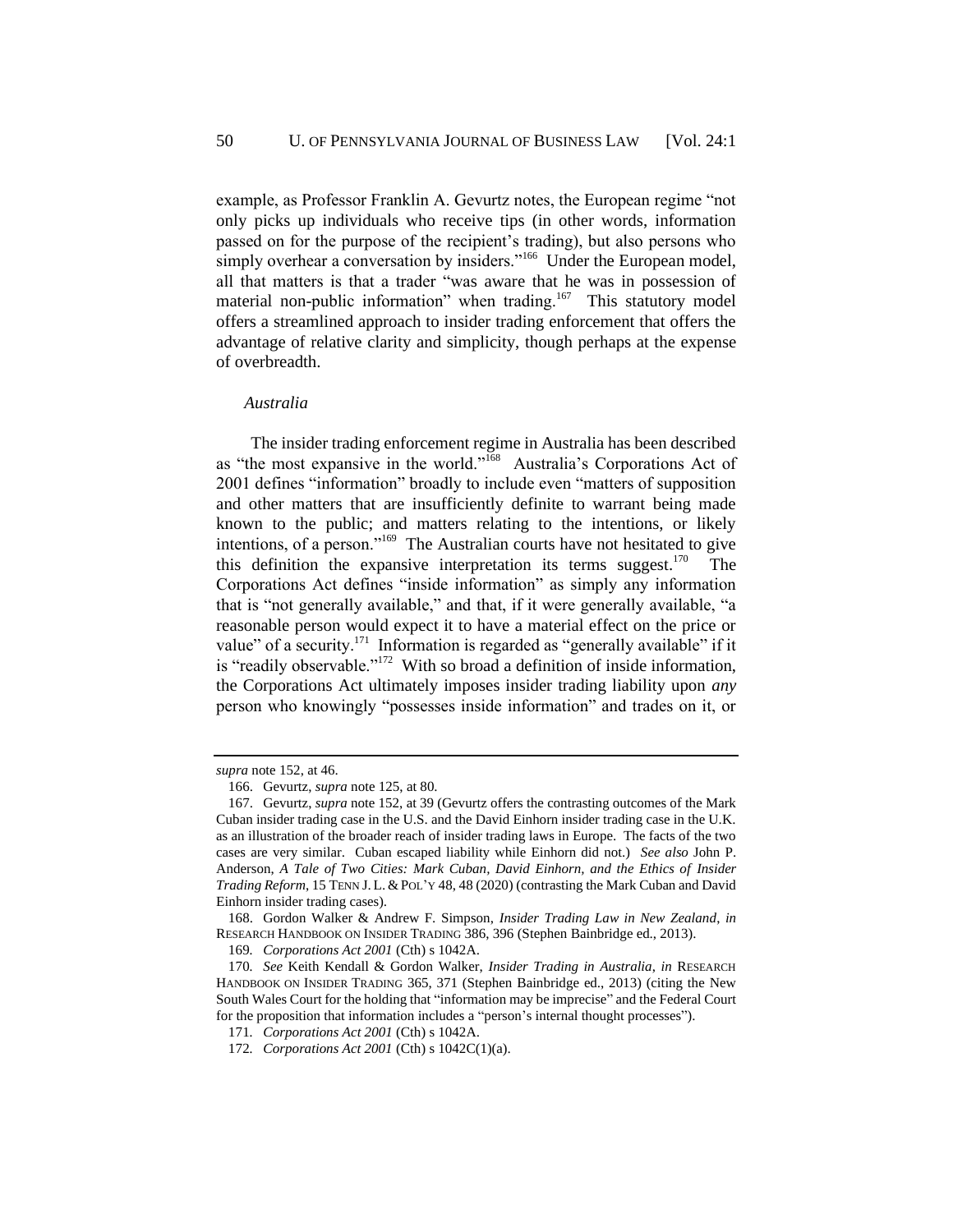who tips another who is likely to trade.<sup>173</sup>

Australia's insider-trading regime is more expansive than that of the United States because it does not require the breach of a fiduciary or similar duty. Anyone knowingly possessing inside information is deemed an insider under Australia's Corporations Act. Insofar as the Australian law imposes liability on misappropriators and remote tippees, it is also more expansive than the Japanese regime. The Australian regime is arguably even more expansive than the broad European model due to the former's liberal definition of "inside information"<sup>174</sup> (which lacks the European requirement that the information be "precise" or specific)<sup>175</sup> and because the Corporations Act does not make "use" of inside information in trading an element of liability.<sup>176</sup> Thus, the use-versus-possession debate that has plagued the U.S. enforcement regime with uncertainty for so long was settled by Australian lawmakers in the statutory language of the Corporations Act.<sup>177</sup> Ultimately, the Australian regime is as close to a true parity-of-information regime as can be found globally. The Australian model has also had some influence. For example, New Zealand initially modeled its insider-trading regime upon the U.S. fiduciary-fraud model, but it has since adopted Australia's parityof-information approach. $178$ 

#### <span id="page-26-0"></span>*Canada*

The Canadian insider trading enforcement regime is unique in that it lacks a national securities regulator.<sup>179</sup> Like the United States prior to the adoption of the Securities Act of 1933 and the Exchange Act of 1934, Canadian securities laws are adopted and enforced locally by the individual provinces.<sup>180</sup> The insider trading laws of Ontario, which is home to the

<sup>173</sup>*. Corporations Act 2001* (Cth) ss 1043A(1)-(2). It should be noted that this broad definition is subject to a number of express exceptions and defenses detailed under the Act. *See* Kendall & Walker, *supra* note [170,](#page-25-0) at 380–82 (describing several exceptions and defenses).

<sup>174</sup>*. See* Kendall & Walker, *supra* note [170,](#page-25-0) at 371 (noting that Australian courts have adopted a wide definition of what constitutes information).

<sup>175.</sup> MAR, *supra* not[e 142,](#page-22-0) at art. 7, para. 1(a).

<sup>176</sup>*. See Corporations Act 2001* (Cth) s 1043A(1)(a) (defining an insider as one who "possesses" inside information).

<sup>177</sup>*. See* Anderson, *supra* note [8,](#page-2-1) at 347–49 (describing the use versus possession discourse between the SEC and U.S. courts).

<sup>178</sup>*. See* Walker & Simpson, *supra* not[e 168,](#page-25-1) at 388 (detailing a 1988 New Zealand case that is based on the fiduciary-fraud model).

<sup>179.</sup> Laura Nyantung Beny & Anita Anand, *Private Regulation of Insider Trading in the Shadow of Lax Public Enforcement: Evidence from Canadian Firms*, 3 HARV. BUS. L. REV. 215, 224 (2013).

<sup>180</sup>*. See id*. (noting that Canadian insider trading laws are "enacted and enforced at the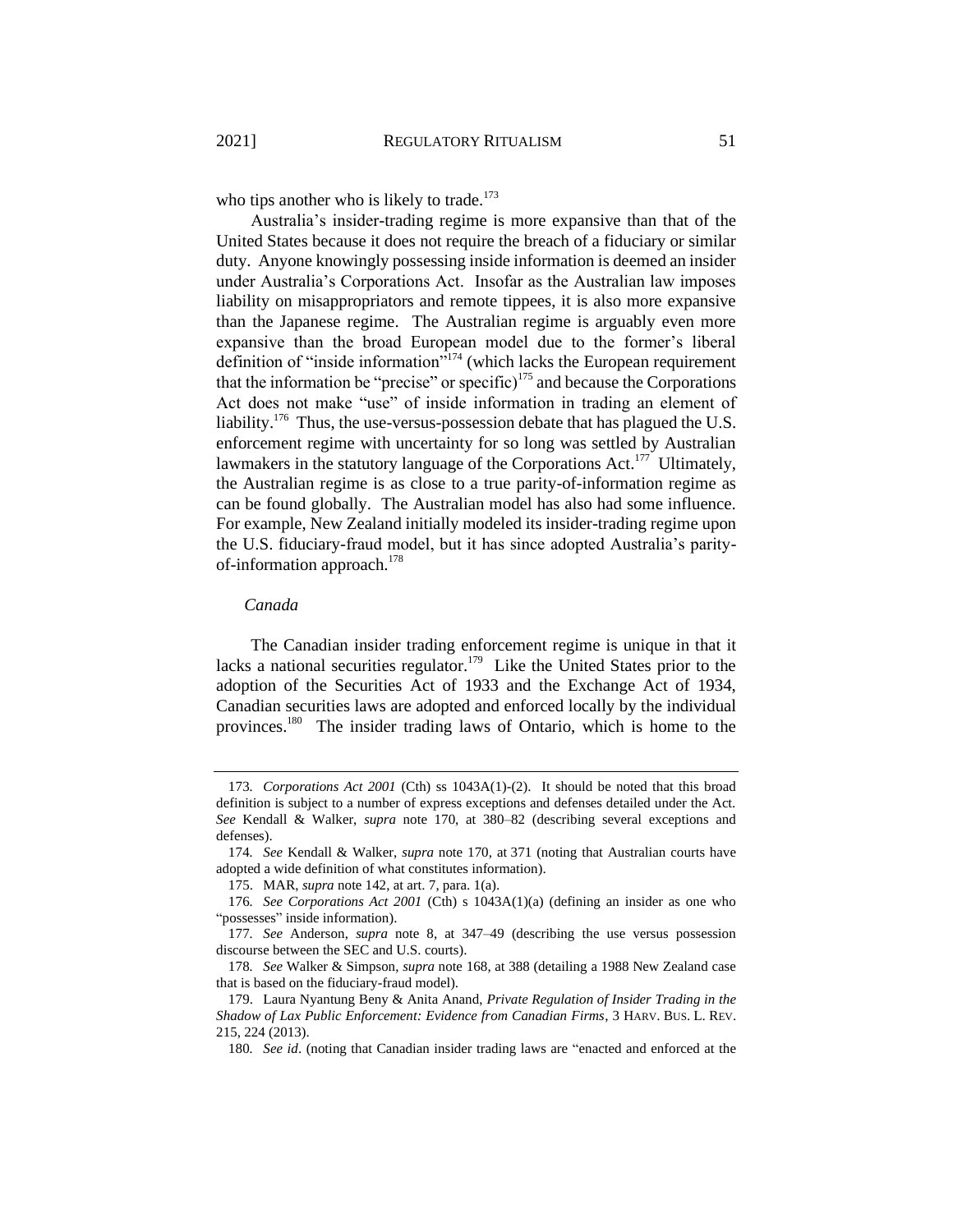Toronto Stock Exchange, warrant special attention.<sup>181</sup>

The Securities Act of 1990 sets forth Ontario's insider trading laws. The Securities Act provides that "[n]o person or company in a special relationship with a reporting issuer shall purchase or sell securities of the reporting issuer with the knowledge of a material fact or material change with respect to the reporting issuer that has not been generally disclosed."<sup>182</sup> The Act also prohibits the disclosure of material nonpublic information unless it is "in the necessary course of business."<sup>183</sup>

While Ontario's insider trading regime limits trading and tipping by those in a "special relationship" with the issuer, it is not a fiduciary-fraudbased regime. The Securities Act defines a "person or company that is in a special relationship with an issuer" broadly to include any employee or affiliate of the issuer; anyone considering or evaluating whether to make a takeover bid on the issuer; anyone considering or evaluating whether to become party to a reorganization or merger with the issuer; anyone engaging in any business activity with the issuer; or anyone who "learns of a material fact or material change with respect to the issuer from any other person or company described in this subsection . . . and knows or ought reasonably to have known that the other person or company is a person or company in such a relationship."<sup>184</sup> Under this limited equal-access model, those standing in a special relationship are prohibited from trading regardless of whether their trading or tipping would breach a fiduciary duty of disclosure. Alternatively, those who might breach a duty to disclose to the source of the information under the misappropriation theory in the United States will not be liable under Ontario's regime if they do not stand in a special relationship to the issuer of the securities in which they are trading.<sup>185</sup> For these reasons, Ontario's equal-access regime is broader in scope than the fiduciary-fraudbased regime in the United States in some respects, and narrower in others. Nevertheless, the Ontario law's definition of those in a "special relationship with a reporting issuer" is sufficiently broad to generate considerable overlap in coverage with the U.S. regime, including its regulation of tippees.<sup>186</sup>

provincial and territorial levels").

<sup>181</sup>*. Id.* Most other Canadian provinces model their securities laws on the Ontario regime.

<sup>182.</sup> Securities Act, R.S.O. 1990, c S.5 § 76(1).

<sup>183.</sup> Securities Act, R.S.O. 1990, c S.5 § 76(2).

<sup>184.</sup> Securities Act, R.S.O. 1990, c S.5 § 76(5).

<sup>185.</sup> Consider, for example, recent enforcement actions against Canadian investment banker Richard Moore. Moore was held liable by U.S regulators under the misappropriation theory, but he was not found liable for insider trading by Canadian regulators. Barbara Schecter, *How the SEC and the OSC Differ in Their Approaches to Trading Offenses*, FIN. POST (Apr. 22, 2013), http://business.financialpost.com/legal-post/how-the-sec-and-the-oscdiffer-in-their-approaches-to-trading-offences [https://perma.cc/ZXW3-6TAT].

<sup>186.</sup> Securities Act, R.S.O. 1990, c S.5 § 76(1). *Cf*. *supra*, Par[t I.](#page-4-0) (detailing the scope of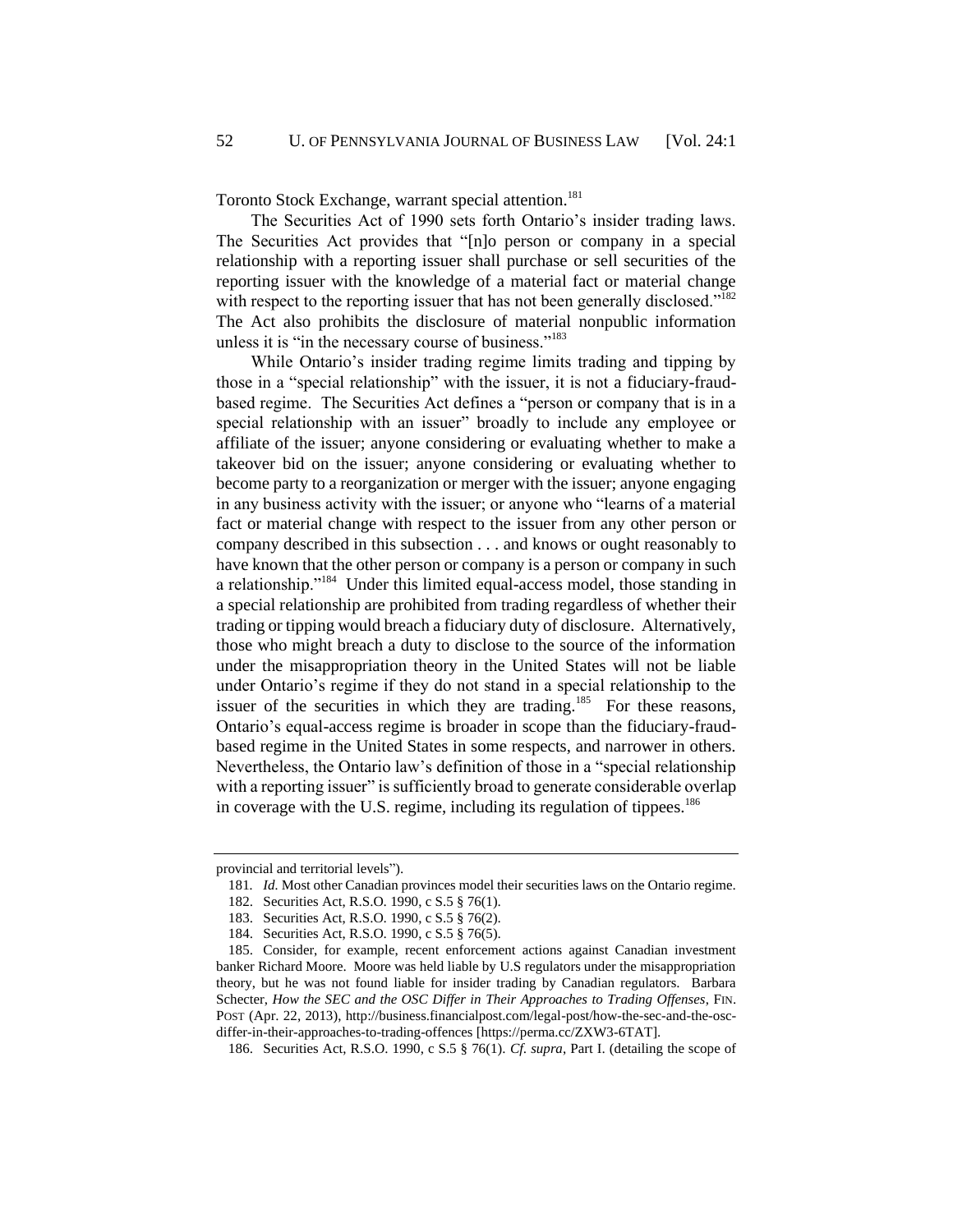#### <span id="page-28-1"></span>*Russia*

The Russian Federation did not begin regulating insider trading until July of 2010, when it enacted its Law on Counteracting the Illegitimate Use of Insider Information and Market Manipulation and on the Amendment of Certain Legislative Acts of the Russian Federation (the 2010 Law).<sup>187</sup> Though this law was enacted in 2010 (and recently amended in  $2018^{188}$ ), its provisions pertaining to criminal liability did not go into effect until July 2013.<sup>189</sup> Since 2013, the Russian Federation has only issued notice of seven insider trading investigations, and this author has been unable to find confirmation of a single criminal conviction for insider trading.<sup>190</sup> Absent significant enforcement action from the Central Bank of the Russian Federation (the entity responsible for implementation and civil enforcement of the 2010 Law) or prosecutors before the courts, interpretation of the new Law and its recent amendments must involve some speculation at this early stage. Nevertheless, there are a number of provisions worthy of note.

<span id="page-28-0"></span>Initially, the 2010 Law appeared to offer a significant departure from other jurisdictions in its definition of "inside information." It defined inside information as "any precise and specific non-public information the disclosure of which may significantly affect the price of a particular financial instrument, foreign currency and/or commodity,"<sup>191</sup> but then added the requirement that the information be included in an exhaustive list of types of

insider trading liability under the U.S. enforcement regime).

<sup>187.</sup> Federal Law No. 224-FZ. Prior to the adoption of the Law, the Federal Law on the Securities Market No. 39-FZ, which was enacted in April 1996, proscribed only trading on non-public "official information" (sluzhebnaya informatsia). [Federal Law No. 39-FZ on the Securities Market] 1996, https://www.ebrd.com/downloads/legal/securities/russiasm.pdf [htt ps://perma.cc/DKA3-AQ78].

<sup>188.</sup> Natalia A. Drebezgina, Alan Kartashkin, Maxim A. Kuleshov, and Svyatoslav A. Skopintsev, *Regulation of Inside Information in Russia: What Will Change in 2019*, DEBEVOISE UPDATE, at 1 (Sept. 10, 2018), https://www.debevoise.com/-/media/files/insights /publications/2018/09/20180910\_regulation\_of\_inside\_information\_in\_russia\_what\_will\_ch ange\_in\_2019\_eng.pdf [https://perma.cc/9W99-79YP].

<sup>189.</sup> Alexander Anichkin et al., *Russia Adopts the Law on Insider Trading*, CLIFFORD CHANCE:BRIEFING (July 2010), https://www.cliffordchance.com/content/dam/cliffordchance /PDF/Russia\_adopts\_law\_on\_inside\_trading.pdf [https://perma.cc/54QN-Q6JW] (explaining that "provisions of the Law on Insider Trading establishing criminal liability for the insider trading . . . only come into force 3 years after official publication of the law").

<sup>190</sup>*. Market Misconduct: Detected Cases of Market Manipulation and Illegal Use of Insider Information*, BANK OF RUSS., https://old.cbr.ru/eng/finmarket/inside\_detect/ [https://p erma.cc/737S-WC8Y] (last visited Jan. 1, 2021).

<sup>191.</sup> Federal Law No. 224-FZ, art. 2(1). *See* Olga Anisimova et al., *Russia's New Law on Insider Trading and Market Manipulation*, ORRICK RUSSIA PRACTICE GROUP ALERT (Sept. 20, 2010), https://www.lexology.com/library/detail.aspx?g=9091778a-a810-4948-b308-096c27 6957b6 [https://perma.cc/4AAH-V5G3] (quoted text from this translation).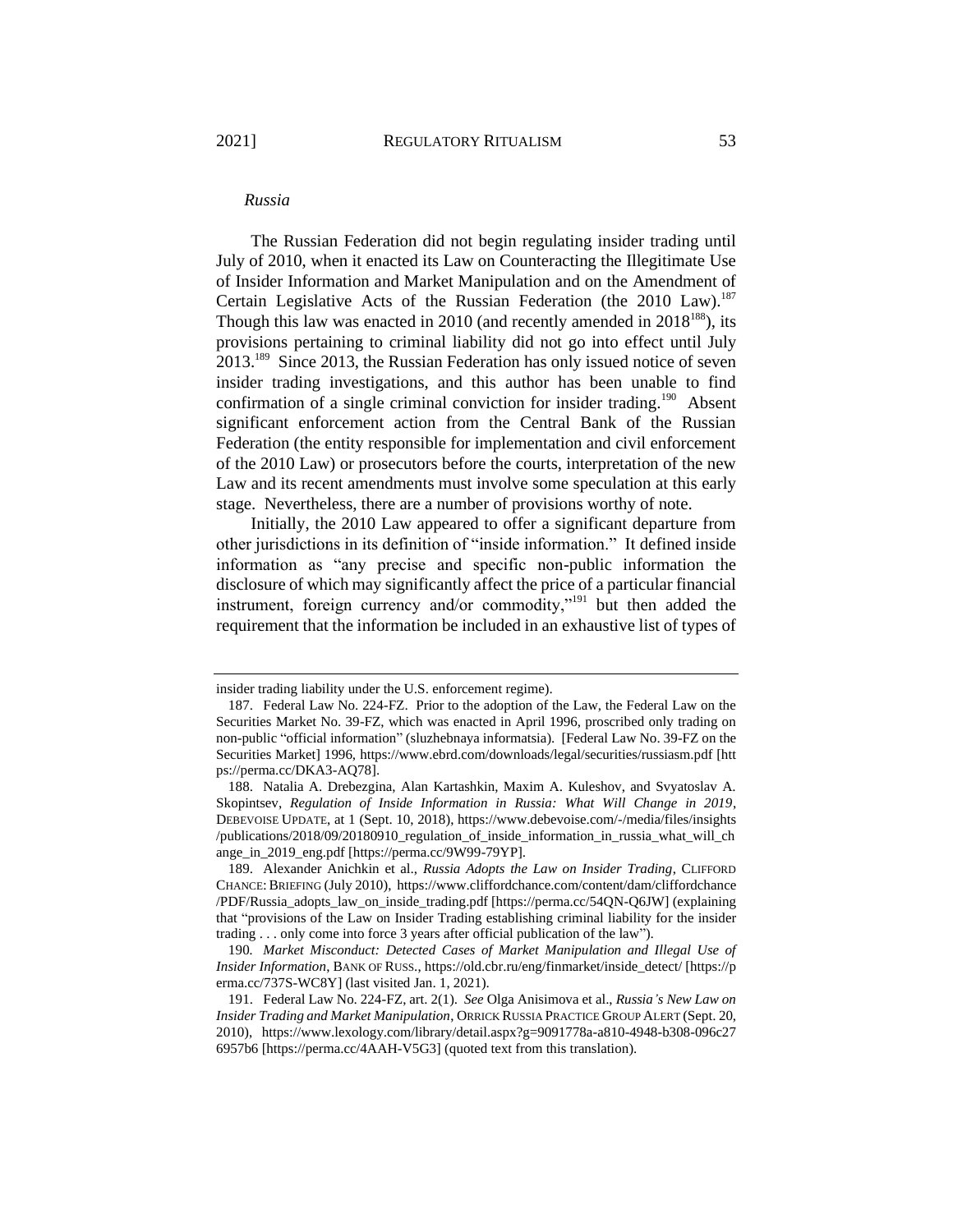<span id="page-29-0"></span>inside information published by the Central Bank of the Russian Federation and issuers themselves. $192$  Though the 2010 definition of what constitutes inside information did not differ significantly from the European or U.S. regimes', its limitation of scope to "an exhaustive list of insider information approved by the regulator and/or each issuer $"193}$  was quite innovative.<sup>194</sup> Depending on its implementation, it might have provided greater certainty for market participants than regimes operating under more ambiguous standard-based tests for materiality. The recent 2018 amendments, however, removed the requirement that the inside information be of a type included on these lists; the change thus seems to preclude these lists from functioning as a limit to the definition of inside information.<sup>195</sup> According to some commentators, the result will be that

information will be deemed insider information only by virtue of the fact that it is not publicly available and its distribution may have a material impact on the price of financial instruments, ... irrespective of whether it has been included on lists of insider information approved by the Central Bank of Russia/the issuer or not. $^{196}$ 

If this is how the law is interpreted, then these amendments will bring the Russian definition of inside information into closer conformity with the European model. $197$ 

As written, the 2010 Law's restrictions on insider trading appear to be quite broad insofar as they prohibit all trading or tipping while in possession of inside information, regardless of one's status as a statutory insider.<sup>198</sup> In this way, the Russian regime tends toward the broad, parity-of-information model adopted in Europe, which likely influenced the Russian drafters.<sup>199</sup> As such, the Russian model rejects the American fiduciary-fraud-based approach and extends insider trading liability beyond that of the Japanese regulation by imposing liability on misappropriators and remote tippees. Similar to the Japanese model, however, the Russian law offers an

<sup>192.</sup> Alexander Anichkin et al., *The Insider Information Law: Now It Is Serious (English)*, CLIFFORD CHANCE: BRIEFINGS (Aug. 14, 2018), https://www.cliffordchance.com/briefings/ 2018/08/the\_insider\_informationlawnowitisseriou0.html [https://perma.cc/6QJM-XJPU].

<sup>193</sup>*. Id.*

<sup>194.</sup> For example, though the Japanese law defines materiality by statute, the list it provides of the types of information generally regarded to be material is not exhaustive. Ramseyer, *supra* note [82,](#page-15-2) at 356.

<sup>195.</sup> Anichkin et al., *supra* not[e 192.](#page-29-0)

<sup>196.</sup> Anichkin et al., *supra* not[e 192.](#page-29-0)

<sup>197.</sup> Anichkin et al., *supra* not[e 192.](#page-29-0)

<sup>198.</sup> Anisimova et al., *supra* not[e 191.](#page-28-0)

<sup>199</sup>*. See* Anisimova et al., *supra* note [191](#page-28-0) (noting that the Russian legislators were influenced by the E.U. and U.S. models).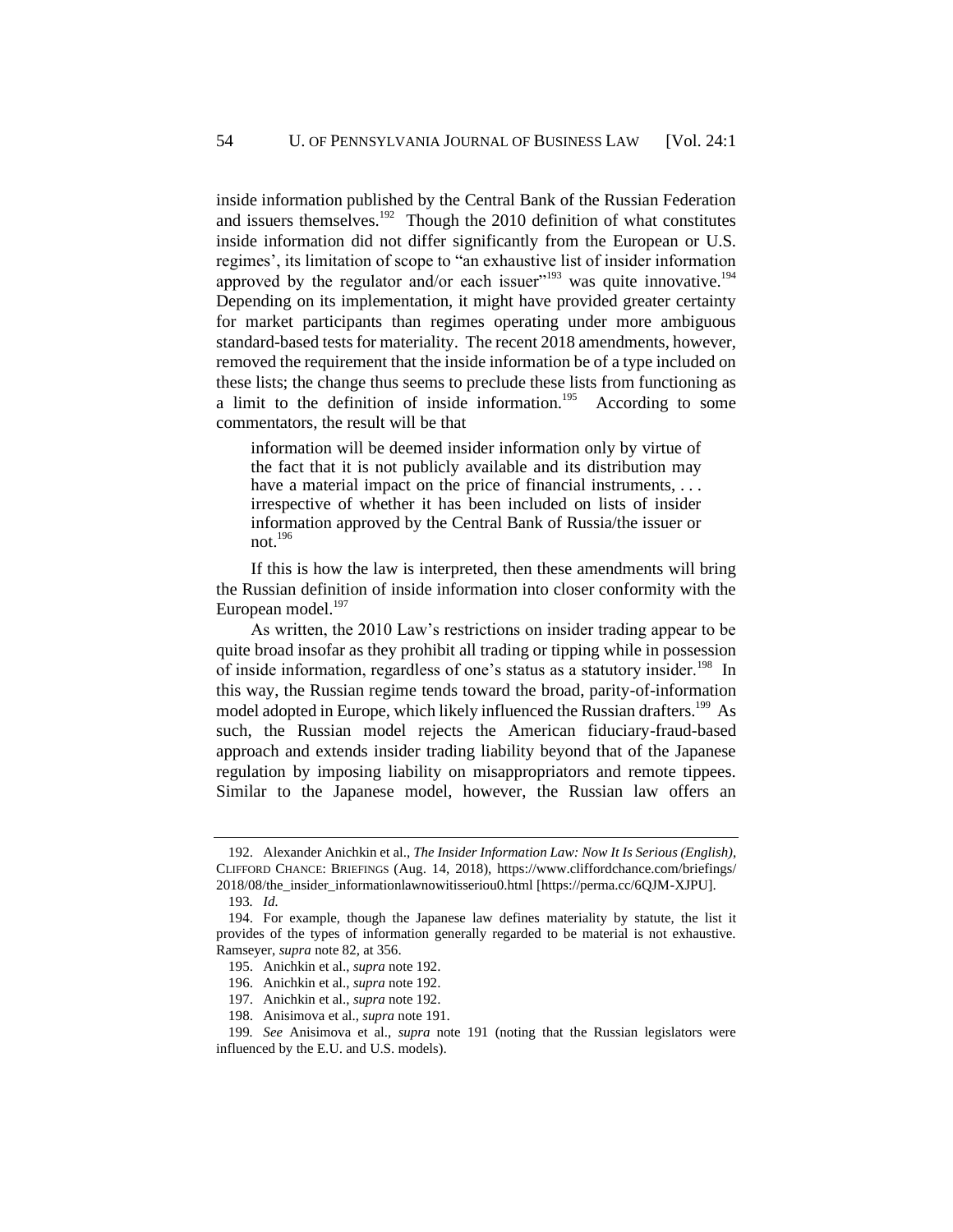<span id="page-30-0"></span>exhaustive list of those who count as "insiders."<sup>200</sup> The Russian law also requires that legal entities maintain a list of all their statutory insiders, and that they notify these persons of their inclusion on the list.<sup>201</sup> Like Europe, Russia generally requires the public disclosure of inside information by issuers and certain other market participants.<sup>202</sup> Though one does not need to be a statutorily defined insider to possess inside information and therefore have a duty not to trade, another innovation characteristic of the Russian Law is that its statutorily defined insiders share the *additional* duty to report all their transactions to the relevant issuer and the Bank of Russia upon the issuer's or Bank's request.<sup>203</sup> Finally, all legal entities with respect to which inside information exists are required to develop and implement insider trading monitoring and compliance programs, and the Bank of Russia has unrestricted access to the issuer's premises and records when conducting compliance reviews.<sup>204</sup>

#### *China*

China began regulating insider trading on a limited basis in the early 1990s, but the key provisions of its current regime were laid out in the Securities Law of the People's Republic of China (Securities Law), which was adopted in 1998 (implemented 1999) and was recently overhauled in 2005 (implemented  $2006$ ).<sup>205</sup>

Pursuant to Article 75 of the Securities Law, insider information is defined as "information that concerns the business or finance of a company or may have a major effect on the market price of the securities thereof and that hasn't been publicized in securities trading."<sup>206</sup> The same article then

<sup>200.</sup> Federal Law No. 224-FZ, art. 4 was recently amended in 2018 to add persons holding shares entitling them to a voting interest of 25% of issuers, and those having access to certain information pertaining to tender offers. Drebezgina et al., *supra* note [188.](#page-28-1)

<sup>201</sup>*. See* Arthur Illiev et al., *Russia Adopts the Law on Insider Trading*, CLIFFORD CHANCE CLIENT BRIEFING (July, 2010), https://www.cliffordchance.com/content/dam/cliff ordchance/PDF/Russia\_adopts\_law\_on\_inside\_trading.pdf [https://perma.cc/BFL2-595W] ("[E]very legal entity which is an insider . . . will be obliged to (i) keep an insiders list, [and] (ii) notify each particular insider of its newly acquired status as the insider. . . .").

<sup>202.</sup> Federal Law No. 224-FZ, art. 8; *see, e.g.,* Illiev et al., *supra* note [201](#page-30-0) ("[I]nsiders must disclose insider information in a manner to be provided in a separate regulation. . . .).

<sup>203.</sup> Federal Law No. 224-FZ, art. 10. Prior to the 2018 amendments, insiders were required to make such disclosures automatically, but the amendments soften the requirement, demanding only that such information be provided to issuers upon request. Drebezgina et al., *supra* not[e 188,](#page-28-1) at 3.

<sup>204.</sup> Federal Law No. 224-FZ, art. 11*; see, e.g.*, Drebezgina et al., *supra* note [188,](#page-28-1) at 3 (elaborating on the expansion of powers of the Bank of Russia regarding compliance review).

<sup>205.</sup> Duan, *supra* not[e 92,](#page-16-1) at 138.

<sup>206.</sup> [Securities Law of the People's Republic of China] (promulgated by Standing Comm. Nat'l People's Cong., Oct. 27, 2005, effective Jan. 1, 2006), art. 75, http://www.china.org.cn/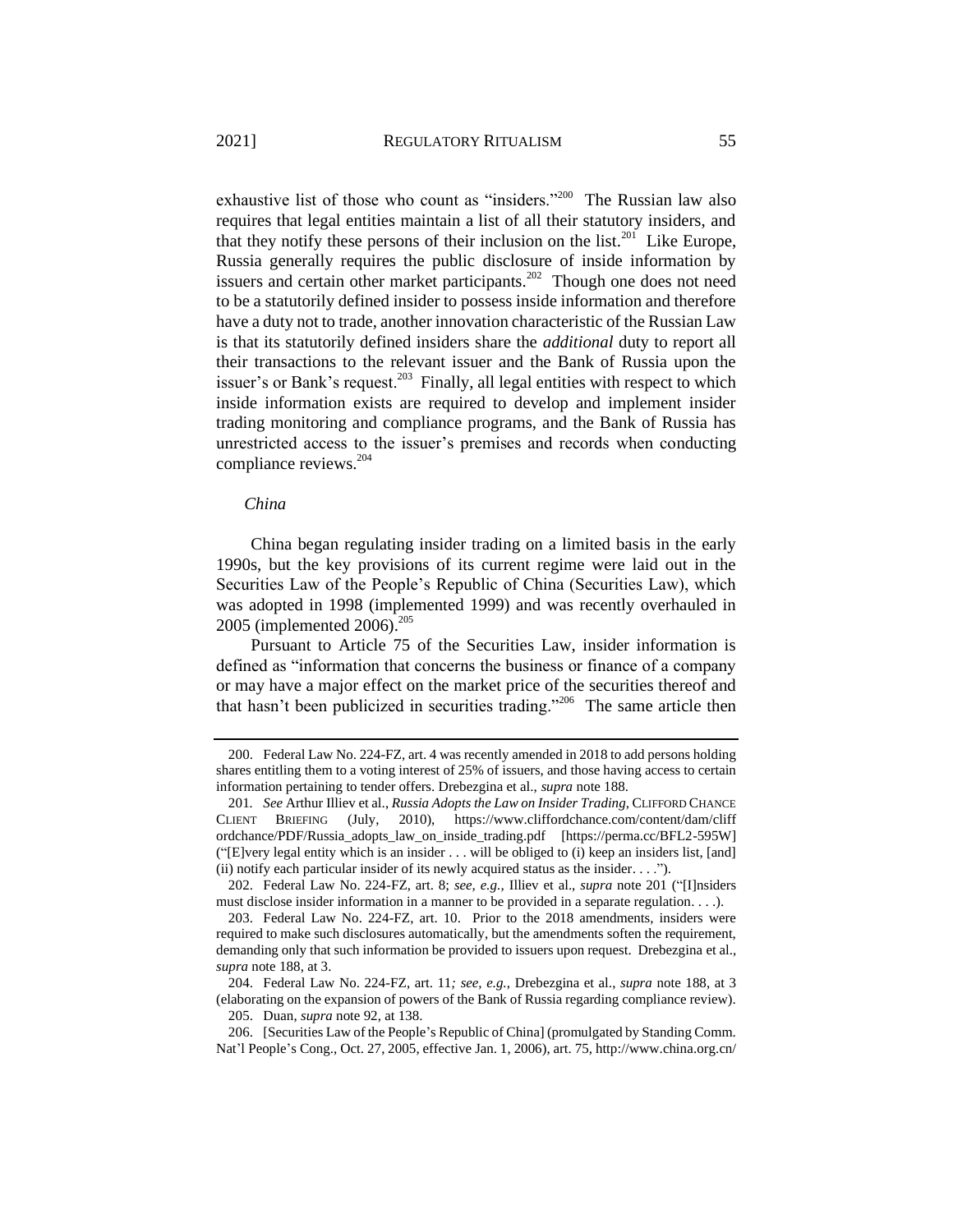<span id="page-31-1"></span>provides a list of the categories of information that will satisfy this definition, including (1) any "major event,"<sup>207</sup> (2) plan to distribute dividends or increase capital,  $^{208}$  (3) major changes in equity structure,  $^{209}$  (4) major changes in security for company debts,<sup>210</sup> (5) the mortgaging, selling, or discarding of more than 30% of a major asset of a company,<sup>211</sup> (6) acts by senior management exposing the company to liability,<sup>212</sup> or (7) plans to acquire another company or to be acquired. $2^{13}$  The list also concludes with a "catchall" category, (8) "[a]ny other important information that has been recognized by the securities regulatory authority under the State Council as having a marked effect on the trading prices of securities," offering regulators discretion to add categories as needed.<sup>214</sup>

<span id="page-31-0"></span>Restrictions on the use of inside information are detailed in Article 73. By its language, Article 73 appears to implement a broad equal-access model<sup>215</sup> by providing that any "insider who has access to any insider information of securities trading or who has unlawfully obtained any insider information is prohibited from taking advantage of the insider information  $\dots$  to engage in any securities trading."<sup>216</sup> Article 74, however, subsequently offers an exhaustive list of who counts as an "insider who has access to insider information," and thereby narrows the scope of liability principally to those having a fiduciary duty to shareholders under the

english/government/207337.htm [https://perma.cc/2P4A-H8GK] [hereinafter Securities La w].

<sup>207.</sup> Securities Law, art. 75(1). What constitutes a major event is defined by Article 67 of the Securities Law, which offers another list detailing events "subject to U.S. [SEC] Form 8- K-like continuing disclosure." Nicholas Calcina Howson, *Punishing Possession—China's All-Embracing Insider Trading Enforcement Regime*, *in* RESEARCH HANDBOOOK ON INSIDER TRADING 327, 334 (Stephen Bainbridge ed., 2013). Some commentators have noted that Article 75 and incorporated Article 67 lists open a potential loophole for events that are not expressly covered. For example, one commentator suggests that inside information such as that at issue in SEC v. Tex. Gulf Sulphur, 401 F.2d 833 (2d Cir. 1968), "(wherein the company discovered minerals in exploratory drilling) do not fall under any item listed as 'insider information' in Articles 75 and 67." Duan, *supra* note [92,](#page-16-1) at 142. Arguably, however, such information could be easily captured by regulators by availing themselves of the "catchall" provision in Securities Law, art. 75(8). *See infra* not[e 214.](#page-31-0)

<sup>208.</sup> Securities Law, art. 75(2).

<sup>209.</sup> Securities Law, art. 75(3).

<sup>210.</sup> Securities Law, art. 75(4).

<sup>211.</sup> Securities Law, art. 75(5).

<sup>212.</sup> Securities Law, art. 75(6).

<sup>213.</sup> Securities Law, art. 75(7).

<sup>214.</sup> Securities Law, art. 75(8); for example, though a non-public earnings forecast is not expressly included in the Article 75 list, the CSRC has held that it is included in the Article 75(8) catchall category. Huang, *supra* not[e 91,](#page-16-2) at 310.

<sup>215</sup>*. See* Howson, *supra* not[e 207,](#page-31-1) at 331–32 (noting that, on "first view," Article 73 reads like an equal-access rule).

<sup>216.</sup> Securities Law, art. 73.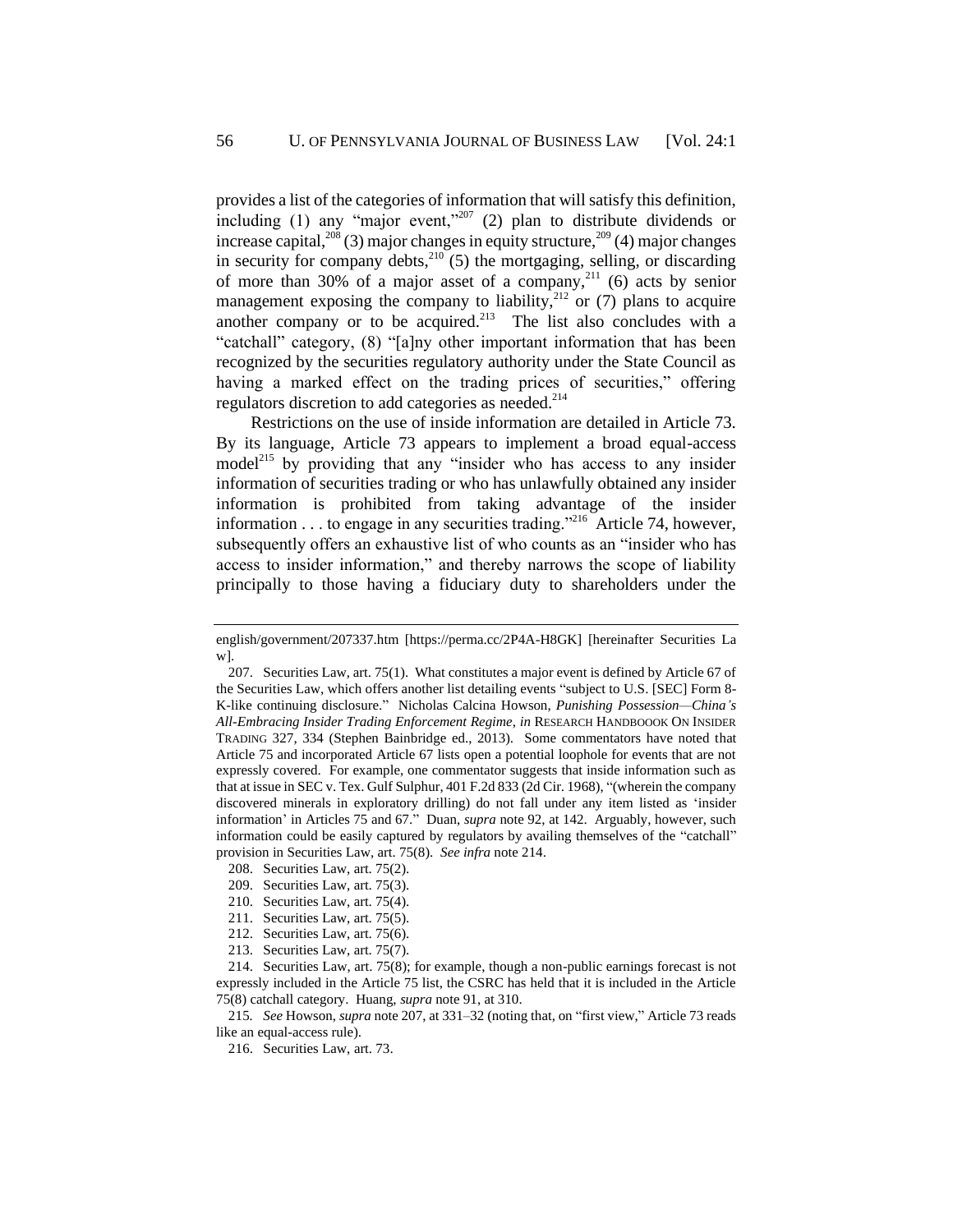classical theory in the United States, namely corporate officers, directors, managers, and lower-level employees who acquire the information by virtue of their employment.<sup>217</sup> Insider status under Article 74 does, however, extend a bit beyond the American classical theory's scope by also expressly including within the definition of "insider" functionaries "of the securities regulatory body, and other personnel who administer the issuance and transaction of securities pursuant to their statutory functions and duties."<sup>218</sup> Interestingly, some commentators have noted that by referencing only current directors, supervisors, senior managers, etc., the Securities Law offers a potential loophole for *former* "insiders" who recently stepped down to trade on the information they acquired while still an insider.<sup>219</sup> Finally, though the list of those who count as insiders is exclusive, Article 74, similar to Article 75, also includes a "catchall" provision that grants general authority to regulators under the State Council to prescribe new categories of "insiders."<sup>220</sup>

Article 73 is not fraud-based, and there is no express requirement of scienter.<sup>221</sup> Indeed, the statute's language suggests that liability can be imposed on those who trade while merely possessing inside information. $^{222}$ Some scholars read the absence of any requirement of a causal connection between the information and the trading as effectively imposing "strict liability for [enumerated persons under Article 74 who] happen to possess inside information at the time they trade in securities of the company."<sup>223</sup>

But while Articles 73 and 74 may appear overbroad in failing to articulate a clear intent requirement, they may also seem too narrow in another respect. Tippers, tippees, and those who would qualify as misappropriators under U.S. law are conspicuously absent from Article 74's list of insiders. At least part of this omission is addressed by Article 76,

<sup>217.</sup> Securities Law, art. 74(1)-(7). *See* Duan, *supra* note [92,](#page-16-1) at 139–40.

<sup>218.</sup> Securities Law, art. 74(5). *See* Huang, *supra* not[e 91,](#page-16-2) at 308 (noting that the insider trading prohibition is not limited to traditional corporate insiders).

<sup>219</sup>*. See* Duan, *supra* note [92,](#page-16-1) at 141 (noting that former corporate officers or directors who trade stock "based on the information they obtained while they were on their posts" are "examples of the 'loopholes' in China's *Securities Law*").

<sup>220.</sup> Securities Law, art. 74(7). *See* Huang, *supra* note [91,](#page-16-2) at 308 (noting that the last subsection of Article 74 is a "catch-all" provision).

<sup>221</sup>*. See* Howson, *supra* not[e 207,](#page-31-1) at 336 (noting that Article 73 does not require a showing of scienter).

<sup>222</sup>*. See* Howson, *supra* note [207,](#page-31-1) at 335–36 (noting a "failure of Chinese law to require any scienter or breach of duty on the part of those in possession of inside information who trade in the relevant securities before public disclosure of the information").

<sup>223.</sup> Howson, *supra* note [207,](#page-31-1) at 335–36. *But see* Hui Huang, *The Regulation of Insider Trading in China: A Critical Review and Proposals for Reform*, 17 AUSTL. J. CORP. L. 281, 291-92 (2005) (suggesting that the Chinese insider trading regime does impose an intent requirement for liability).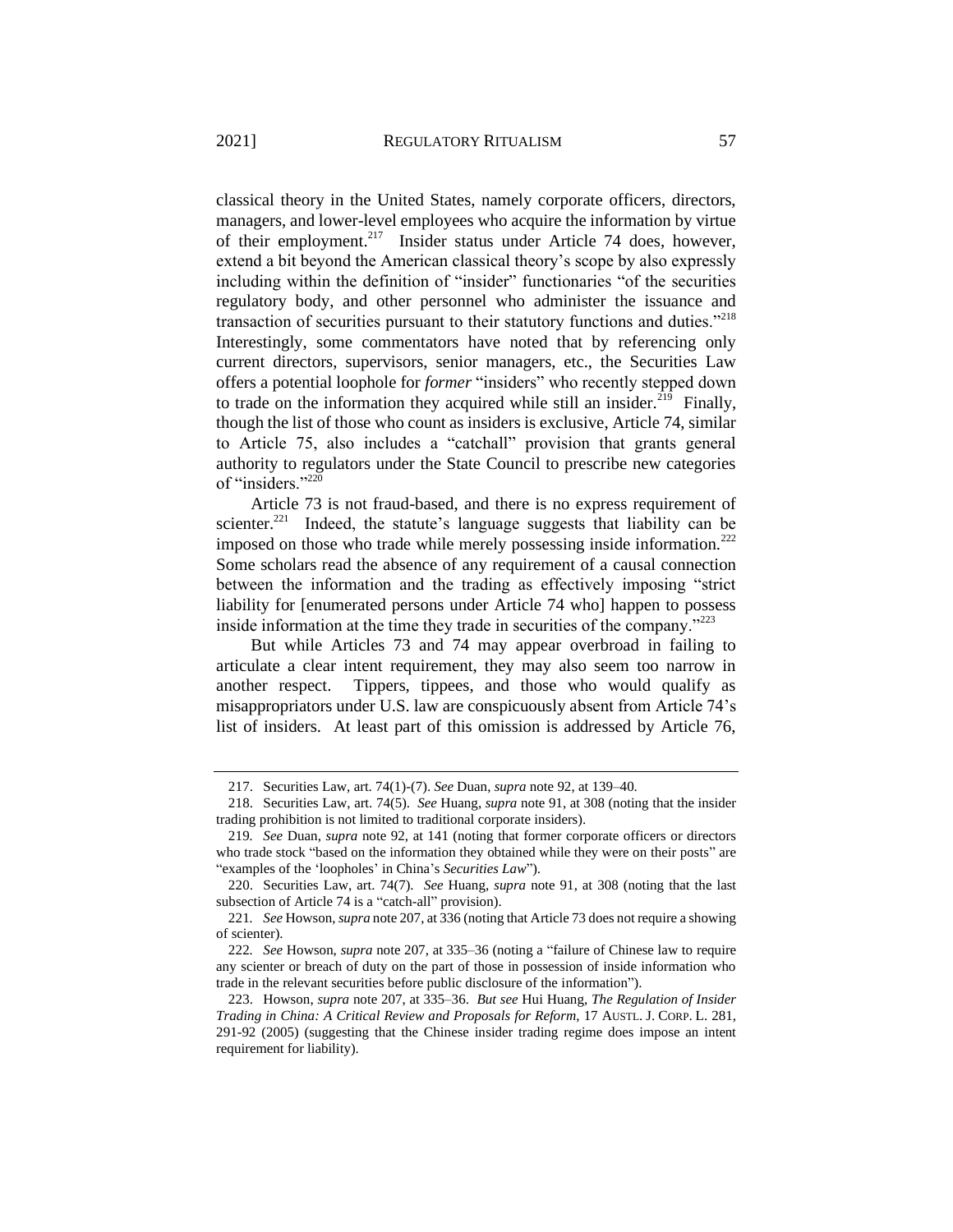which provides that "[a]ny insider who has access to insider information or has unlawfully obtained any insider information on securities trading may not purchase or sell the securities of the relevant company . . . or advise any other person to purchase or sell such securities."<sup>224</sup>

By prohibiting insiders with access to inside information from advising others to purchase shares in the relevant security, Article 76 explicitly imposes liability on tippers.<sup>225</sup> The status of tippees and misappropriators, however, remained ambiguous until the Supreme People's Court and the Supreme People's Procuratorate issued guidance on when information is "unlawfully obtained" in 2012.<sup>226</sup> Per Professor Hui Huang's summary of the Judicial Interpretation, information is "unlawfully obtained" under Article 76 if it is obtained

(1) through such means as theft, cheating, tapping, spying, extraction, bribery and private trading; (2) from the close relatives of primary insiders, or people with other types of close relationships with primary insiders; (3) from people who have contact with primary insiders during the sensitive period of the inside information. $^{22}$ 

These three categories seem broad enough to cover tippees and misappropriators under the American model. Indeed, they appear to go even further by including thieves, "extractors," and those who obtain the information from primary insiders, regardless of the circumstances. The statute does not, therefore, appear to condition liability on the breach of any fiduciary or similar duty of trust and confidence.

Some commentators have suggested that the Securities Law reflects an attempt to "transplant" the American classical and misappropriation theories of liability to China by listing the categories of persons and conduct held liable under the U.S. model.<sup>228</sup> But without also embracing the common-law fiduciary model that informs the U.S. regime, China is left with an enforcement model that some have argued is "plagued by contradictions."<sup>229</sup>

<sup>224.</sup> Securities Law, art. 76.

<sup>225.</sup> Howson, *supra* note [207,](#page-31-1) at 333 (noting that this language in Article 76 imposes "tipper" liability).

<sup>226.</sup> Interpretation on Several Issues Concerning the Specific Application of the Law in Handling Criminal Cases of Insider Trading and Leaking of Inside Information (promulgated by the Sup. People's Ct. and the Sup. People's Procuratorate, Mar. 29, 2012, effective June 1, 2012) (ABI/Inform Global). *See* Huang, *supra* note [91,](#page-16-2) at 305 ("On 29 March 2012, the Supreme People's Court and the Supreme People's Procuratorate jointly issued a judicial interpretation to provide guidance on the handling of criminal insider trading cases.").

<sup>227.</sup> Huang, *supra* not[e 91,](#page-16-2) at 309.

<sup>228</sup>*. See* Huang, *supra* note [91,](#page-16-2) at 303 ("[T]he Chinese insider trading regulation is essentially transplanted from overseas jurisdictions, particularly the USA. . . .").

<sup>229.</sup> Howson, *supra* not[e 207,](#page-31-1) at 331.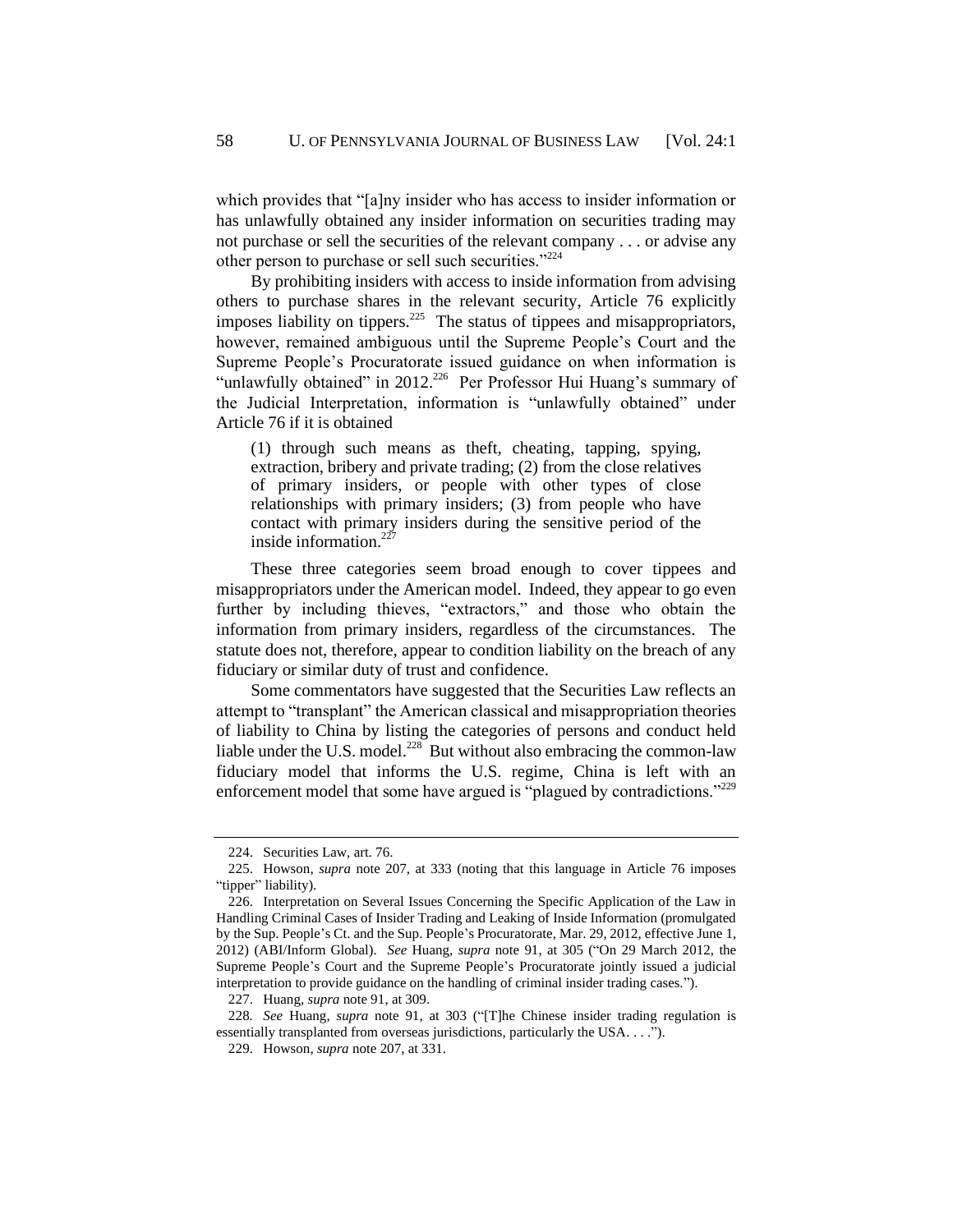As noted above, Article 73 suggests a broad equal-access regime, but Article 74's definitions of who counts as an "insider" indicates a more limited scope (similar to the American classical theory).<sup>230</sup> Article 76's provisions then impose liability on trading practices that extend beyond the reach of the American classical theory—and even the misappropriation theory suggesting a gestalt shift back to an equal-access regime. Ultimately, one is tempted to conclude that Chinese officials simply cobbled together the country's insider trading enforcement laws on an *ad hoc* basis, with little regard to whether or how the provisions might cohere.<sup>231</sup> In any event, as with Russia, the actual scope and content of China's nascent insider-trading regime may only be revealed through its enforcement actions and judicial interpretations, and there have been few such actions and interpretations to date. $232$ 

#### *India*

India recently completed a statutory overhaul of its insider trading regulations in January of 2015 (2015 Regulation), making India's insidertrading regime one of the newest among large-market economies. As noted above, India passed its first insider trading enforcement law in 1992, but the law suffered from a number of interpretive challenges and was rarely enforced.<sup>233</sup> The Securities and Exchange Board of India (SEBI) appointed a committee to propose reforms in 2013. The 2015 Regulation was based on this committee's 2015 report. India's new regulation defines the elements of insider trading liability with greater clarity than its predecessor, while also broadening the regime's scope of liability.

Like many other regimes around the globe, India rejected the U.S. fiduciary model in favor of what, after the 2015 Regulation, appears to be a broad parity-of-information regime. The 2015 Regulation prohibits "insiders" from trading "in securities that are listed or proposed to be listed

<sup>230.</sup> Howson, *supra* not[e 207,](#page-31-1) at 331–32 (noting that Article 73 reads like an equal-access provision, but is then confined by Article 74 so as to suggest a much more limited scope of application).

<sup>231.</sup> Howson, *supra* note [207,](#page-31-1) at 316 ("China's insider trading law appears to have transplanted both the equality of access theory and the fiduciary-duty-based theories consisting of the classical theory and the misappropriation theory.").

<sup>232.</sup> Howson, *supra* note [207,](#page-31-1) at 328 (noting that Chinese "enforcement against insider trading has been anemic").

<sup>233.</sup> Indian authorities did bring one high profile case against Hindu Lever and some of its employees for trading on inside information concerning a pending merger of Brooke Bond. The appellate authority did not, however, uphold the charges, finding that the information was publicly available at the time of the trades. Varottil, *supra* note [90,](#page-16-3) at 1 (discussing the case of Hindustan Lever).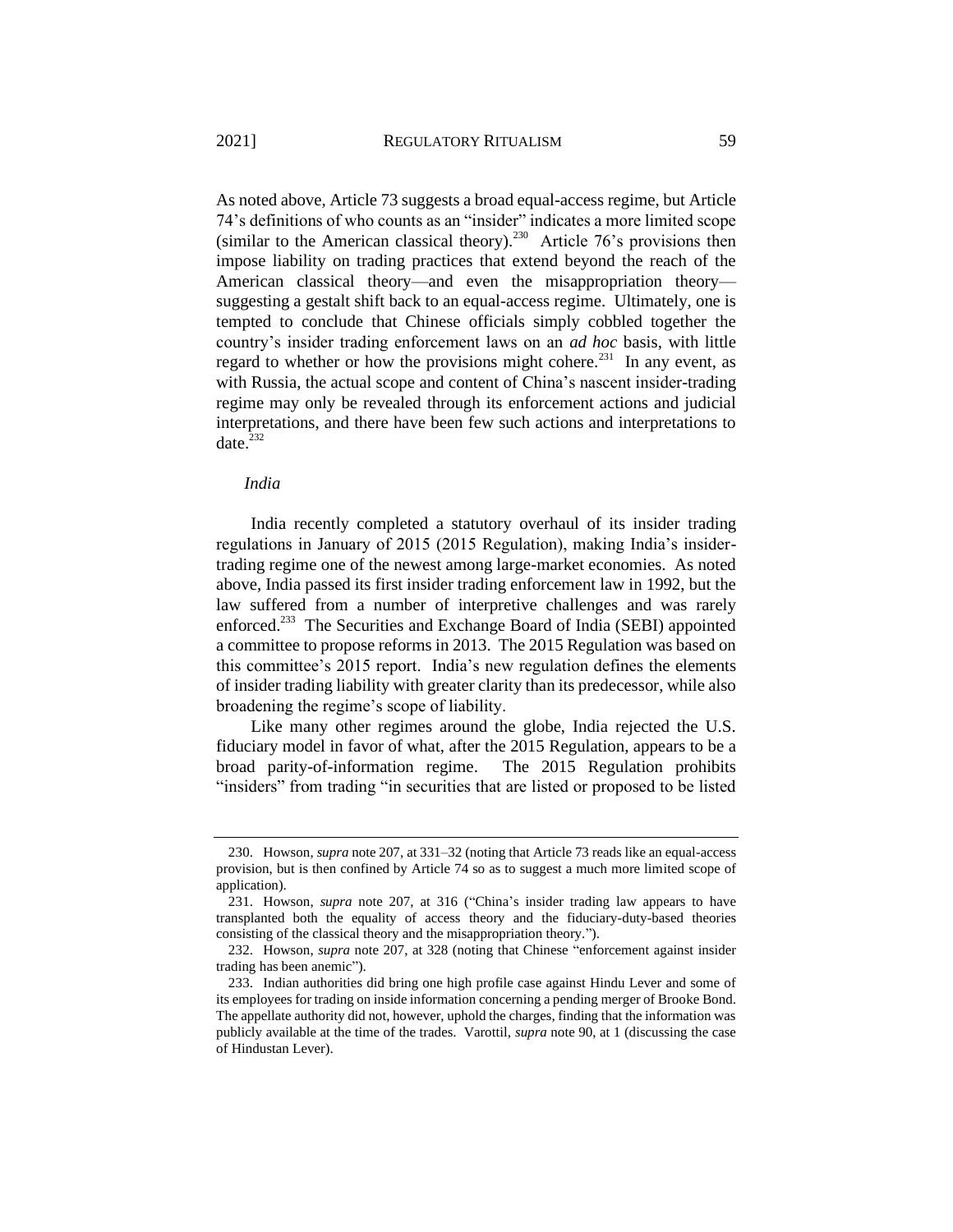on a stock exchange when in possession of unpublished price sensitive information."<sup>234</sup> In predicating liability on mere possession of material nonpublic information, the 2015 Regulation departs significantly from the former regime, which required a causal connection between the information and the trading. In addition, the 2015 Regulation defines "insider" quite broadly as "any person who is: (i) a connected person; or (ii) in possession of or having access to unpublished price sensitive information."<sup>235</sup> The 2015 Regulation then defines "unpublished price sensitive information" broadly as "any information, relating to a company or its securities, directly or indirectly, that is not generally available which upon becoming generally available, is likely to materially affect the price of the securities."<sup>236</sup> With the net of insider trading liability cast so broadly, regulators recognized the risk that insiders who are compensated in firm shares may never be able to liquidate them for innocent purposes (e.g., for portfolio diversification) without incurring liability without some rule-based safe harbor. $237$ Consequently, the 2015 Regulation includes some affirmative defenses to insider trading liability. For instance, insiders are permitted to trade pursuant to trading plans.<sup>238</sup> India's trading plan defense is similar to that authorized under SEC Rule  $10b5-1(c)$ ,<sup>239</sup> but it has some unique characteristics. For example, under the 2015 Regulation, trading plans must be approved by a

Connected Person" is also defined generally as

any person who is or has during the six months prior to the concerned act been associated with a company, directly or indirectly, in any capacity including by reason of frequent communication with its officers or by being in any contractual, fiduciary or employment relationship or by being a director, officer or an employee of the company or holds any position including a professional or business relationship between himself and the company whether temporary or permanent, that allows such person, directly or indirectly, access to unpublished price sensitive information or is reasonably expected to allow such access.

*Id.* at part I, sec.  $2(1)(d)(i)$ . The regulation then goes on to offer a non-exclusive list of persons who qualify as connected persons.

236*. Id.* at part I, sec. 2(1)(n). This definition then goes on to offer a non-exclusive list of information that will typically qualify: "(i) financial results; (ii) dividends; (iii) change in capital structure; (iv) mergers, de-mergers, acquisitions, delistings, disposals and expansion of business and such other transactions; (v) changes in key managerial personnel; and (vi) material events in accordance with the listing agreement."

237*. Id*. at part II, sec. 5 (noting that the "provision intends to give an option to persons who may be perpetually in possession of unpublished price sensitive information and enabling them to trade in securities in a compliant manner").

238*. Id.* at part II, sec. 5.

<sup>234.</sup> Prohibition of Insider Trading Regulations, 2015, Gazette of India part II, sec. 4(1), http://www.sebi.gov.in/cms/sebi\_data/attachdocs/1421319519608.pdf

<sup>[</sup>https://perma.cc/QCM6-9AHK] [hereinafter Prohibition of Insider Trading Regulations]. 235*. Id.* at part I, sec. 2(1)(g).

<sup>239.</sup> 17 C.F.R. § 240.10b5-1(c) (2017).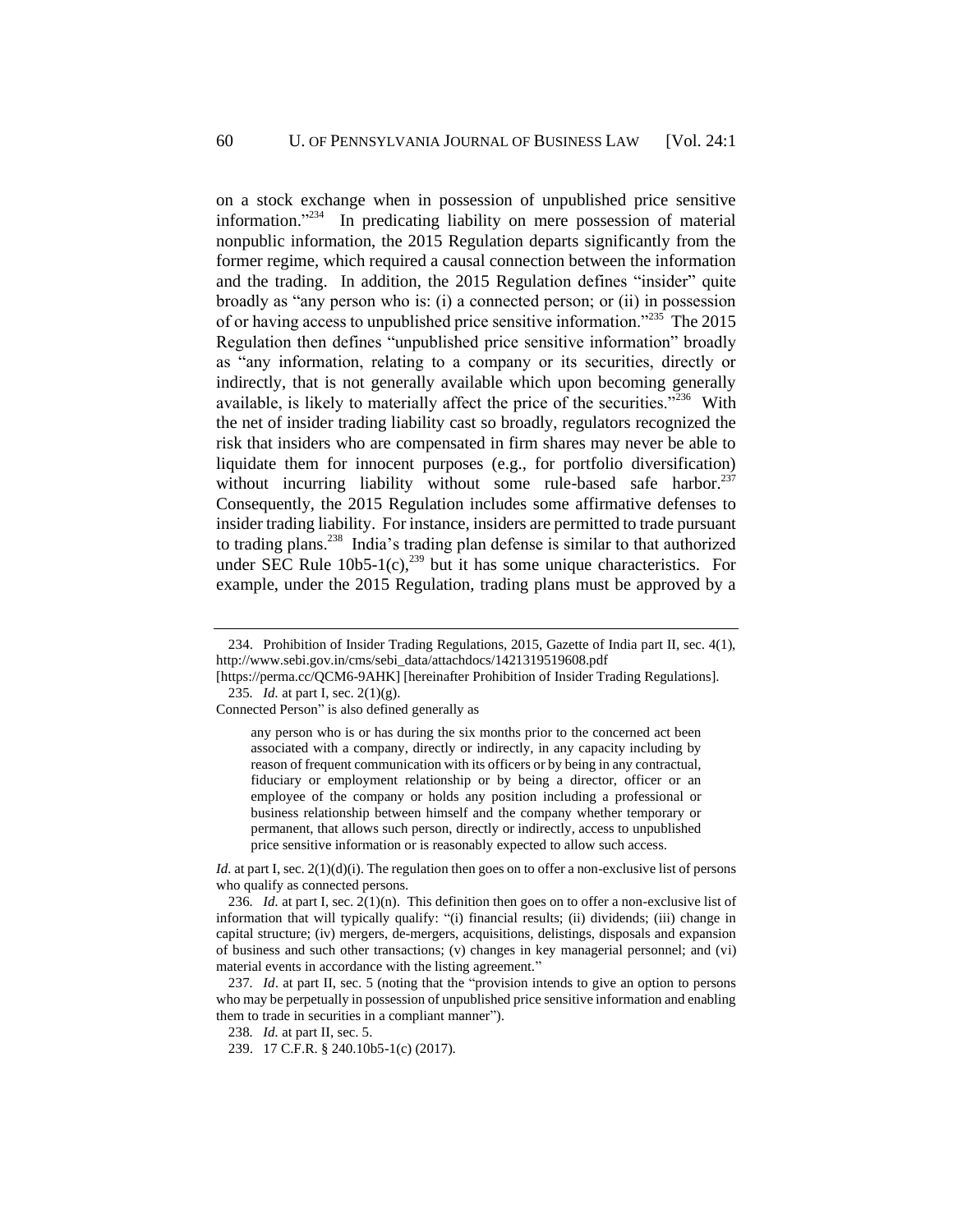firm's compliance officer.<sup>240</sup> Moreover, the first trade under an Indian trading plan cannot take place until six months after the plan's adoption, and no trades under the plan may take place during the twenty day period preceding the due date for the firm's financial filings, nor may plan trades be executed during the two days following a financial filing.<sup>241</sup> Indian trading plans are also "irrevocable," which precludes the possibility of strategic termination so prevalent in the United States. $242$  Finally, in stark contrast to the U.S. regime, Indian compliance officers are required to publish the trading plan with stock exchanges upon the plan's approval. $^{243}$ 

The 2015 Regulation also imposes a broad restriction on the "[c]ommunication or procurement" of unpublished price-sensitive information, "except where such communication is in furtherance of legitimate purposes, performance of duties or discharge of legal obligations."<sup>244</sup> Without a clear definition of what constitutes a "legitimate purpose," however, some have expressed concern that the restrictions on communication are "too restrictive, leading to a virtual freeze in communication."<sup>245</sup>

Like many other recently adopted insider trading enforcement regimes around the globe, only time will tell how India's will be implemented, interpreted, and enforced. One thing, however, is clear, India's new insider trading enforcement regime broadens the scope of liability and offers improved clarity over its predecessor.

*Brazil*

Brazil was one of the first countries to prohibit insider trading with the

<sup>240.</sup> Prohibition of Insider Trading Regulations, part II, sec. 5.

<sup>241</sup>*. Id.* at part II, sec. 5.

<sup>242</sup>*. Id*. at part II, sec. 5(4) (providing that trading plans are "irrevocable"). *See* Anderson, *supra* not[e 8,](#page-2-1) at 357–59 (discussing the problem of early trading plan termination in the United States).

<sup>243.</sup> Prohibition of Insider Trading Regulations, part II, sec. 5. It is worth noting a bill that would require the SEC to consider similar reforms to SEC Rule 10b5-1 trading plans was recently passed in the U.S. House of Representatives. Promoting Transparent Standards for Corporate Insiders Act, H.R. 624, 116th Cong. (2019). This author has raised some concerns for adopting any such reforms under the current U.S. insider trading model. *See* John P. Anderson, *Undoing a Deal with the Devil: Some Challenges for Congress's Proposed Reform of Insider Trading Plans*, 13 VA. L. & BUS. REV. 303, 306-07 (2019) (discussing challenges for Congress-proposed reform of insider trading plans).

<sup>244.</sup> Prohibition of Insider Trading Regulations, Chapter II, sec. 3(1).

<sup>245.</sup> Jayashree P. Upadhyay*, Insider Trading: New Rules Confound India, Inc.*, BUS. STANDARD (Dec. 20, 2015), http://www.business-standard.com/article/opinion/insidertrading-new-rules-confound-india-inc-115122000686\_1.html [https://perma.cc/K4QE-5W2 X].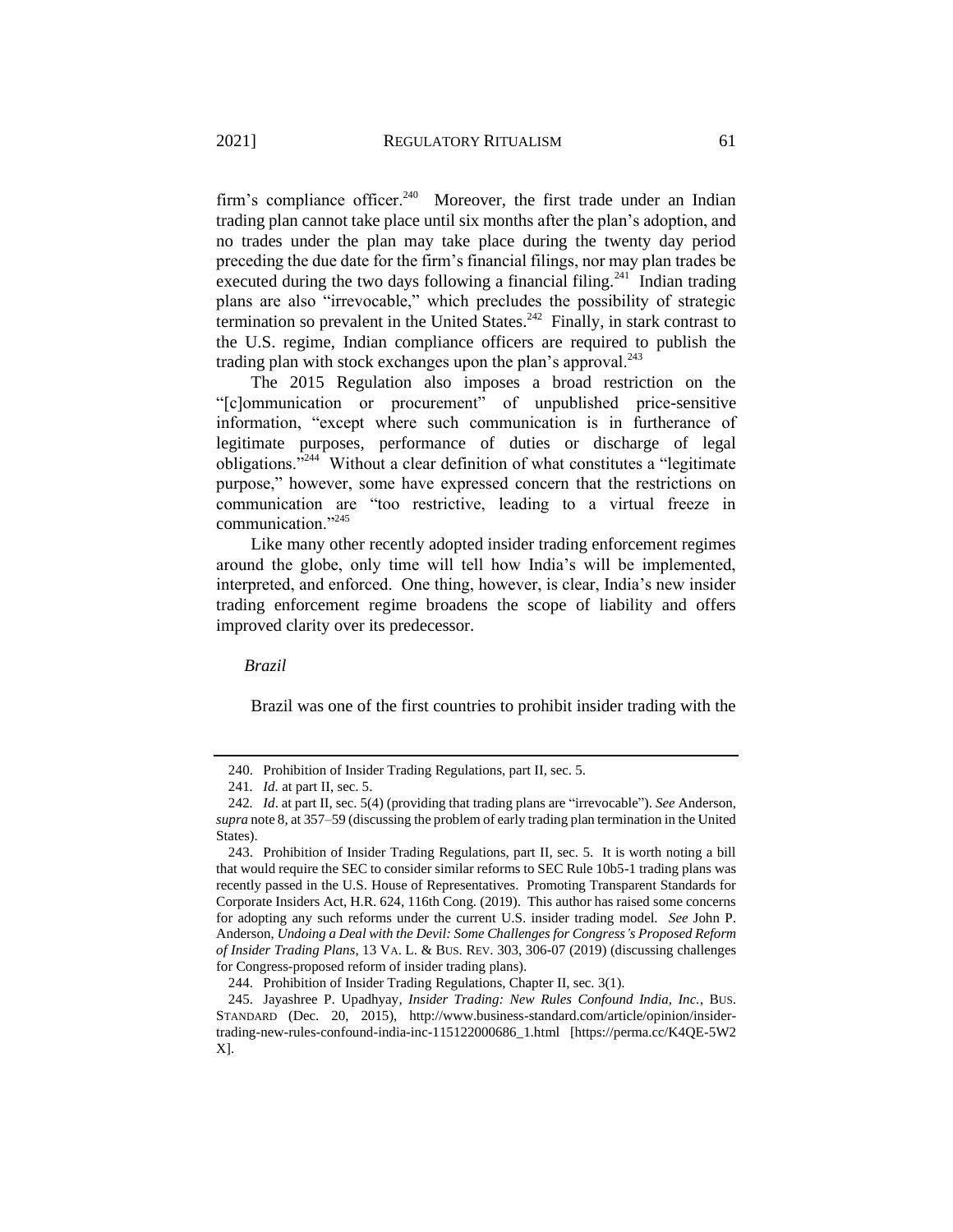<span id="page-37-0"></span>promulgation of its Corporation Law of 1976  $(1976 \text{ Law})$ .<sup>246</sup> In that same year, another law created Brazil's civil securities enforcement arm, the Securities and Exchange Commission of Brazil (CVM).<sup>247</sup> Under the 1976 Law, directors and officers were made administratively liable for the use of material nonpublic information acquired by virtue of their position to gain a trading advantage in the purchase or sale of their company's shares.<sup>248</sup> A 1984 CVM regulation (1984 Regulation) then expanded civil liability for trading based on material nonpublic information beyond directors and managers to include controlling shareholders and "all of those who had directly accessed information due to their professional position, function, or in collaboration with the corporation, even if indirectly."<sup>249</sup> Despite these early beginnings, however, Brazil did not impose criminal liability for insider trading until 2001, with an amendment of the Capital Markets Law  $(2001$  Amendment).<sup>250</sup> The 2001 Amendment made it a crime to use "relevant information not yet disclosed to the market of which one has knowledge and *about which one should keep confidential*, capable of providing to oneself or to a third party undue advantage by means of trading with securities, in one's own name or in the name of others."<sup>251</sup>

Thus, while administrative and civil liability for insider trading under Brazil's 1976 Law and its 1984 Regulation followed a broad equal-access model, criminal liability under the 2001 Amendment required the breach of some duty of confidentiality, $^{252}$  and therefore more closely resembled the American fiduciary-fraud model.<sup>253</sup> Brazil's administrative, civil, and criminal enforcement models were, however, rendered more uniform under a recent 2017 amendment that imposes broader criminal liability upon *anyone* who uses "any relevant non-disclosed information that may result, to oneself or to a third party, in unfair advantage, by trading securities on one's

251*. Id.*, *translated in* Medeiros, *supra* not[e 94,](#page-16-4) at 4.

252*. Id*.

<sup>246.</sup> Lei No. 6.404 art. 155, de 15 de Dezembro de 1976, DIÁRIO OFICIAL DA UNIÃO [D.O.U.] de 17.12.1976.

<sup>247.</sup> Lei No. 6.385 art. 4, de 7 de Dezembro de 1976, DIÁRIO OFICIAL DA UNIÃO [D.O.U.] de 9.12.1976.

<sup>248</sup>*. See* Viviane Muller Prado, *Enforcing Insider Trading Law: The Brazilian Experience*, 38 MISS. C. L. REV. 93, 96–97 (2020) ("[S]ince 1976, the legal system has prohibited trade based on material, nonpublic information. . . . In origin, this legal provision was only applicable to directors and officers. . . .").

<sup>249</sup>*. Id*. at 97 (summarizing the effect of Articles 9-11 of the 1984 CVM regulation).

<sup>250.</sup> Lei No. 6.385 art. 27-D, de 7 de Dezembro de 1976, DIÁRIO OFICIAL DA UNIÃO [D.O.U.] de 9.12.1976, *amended* by Lei No. 13.506, de 13 de Novembro de 2017, DIÁRIO OFICIAL DA UNIÃO [D.O.U.] de 14.11.2017.

<sup>253</sup>*. See, e.g.*, *O'Hagan*, 521 U.S. at 651-52 (holding that insider trading liability under U.S. law requires proof of a breach of a fiduciary or similar duty of "trust and confidence").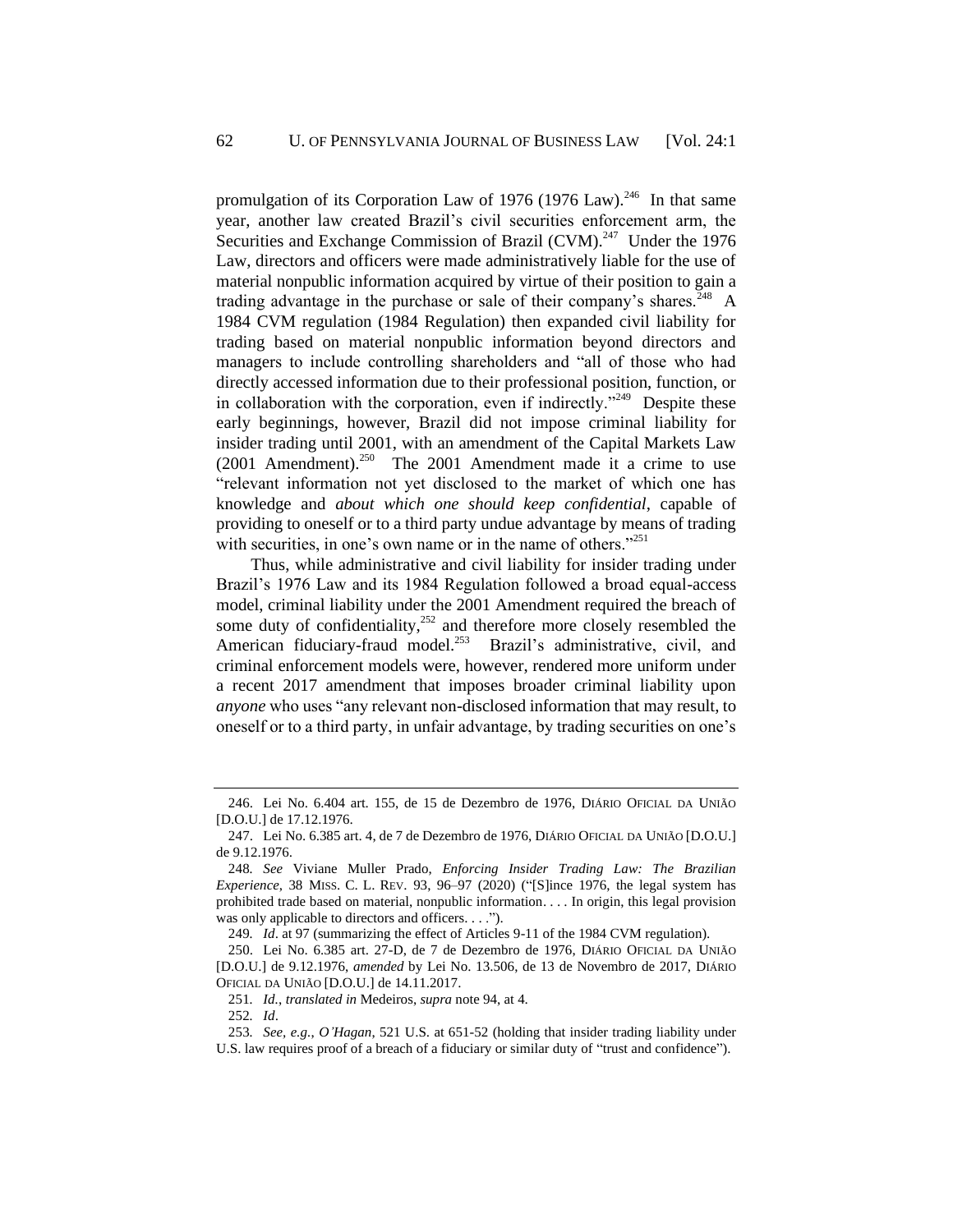or on [a] third party's behalf."<sup>254</sup> Violators are subject to one to five years' imprisonment and a criminal fine of up to three times the amount of the gain made or loss avoided from the trading; the penalty is increased by one third if the crime is committed by one who was under an independent duty (e.g., directors and managers) to keep the nonpublic information confidential.<sup>2</sup> The 2017 amendment also imposes tipper liability upon those "who disclose any confidential information related to a material fact to which this person has had access due to their job or position in an issuing company or by virtue of a commercial or professional relationship . . . with the issuing company."<sup>256</sup> As with India, it remains to be seen how the jurisprudence of Brazil's recently amended criminal insider trading regime will develop. As written, it is quite broad in scope. To date, however, no actions have been brought under the  $2017$  amendment.<sup>257</sup> Indeed, only two criminal insider trading cases have been brought to final disposition in Brazil since such conduct first became a crime in  $2001$ <sup>258</sup>

### IV. TREND TOWARD UNIVERSALITY

While insider trading regimes around the globe may differ in terms of their scope and approach, the preceding section reflects an explosive trend toward insider-trading regulation over the last few decades. A 2002 study by Professors Uptal Bhattacharya and Hazem Daouk shows just how remarkable this trend has been.<sup>259</sup> According to that study, while no country had laws specifically regulating insider trading in the first third of the twentieth century, and only one country (the United States) regulated it in the second third, by the close of the twentieth century, every developed country around the globe, and nearly all emerging-market countries, had

<sup>254.</sup> Lei No. 6.385 art. 27-D, de 7 de Dezembro de 1976, DIÁRIO OFICIAL DA UNIÃO [D.O.U.] de 9.12.1976, *amended* by Lei No. 13.506, de 13 de Novembro de 2017, DIÁRIO OFICIAL DA UNIÃO [D.O.U.] de 14.11.2017, *translated in* Prado, *supra* not[e 248,](#page-37-0) at 98 n.29.

<sup>255</sup>*. Id.*; *see also* Allekos Genadopoulos, *Insider Trading in Brazil—Criminal and Administrative Perspective*, PACHECO *NETO SANDEN TEISSEIRE ADVOGADOS* (Nov. 12, 2017), http://www.pnst.com.br/en/uncategorized/insider-trading-brazil-criminal-administrative-per spective/ [https://perma.cc/5GWF-PFJL] (discussing insider trading in Brazil from a criminal and administrative perspective).

<sup>256.</sup> Lei No. 6.385 art. 27-D, de 7 de Dezembro de 1976, DIÁRIO OFICIAL DA UNIÃO [D.O.U.] de 9.12.1976, *amended* by Lei No. 13.506, de 13 de Novembro de 2017, DIÁRIO OFICIAL DA UNIÃO [D.O.U.] de 14.11.2017, *translated in* Prado, *supra* not[e 248,](#page-37-0) at 98 n.30.

<sup>257</sup>*. See* Prado, *supra* not[e 248,](#page-37-0) at 114 (noting that the last criminal action was brought in 2010).

<sup>258</sup>*. See* Prado, *supra* note [248,](#page-37-0) at 113 ("Until 2018, the Brazilian enforcement system had only produced two final decisions on the criminal level involving insider trading cases.").

<sup>259.</sup> Bhattacharya & Daouk, *supra* note [95,](#page-17-1) at 89–90.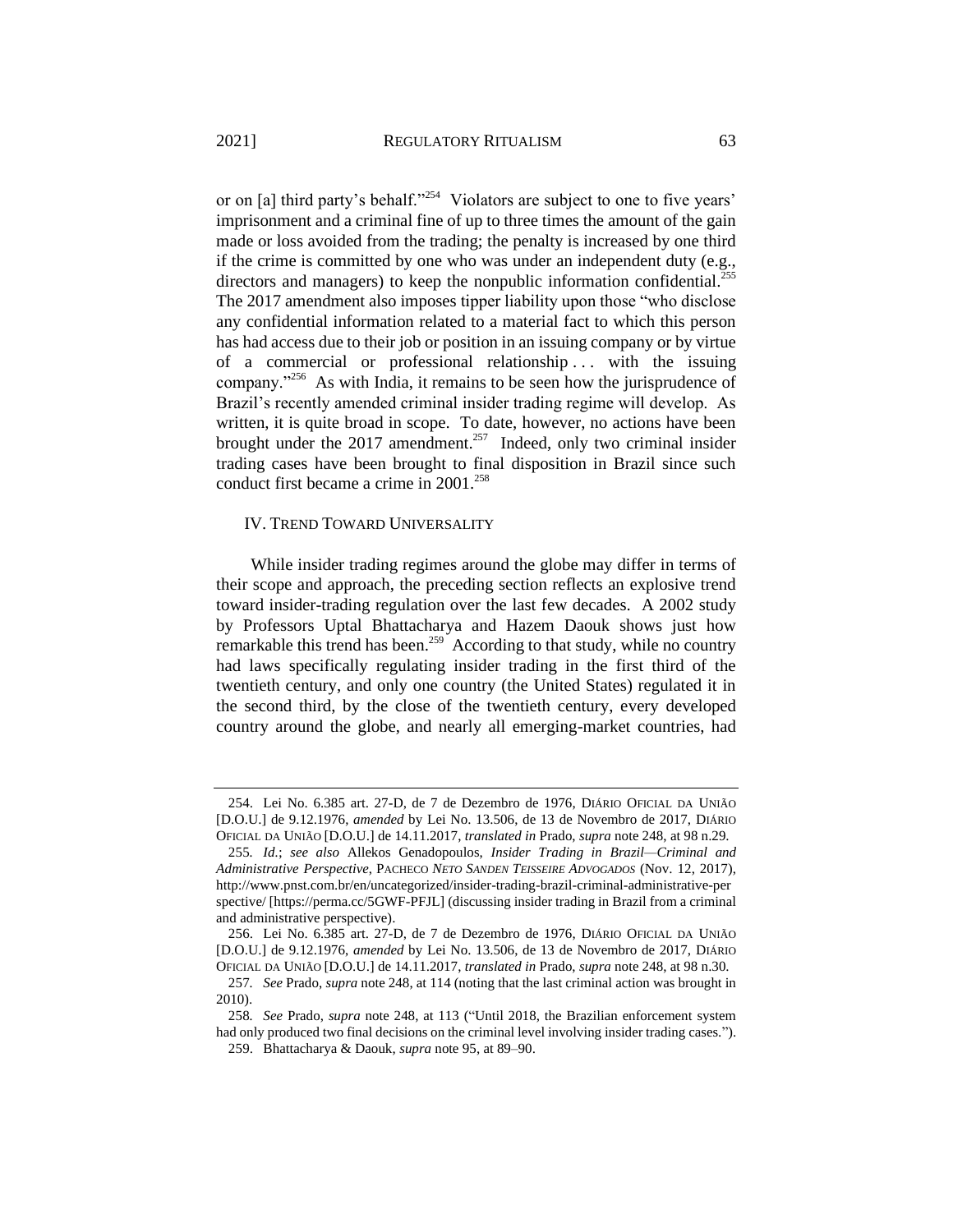adopted insider trading regulations.<sup>260</sup> It may be tempting to draw some conclusions from this significant trend:

(1) The near-universal adoption of insider-trading regulations reflects a global, cross-cultural recognition that insider trading is unethical, economically inefficient, or is otherwise harmful to securities markets.

(2) Although the U.S. was the only country regulating insider trading for a number of years, the recent trend toward nearuniversal regulation offers compelling evidence that such regulation is objectively important and valid.

(3) The near-universal adoption of insider-trading regulations suggests that insider trading proscriptions are enforced around the globe and—based on (2)—this is progress.

In fact, some SEC staff members seem to have drawn precisely these conclusions in an address to a European audience in 1998:

[T]he European Economic Community has formally recognized the importance of insider trading prohibitions by passing a directive requiring its members to adopt insider trading legislation. The preamble to the directive stresses the economic importance of a healthy securities market, recognizes that maintaining healthy markets requires investor confidence and acknowledges that investor confidence depends on the "assurance afforded to investors that they are placed on an equal footing and that they will be protected against the improper use of inside information." These precepts echo around the world as reports of increased insider trading regulation and enforcement efforts are daily news.<sup>261</sup>

Yet, rather than reflecting a cultural convergence on the need to regulate insider trading, a cynic might argue that the very need for the European directive on insider trading reflected the fact that, as indicated above, a number of European countries were unwilling to adopt insider trading regulations without being forced to do so, and that the countries that had adopted such regulations on their own were not enforcing them.<sup>262</sup> If this cynical description of events offers a more accurate explanation of why insider trading regulations were recently adopted across Europe and elsewhere around the globe, then perhaps the recent trend toward nearuniversal insider trading regulation does not reflect an emerging cultural

<sup>260.</sup> Bhattacharya & Daouk, *supra* note [95,](#page-17-1) at 89–90.

<sup>261.</sup> Newkirk and Robertson, *supra* note [56](#page-11-1) (quoting Council Directive 89/592 of Nov. 13, 1989, Coordinating Regulations on Insider Trading, 1 Common Mkt. Rep. (CCH) ¶ 1761).

<sup>262</sup>*. See* Beny, *supra* note [95,](#page-17-1) at 266 (noting that some countries have allowed insiders to "trade with impunity notwithstanding the laws on the books").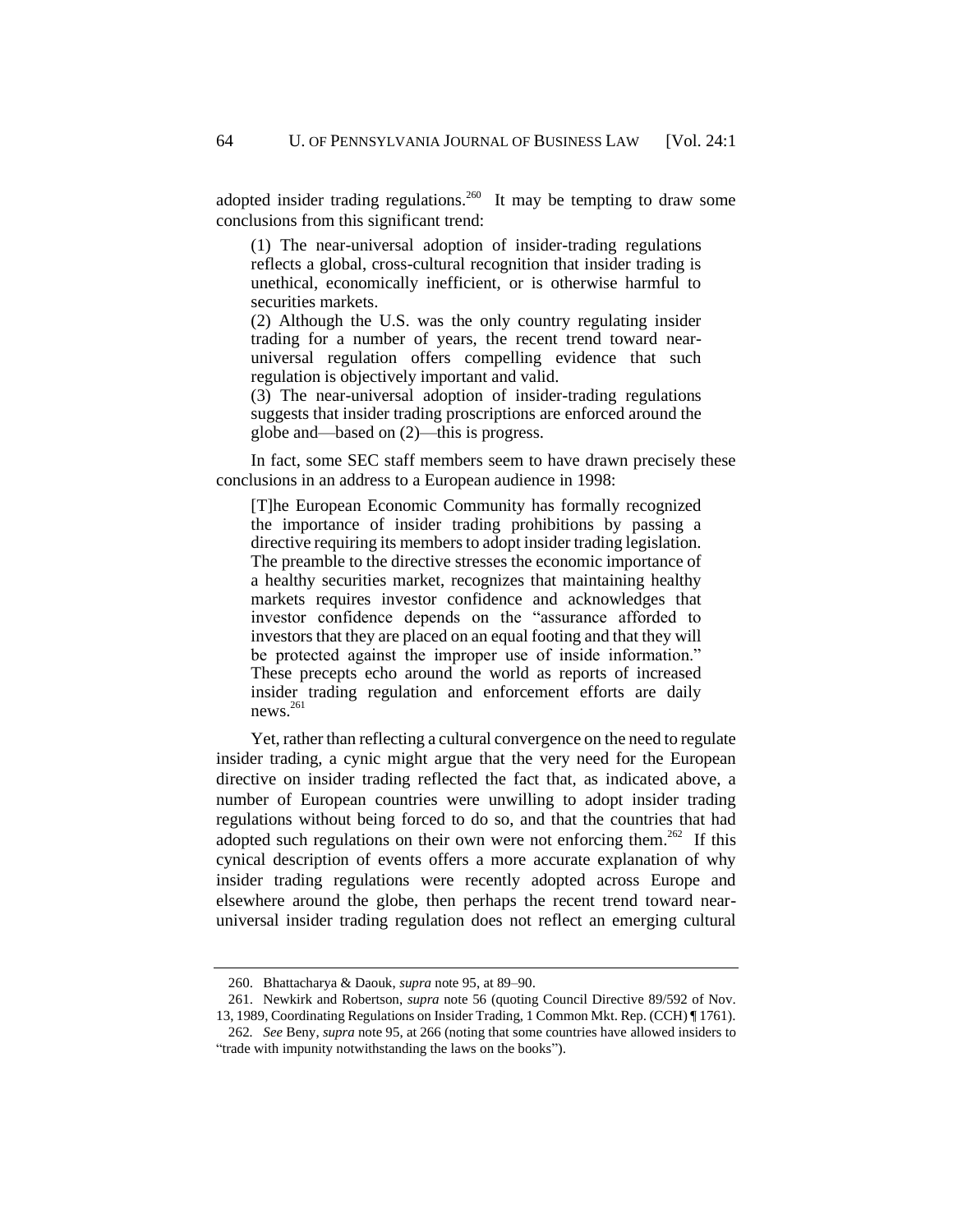consensus concerning the dangers of insider trading, but rather reflects the phenomenon of regulatory ritualism. The problem of ritualism has been a persistent theme in recent international human rights scholarship, and there are some parallels between global trends in human rights law and insider trading law that warrant inspection. Examples of ritualism in the context of international human rights may warrant some caution against drawing hasty conclusions from perceived universality in the context of insider trading.

## <span id="page-40-0"></span>V. THE PROBLEM OF RITUALISM

Our contemporary international human rights regime is manifest in a series of post-World War II treaty documents.<sup>263</sup> Some commentators have suggested that the substance of these declarations, charters, and conventions reflects little more than the rights agenda of the Allied Powers who guided their drafting and who incentivized their adoption by non-Western states after World War II.<sup>264</sup> Nevertheless, despite this Western influence, the modern human rights system appears to have been a dramatic success, achieving almost universal acceptance in the international community during the short span of a few decades. For example, the International Covenant on Civil and Political Rights (ICCPR) has 173 state members and the International Covenant on Economic, Social, and Cultural Rights (ICESCR) has 171 state members.<sup>265</sup> Such widespread acceptance is particularly impressive in light of the fact that both covenants require member states to incorporate their extensive rights provisions into their municipal law.<sup>266</sup> As in the case of insider trading, it may be tempting to draw some conclusions from this rapid global convergence:

<sup>263.</sup> The principal treaty documents are the United Nations Charter (UNC) (1945), the Universal Declaration of Human Rights (UNDHR) (1948), the International Covenant on Civil and Political Rights (ICCPR) (1976), and the International Covenant of Economic, Social, and Cultural Rights (ICSECR) (1976). Together these instruments are typically referred to as the International Bill of Rights. All except the UNDHR are legally binding treaties. The UNDHER is merely hortatory in nature.

<sup>264</sup>*. See, e.g.*, Makau Mutua, *The Complexity of Universalism in Human Rights*, in HUMAN RIGHTS WITH MODESTY 51, 61 (Andres Sajo, ed., 2004) (noting that "[n]on-Western philosophies and traditions particularly on the nature of man and the purposes for political society were either unrepresented or marginalized during the early formation of human rights[,]" and therefore "[i]nternational human rights fall within the historical continuum of the European colonial project").

<sup>265</sup>*. Ratification of Status of Ratification Interactive Dashboard*, UNITED NATIONS HUM. RTS. OFF. OF THE HIGH COMM'N, http://indicators.ohchr.org/ [https://perma.cc/9XH4-7FDX] (last visited Oct. 7, 2021).

<sup>266.</sup> International Covenant on Civil and Political Rights art. 1, Dec. 16, 1966, 999 U.N.T.S. 171; International Covenant on Economic, Social and Cultural Rights art. 2, §1, Dec. 16, 1966, 993 U.N.T.S. 3.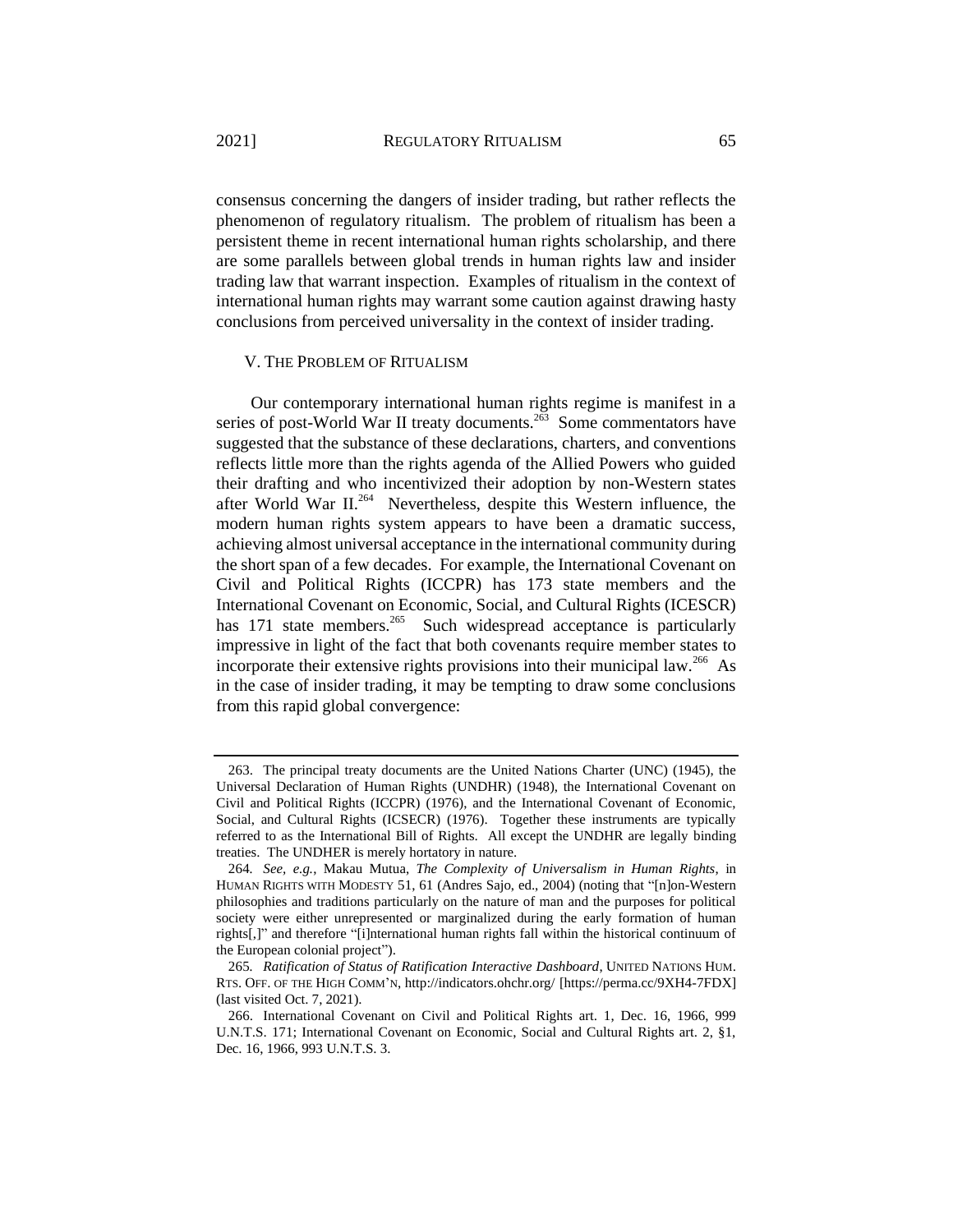(i) The near-universal adoption of these human-rights instruments reflects a global, cross-cultural embrace of the values reflected in these instruments.

(ii) Although the modern human rights regime found its origins in once controversial Western liberal cultural values shared by the Allied Powers at the close of WWII, the recent trend toward nearuniversal acceptance confirms the validity of these values.

(iii) The near-universal adoption of these human rights instruments proves that the rights they comprise are in fact being protected within the member states and—based on (ii)—this is progress.

Although it is tempting to draw these conclusions, many human rights scholars would caution against it.

<span id="page-41-0"></span>In *Social Theory and Social Structure*, Professor Robert Merton identifies different modes of adaptation to normative orders imposed upon individuals or cultures from an external source: conformity, innovation, ritualism, retreatism, and rebellion.<sup>267</sup> Ritualism "occurs when there is no acceptance of particular normative goals, but great deference is paid to the formal institutions that support them. It can be defined as 'acceptance of institutionalized means for securing regulatory goals while losing all focus on achieving the goals or outcomes themselves."<sup>268</sup>

Professor Hilary Charlesworth and others have applied this concept of ritualism to the context of international human rights. Human rights ritualism is "a way of embracing the language of human rights precisely to deflect real human rights scrutiny and to avoid accountability for human rights abuses."<sup>269</sup> States that cope with the contemporary international human rights regime ritualistically "accept human rights treaty commitments to earn international approval, but they resist the changes that the treaty obligations require."<sup>270</sup> Acts of ritualism in this context include "ratifying human rights treaties without implementing their provisions domestically; perfunctory reporting to international human rights bodies; [and] failing to provide remedies for human rights breaches or to develop policy to prevent infringements in the future."<sup>271</sup>

<sup>267.</sup> ROBERT MERTON, SOCIAL THEORY AND SOCIAL STRUCTURE 194 (1968). *See also* Hillary Charlesworth & Emma Larking, *Introduction: The Regulatory Power of the Universal Periodic Review*, in HUMAN RIGHTS AND THE UNIVERSAL PERIODIC REVIEW: RITUALS AND RITUALISM 10 (Hillary Charlesworth & Emma Larking eds., 2014) (discussing the Universal Periodic Review in international human rights monitoring in the context of ritualism as a way of adapting to a normative order).

<sup>268.</sup> Charlesworth, *supra* not[e 13,](#page-4-1) at 12 (quoting JOHN BRAITHWAITE ET AL., REGULATING AGED CARE: RITUALISM AND THE NEW PYRAMID 7 (2007)).

<sup>269</sup>*.* Charlesworth, *supra* not[e 13,](#page-4-1) at 12.

<sup>270</sup>*.* Charlesworth, *supra* not[e 13,](#page-4-1) at 12–13.

<sup>271.</sup> Charlesworth & Larking, *supra* not[e 267,](#page-41-0) at 18.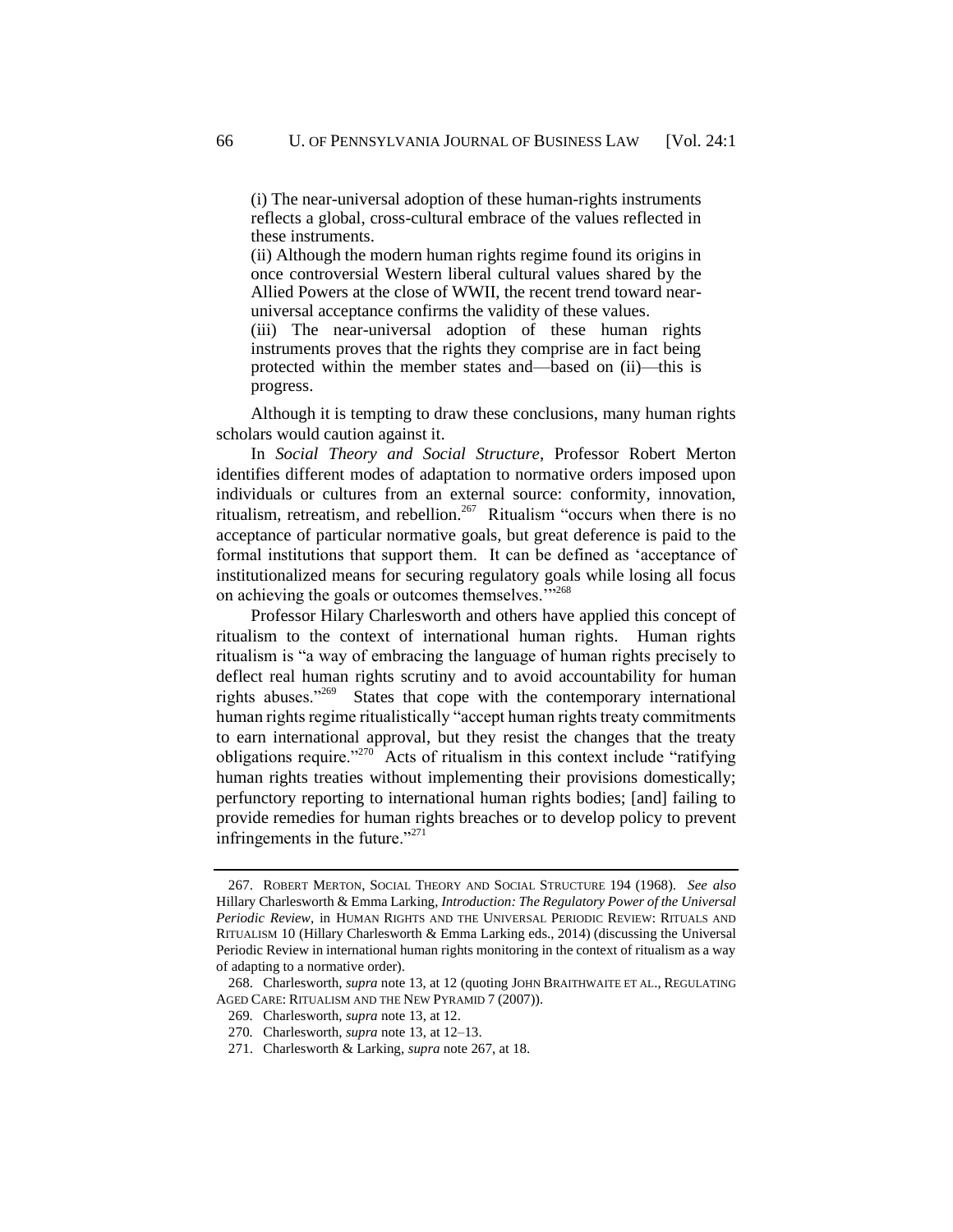<span id="page-42-1"></span>Sadly, human rights ritualism is not the exception. Indeed, Professor Charlesworth points out that "rights ritualism is a more common response than an outright rejection of human rights standards and institutions."<sup>272</sup> By outwardly ratifying international treaties, and simply "invoking and celebrating the language of human rights without any intention to respect, protect and fulfill them in reality," $273$  countries have found that they can enjoy many of the carrots associated with membership in the international human rights community (e.g., aid, trade, and military cooperation) while avoiding the sticks reserved for outsiders (e.g., economic sanctions, exclusion from international counsels and summits, and even military intervention). $274$ 

<span id="page-42-0"></span>Professor Charlesworth offers the Cambodian experience as just one example. The UN-brokered 1991 Paris Peace Agreement (winning a ceasefire between Cambodia and Vietnam) made a brokered peace contingent on Cambodia's willingness to guarantee its citizens all the rights and freedoms embodied in the major human rights instruments.<sup>275</sup> Cambodia then ratified both the ICCPR and ICESCR (as well as the Convention against Torture and the Convention on the Rights of the Child) in 1992.<sup>276</sup> Since that time, "there has been a great deal of human rights talk in Cambodia but very little actual progress on the protection of human rights."<sup>277</sup> And this strategy of human rights ritualism "seems to have been successful for Cambodia in flying under the radar of international scrutiny."<sup>278</sup>

Professor Eric Posner, in his book, *The Twilight of Human Rights Law*, also recognizes the problem of ritualism as being pervasive, noting that though ratification of human rights treaties has become "all but

<sup>272.</sup> Charlesworth, *supra* not[e 13,](#page-4-1) at 12.

<sup>273.</sup> Walter Kalin, *Ritual and Ritualism at the Universal Periodic Review: A Preliminary Appraisal*, in HUMAN RIGHTS AND THE UNIVERSAL PERIODIC REVIEW: RITUALS AND RITUALISM 25, 28 (Hillary Charlesworth & Emma Larking eds., 2014).

<sup>274</sup>*. See, e.g.*, ERIC A. POSNER, *Do States Comply with Human Rights Treaties*, in THE TWILIGHT OF HUMAN RIGHTS LAW 69, 70 (2014) (noting that "[s]ome Western governments make aid conditional on compliance, or at least improved compliance, with human rights norms"); Charlesworth & Larking, *supra* note [267,](#page-41-0) at 18 (noting that countries can gain the "positive reputational benefits or legitimacy associated with human rights commitments.").

<sup>275.</sup> Charlesworth, *supra* not[e 13,](#page-4-1) at 3–5.

<sup>276.</sup> Charlesworth, *supra* not[e 13,](#page-4-1) at 13.

<sup>277.</sup> Charlesworth, *supra* not[e 13,](#page-4-1) at 9.

<sup>278.</sup> Charlesworth, *supra* not[e 13,](#page-4-1) at 14. There is a rich literature identifying examples of human rights ritualism elsewhere*. See, e.g.*, Melanie O'Brien, *Ritualism and the Erosion of Human Rights*, NEW MANDALA (Feb. 29, 2016), http://www.newmandala.org/ritualism-andthe-erosion-of-human-rights/ [https://perma.cc/7K9T-9WUA] (discussing human rights ritualism in China); HUMAN RIGHTS AND THE UNIVERSAL PERIODIC REVIEW: RITUALS AND RITUALISM 25-83 (Hillary Charlesworth & Emma Larking eds., 2014) (discussing ritualism in the context of the Universal Periodic Review in international human rights monitoring).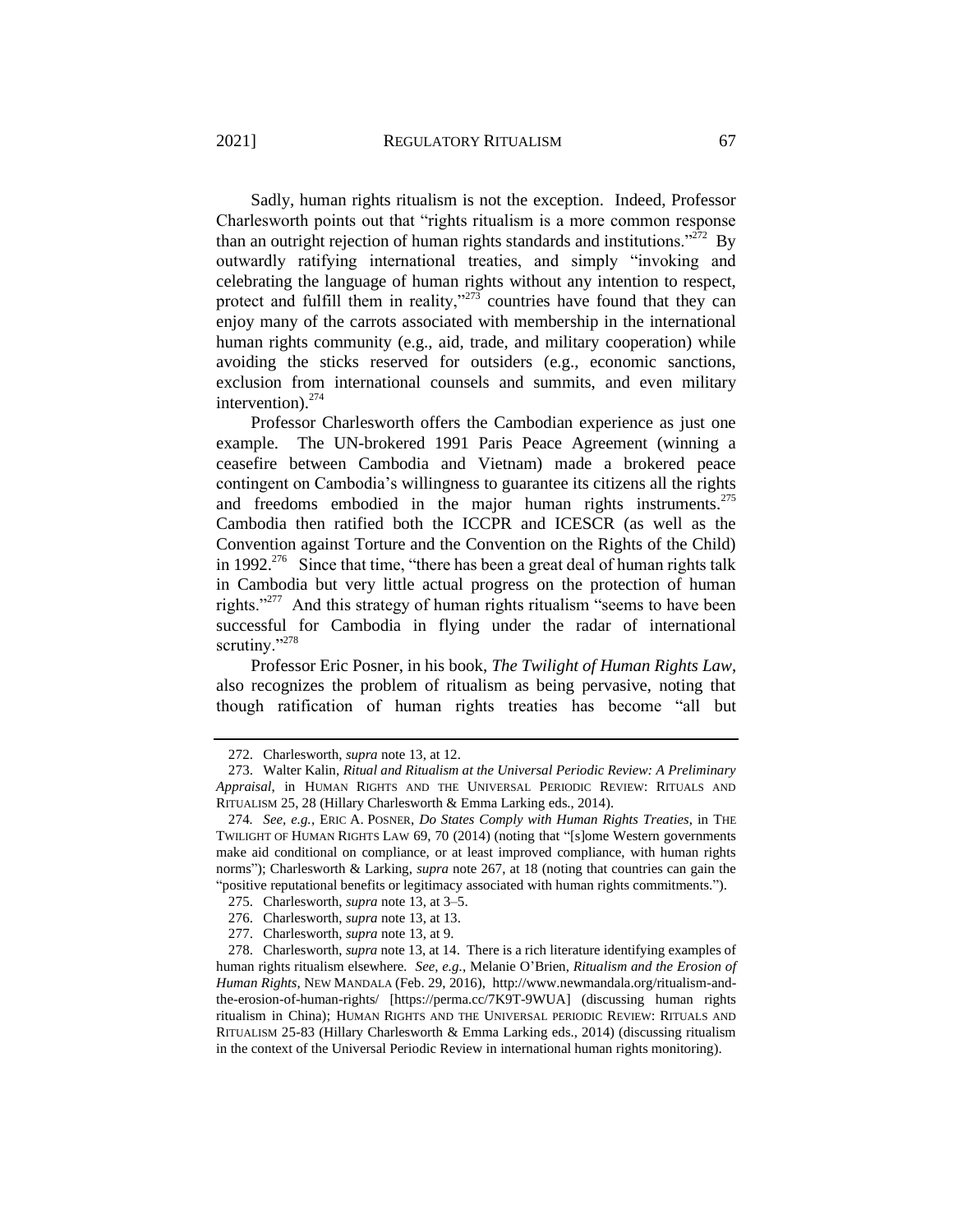compulsory[,] $v^{279}$  few parties take their obligations seriously.<sup>280</sup> Indeed, Posner notes that most non-liberal states are "apt to treat human rights treaties as propaganda."<sup>281</sup> For example, as Professor Walter Kalin notes, some "Islamic countries with traditional understandings of gender roles regularly make recommendations regarding women's rights, such as 'to eliminate all forms of discrimination against women' (Bahrain) or to 'enact laws in the area of equality of opportunity and rights for men and women'  $(Kuwait).$ "<sup>282</sup>

Why do exporters of human rights norms and genuine proponents of the international human rights regime permit such blatant ritualism? The answer may be that accepting ritualism is the price of universality, and universality is necessary to lend an air of legitimacy and authority to the broader regime and its goals.<sup>283</sup> Moreover, as Kalin explains, even obvious expressions of ritualism, such as Bahrain's and Kuwait's advocacy for gender equality, can improve the legal status of the regime because, when made repeatedly, they can "be seen as an expression of *opinio juris* contributing to the development of customary international law."<sup>284</sup> More still, while Professor Takele Bulto recognizes that, for example, the "uniform engagement of African states with the HRC's UPR mechanism is more closely associated with ritualism than genuine commitment to the values inherent in the system[,]" the mere fact of engagement improves the chances of "norm cascade and norm infiltration."<sup>285</sup>

Nevertheless, appreciating the pervasiveness of human rights ritualism also forces one to question conclusions (i) through (iii) above. For instance,

<sup>279.</sup> POSNER, *supra* not[e 274,](#page-42-0) at 21.

<sup>280.</sup> Posner notes, for example, that while nearly all states have ratified the ICCPR, Freedom House classifies 47 states as "not free." POSNER, *supra* note [274,](#page-42-0) at 32.

<sup>281.</sup> POSNER, *supra* not[e 274,](#page-42-0) at 37.

<sup>282.</sup> Kalin, *supra* note [273,](#page-42-1) at 35 (quoting Human Rights Council, *Universal Periodic Review: Report of the Working Group on the Universal Periodic Review – Oman*, 17th Sess., U.N. Doc. A/HRC/17/7, at para. 89 (Mar. 24, 2011); Human Rights Council, *Universal Periodic Review: Report of the Working Group on the Universal Periodic Review – Armenia*, 15th sess., U.N. Doc. A/HRC/15/9, at para. 94 (July 6, 2010)).

<sup>283.</sup> For example, as Kalin notes, the Human Rights Council's Universal Periodic Review ("UPR") system "is based on and draws its legitimacy from its universal and non-selective character and thus would quickly degenerate into ritualism should some states decide to withdraw from the process." Yet, "[p]aradoxically, the universality of the UPR contributes to ritualism insofar as it provides states that have a weak human rights record and low commitment with an opportunity to claim they are dedicated to human rights simply by virtue of participation in the UPR and accepting recommendations." Kalin, *supra* note [273,](#page-42-1) at 30– 31.

<sup>284.</sup> Kalin, *supra* not[e 273,](#page-42-1) at 36.

<sup>285.</sup> Takele Soboka Bulto, *Africa's Engagement with the Universal Periodic Review: Commitment or Capitulation?*, in HUMAN RIGHTS AND THE UNIVERSAL PERIODIC REVIEW: RITUALS AND RITUALISM 235, 252–54 (Hillary Charlesworth & Emma Larking eds., 2014).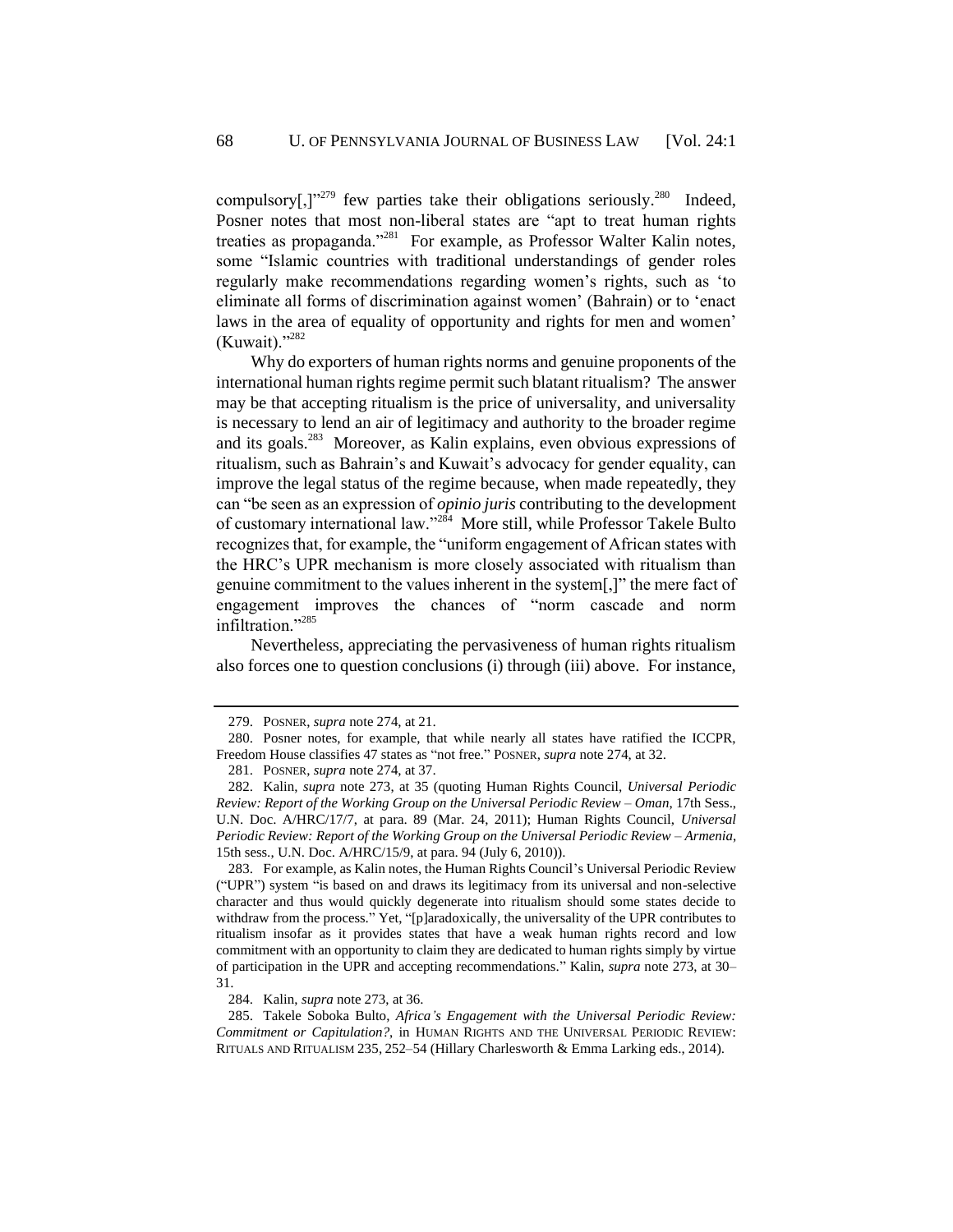given the prevalence of ritualism, near universal ratification of the principal human rights instruments tells us very little about whether the citizens and leadership of the member states have authentically embraced the core values reflected in those instruments. If member states do not authentically embrace these values, then there is little warrant for the conclusion that universal adoption of the instruments offers evidence of their validity. Finally, pervasive ritualism also precludes the inference from universal adoption to the conclusion that human rights are actually being protected in member states.

<span id="page-44-0"></span>There is evidence that the recent trend toward near-universal regulation of insider trading around the globe may also be explained by ritualism. Consider Germany, Europe's largest economy.<sup>286</sup> As one commentator notes, "[f]or a long time, Germany represented a capital marketplace which refused to take the regulation of insider trading seriously."<sup>287</sup> Some have suggested that, historically, insider trading in Germany was simply regarded as taking advantage of a fortunate tip.<sup>288</sup> It was "what financial life was all about."<sup>289</sup> Insider trading guidelines were adopted in Germany in 1970, but "[they] were only a voluntary code of behavior to which one had to subject oneself expressly."<sup>290</sup> Germany grudgingly adopted insider trading regulations after the 1989 Directive was adopted because it had no choice and because it recognized that, without the regulations, "it would lose its reputation as a developed capital market."<sup>291</sup> Nevertheless, Germany delayed adoption of its insider trading regulations for another five years (until 1994), two years after the Directive's 1992 deadline.<sup>292</sup> As Professor Gevurtz suggests, in some cases, the only goal served by adopting an insider trading prohibition "might be simply to have such a law, in which event, the

<sup>286</sup>*. See, e.g.*, *List of European Countries by GDP*, STATISTICS TIMES, https://statisticstim es.com/economy/european-countries-by-gdp.php [https://perma.cc/9W5T-RQMA] (last visited Oct. 23, 2021) (listing Germany as "the largest economy in Europe").

<sup>287.</sup> Jeorg Hartman, *Insider Trading: An Economic and Legal Problem: How Would O'Hagan Come Out Under the New German Securities Trading Act*, 1 GONZ. J. INT'L L. 46, 72 (1997-1998).

<sup>288.</sup> Council Regulation 5313375 (2015) (quoting *Insider Trading Law Possible, Says Exchange Chief Von Rosen*, 2 Int'l Sec. Reg. Rep. (BNA) No. 9, at 3–4 (Apr. 12, 1989)).

<sup>289</sup>*. A Survey of Europe's Internal Market*, ECONOMIST, July 8, 1989, at 17.

<sup>290.</sup> Hartman, *supra* not[e 287,](#page-44-0) at 72.

<sup>291.</sup> Hartman, *supra* note [287,](#page-44-0) at 72. *See also* Richard S. Biegen et al., *Countries Strengthen Insider Trading Laws*, NAT'L L.J. (Nov. 13, 1995), at C22 (noting that Germany's adoption of insider trading legislation "was largely a response to international pressure, especially from the European Community"); Gevurtz, *supra* note [125,](#page-20-0) at 66 (noting that Germany only adopted insider trading laws "over significant internal opposition and resulting delay").

<sup>292.</sup> Heminway, *supra* not[e 60,](#page-12-1) at 119.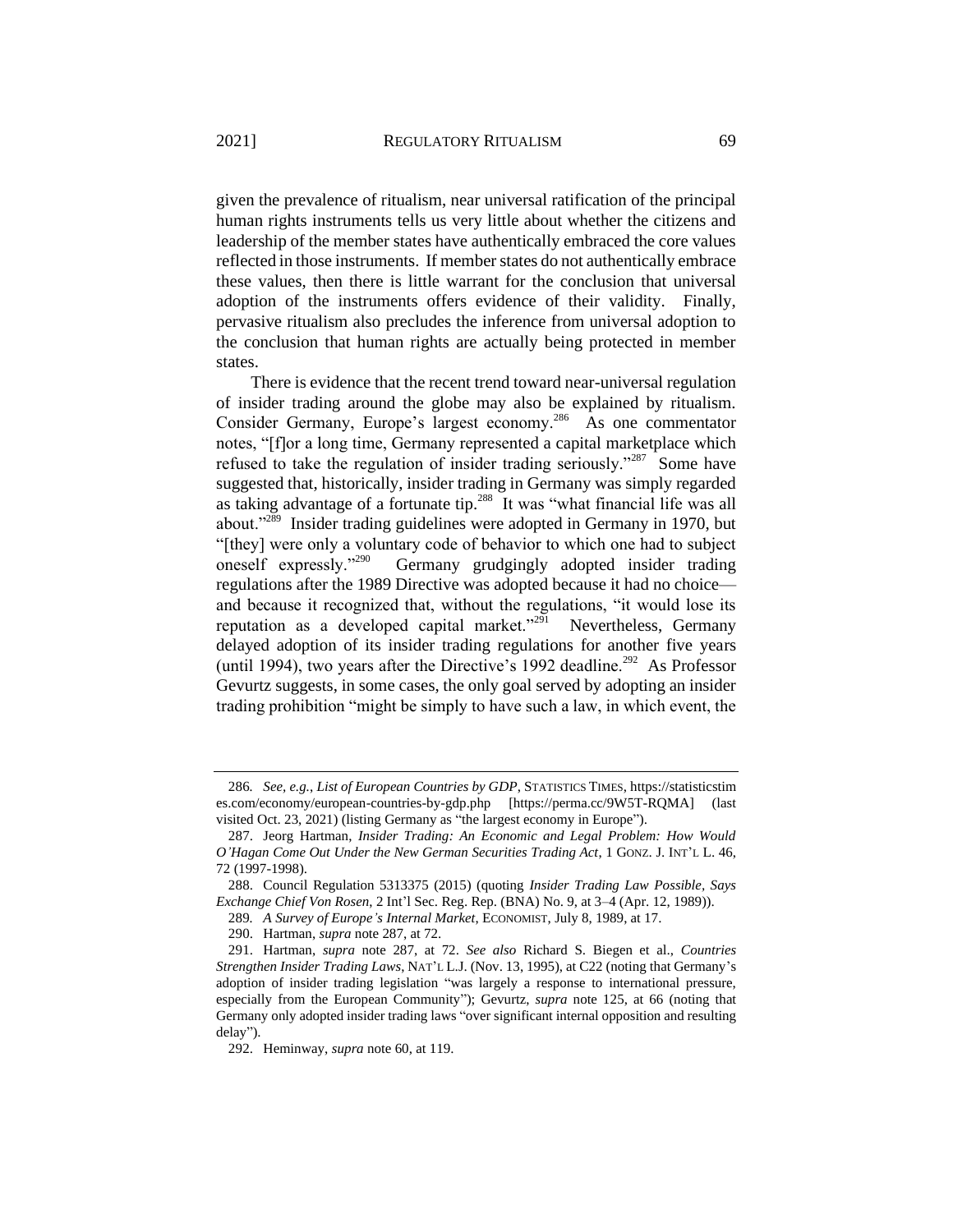law, by its very existence, achieves its objective."<sup>293</sup> And indeed the "insider trading laws of some European Community member nations, who must adopt prohibitions in order to comply with the EU Directive, might illustrate this."<sup>294</sup> As one commentator put it at the time of the Directive's adoption, "Seen in the worst light, the [D]irective merely assists the [European Community] in its promotion of a dangerous imagery of regulation: the [D]irective's denunciation of insider trading conveys the false impression of a comprehensively-regulated marketplace."<sup>295</sup>

In addition to the European Union, other multinational bodies began associating carrots and sticks with the adoption of insider trading regulations. For example, the International Organization of Securities Commissions (IOSCO) began including an insider trading regulation among its "Objectives of Securities Regulation" in 1998.<sup>296</sup> Approximately eighty-five percent of the world's markets are members of the IOSCO, and the World Bank and International Monetary Fund use the IOSCO's objectives to review the "financial health" of countries. $297$ 

Moreover, the American SEC's considerable influence on international market policies cannot be underestimated. While expressing an interest in recognizing "cultural differences," in its 1988 Policy Statement on the Regulation of International Securities Markets,<sup>298</sup> the SEC made it clear that its goal was to "minimize differences between systems."<sup>299</sup> The 1988 Policy Statement also noted that the SEC "believes it has a responsibility to assume a leadership role" in this effort towards uniformity.<sup>300</sup> Indeed, as Professor Franklin A. Gevurtz suggests, the "instinctive imitation spawned by the

297*. See, e.g.*, Int'l Org. of Sec. Comm'ns [OICU-IOSCO], *Fact Sheet* (Nov. 2020), https ://www.iosco.org/about/pdf/IOSCO-Fact-Sheet.pdf [https://perma.cc/V3QZ-QBFW] (noting that the IOSCO Objectives and Principles of Securities Regulation "form the basis for the evaluation of the securities sector for the Financial Sector Assessment Programs (FSAPs) of the International Monetary Fund (IMF) and the World Bank").

298. Policy Statement of the Securities and Exchange Commission on the Regulation of International Securities Markets, Exchange Act Release No. 6807, [1988-89 Transfer Binder] Fed. Sec. L. Rep. (CCH) [84,341 (Nov. 1988) [hereinafter 1988 SEC Policy Statement].

299*. See* Mahoney, *supra* note [61,](#page-12-2) at 312 (quoting language from the 1988 SEC Policy Statement).

300. Mahoney, *supra* not[e 61,](#page-12-2) at 312

<sup>293.</sup> Gevurtz, *supra* not[e 125,](#page-20-0) at 89.

<sup>294.</sup> Gevurtz, *supra* not[e 125,](#page-20-0) at 89*.*

<sup>295.</sup> Warren, *supra* not[e 140,](#page-22-1) at 1040.

<sup>296.</sup> Int'l Org. of Sec. Comm'ns [OICU-IOSCO], *Objectives and Principles of Securities Regulation* (May 2003), http://www.iosco.org/library/pubdocs/pdf/IOSCOPD154.pdf [https: //perma.cc/9A25-HGY6]; s*ee also* Int'l Org. of Sec. Comm'ns [OICU-IOSCO], *Methodology for Assessing Implementation of the IOSCO Objectives and Principles of Securities Regulation*, at 241, (May 2017), https://www.iosco.org/library/pubdocs/pdf/IOSCOPD562. pdf [https://perma.cc/H6AR-RMDQ] ("Principle 36: Regulation should be designed to detect and deter manipulation and other unfair trading practices.").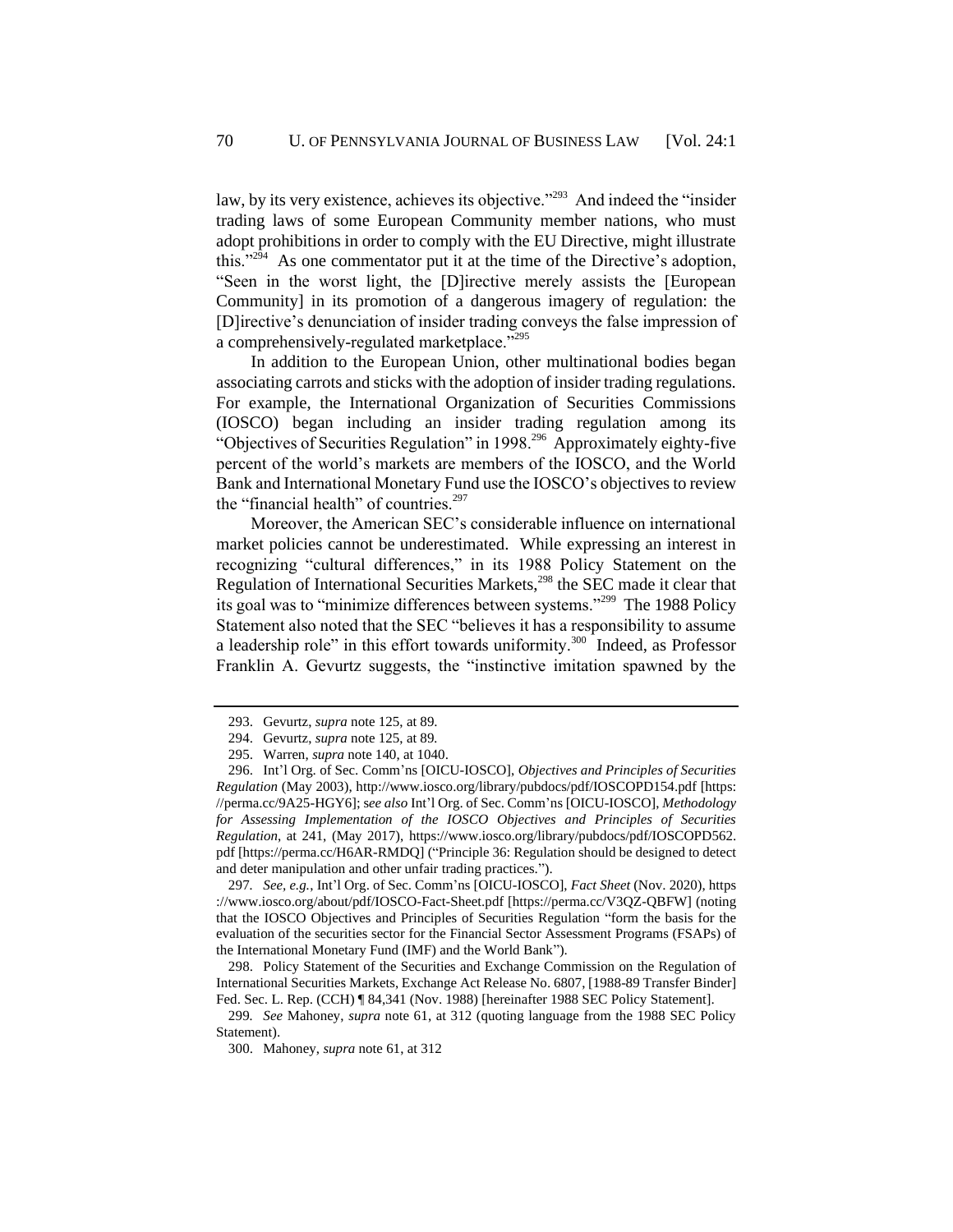growing cultural and economic dominance of the United States at the close of the Twentieth Century" must be part of any explanation for the recent surge in insider trading prohibitions. $301$ 

It has already been noted that the European Directive and Japan's adoption of insider trading regulations likely came about at least in part due to "an international effort to encourage insider trading regulation consistent with the predominant U.S. model."<sup>302</sup> Recall that there "was no internal pressure" for Japan's adoption of its Securities and Exchange Act in 1947; rather, the Act "arose as a result of the Allied Occupation."<sup>303</sup> Similarly, as commentators put it at the time, the 1988 insider trading amendments were intended to "show foreign governments, especially the U.S., that the Finance Ministry [was] determined to lift its ethical standards[ $,$ ]<sup>304</sup> or at least to "create the *appearance* of a change."<sup>305</sup> Indeed, it has been suggested that Japan's failure to recognize the misappropriation theory of insider trading liability in its 1988 Amendment may have reflected an attempt to simply map the Japanese law onto the then-existing U.S. regime's scope of coverage.<sup>306</sup> The misappropriation theory was not recognized by the U.S. Supreme Court until 1997. $307$  Commissioner David Ruder even stated during his 1988 visit to Japan that the new law "covers 98 percent of what we cover in the United States."<sup>308</sup> But Japan's failure to subsequently expand the scope of their insider trading laws to match coverage in the United States "might appear to be the reaction of a government which was not sure how much it really wanted to enact an insider trading prohibition" in the first place.<sup>309</sup>

<span id="page-46-0"></span>Also noted above, the SEC offered to provide "technical advice" and assistance in drafting China's insider trading laws. $310$  And, as one commentator suggests, China agreed to this U.S. influence at least in part, "to meet international standards of securities regulation in order to attract more foreign investment."<sup>311</sup> Consequently, as one scholar explains, the

306*. See* Gevurtz, *supra* not[e 125,](#page-20-0) at 84 (noting the "similarity between the scope of the Japanese prohibition, and the scope of the United States Supreme Court's traditional theory").

307. The Supreme Court did not recognize the misappropriation theory of insider trading liability until its decision in United States v. O'Hagan, 521 U.S. 642 (1997).

<sup>301.</sup> Gevurtz, *supra* not[e 125,](#page-20-0) at 67.

<sup>302.</sup> Heminway, *supra* not[e 60,](#page-12-1) at 115, 118.

<sup>303.</sup> Swan, *supra* not[e 84,](#page-15-1) at 279.

<sup>304.</sup> Jimbo, *supra* not[e 113.](#page-18-0)

<sup>305.</sup> Swan, *supra* not[e 84,](#page-15-1) at 284 (italics added).

<sup>308.</sup> Jimbo, *supra* not[e 113.](#page-18-0)

<sup>309.</sup> Gevurtz, *supra* not[e 125,](#page-20-0) at 85.

<sup>310.</sup> Minkang Gu & Robert C. Art, *Securitization of State Ownership: Chinese Securities Law*, 18 MICH.J. INT'L L. 115, 117 (1997); *see also* Duan, *supra* not[e 92,](#page-16-1) at 143 ("The general framework of China's insider trading laws, established with the assistance of the U.S. SEC, largely mirrors U.S. law. . . .").

<sup>311.</sup> Gu & Art, *supra* not[e 310,](#page-46-0) at 117.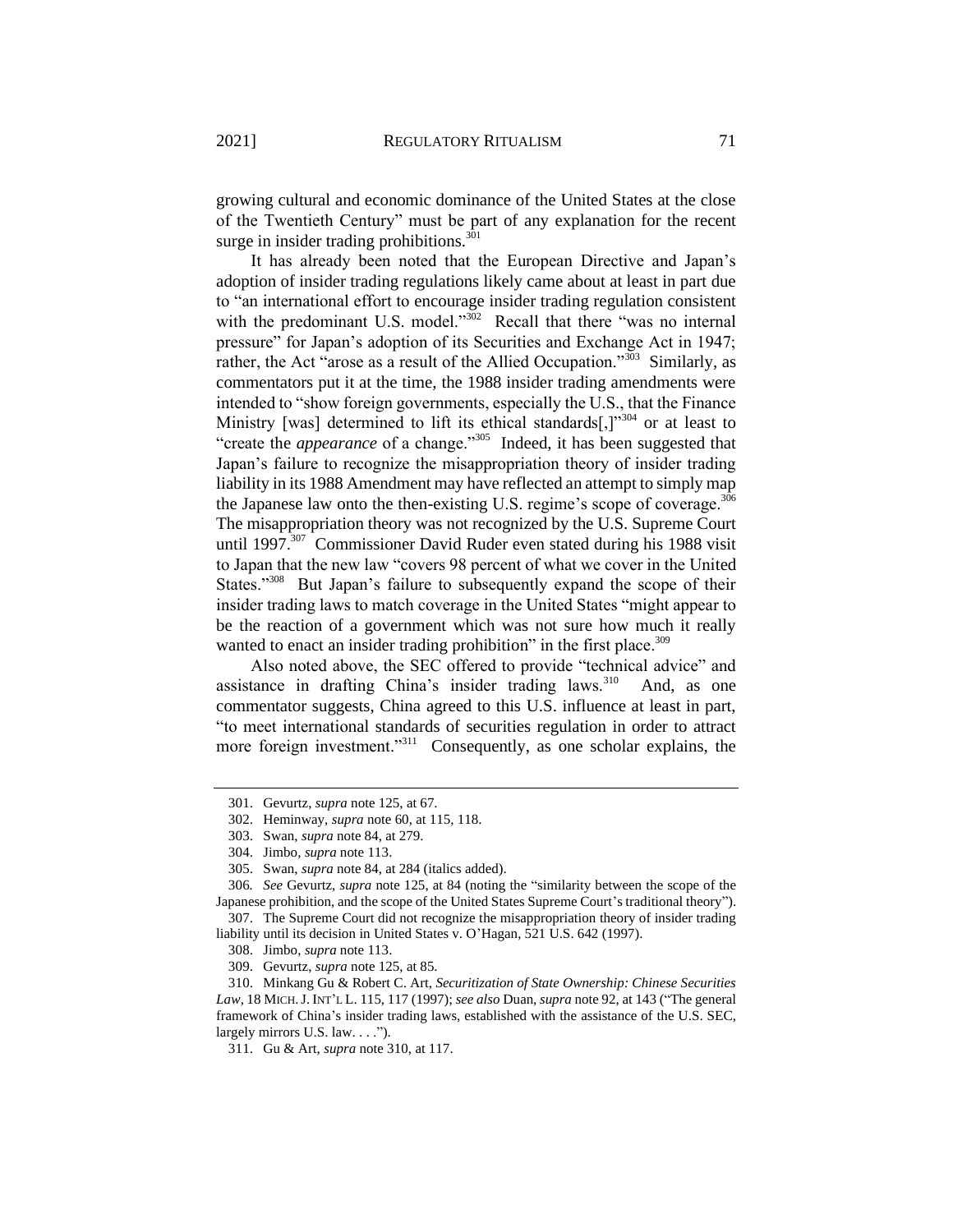"convergence of laws [pertaining to insider trading] can be attributed to convergence of cultural attitudes only marginally. For the most part . . . political pressures, primarily from the United States [and international bodies under American influence], [are] playing a major role as well."<sup>312</sup> At a minimum, as one commentator notes, the "very magnitude of the SEC's efforts concerning multijurisdictional insider trading belies the conclusion that foreign markets and regulators are providing the impetus behind the expansion of insider trading prohibitions."<sup>313</sup>

Other evidence of an absence of cultural consensus concerning the regulation of insider trading may be found in evidence of weak enforcement. As Professor Laura Nyantung Beny explains, "enforcement rather than enactment" is the best measure of a country's commitment to a regulation "because it requires an expenditure of scarce resources" and "demonstrates political and legal will to give the insider trading prohibition teeth."<sup>314</sup> While it is true that recent decades have witnessed an explosion in the number of insider trading regulations found in statute books around the globe, as has often been the case in context of human rights, this has not translated into a similar explosion in enforcement.

For instance, even the United Kingdom, which was out in front of most of Europe in adopting insider trading regulations, has lagged far behind the U.S. in enforcement and, despite the broad enforcement powers and discretion at its regulators' disposal, has earned the reputation of being a "light touch' jurisdiction."<sup>315</sup> Unsurprisingly, Germany's adoption of insider trading regulations was followed by weak enforcement, $316$  and many other European countries (e.g., Austria, Ireland, and Luxembourg) had not enforced their laws at all as of the date of the latest comprehensive worldwide

<span id="page-47-0"></span><sup>312.</sup> Licht, *supra* not[e 60,](#page-12-1) at 198.

<sup>313.</sup> Mahoney, *supra* not[e 61,](#page-12-2) at 315–16.

<sup>314.</sup> Beny, *supra* note [95,](#page-17-1) at 280*; see also* Bhattacharya & Daouk, *supra* not[e 95,](#page-17-1) at 96– 97 (finding that a nation's enforcement of insider trading laws is associated with a reduction in the cost of equity).

<sup>315.</sup> Alexander, *supra* not[e 73,](#page-14-1) at 407; *See* Thompson, *supra* not[e 89,](#page-16-0) at 6 (noting that the UK's Financial Services Authority has "struggled to convict people of insider trading and lags behind the United States when it comes to enforcement"). There is some evidence that attitudes have changed since the financial crisis of the early 2000s, and that regulators are becoming more aggressive in the UK. *See* Lain MacNeil, *The Trajectory of Regulatory Reform in the UK in the Wake of the Financial Crisis*, 11 EUR. BUS. ORG. L. REV. 483, 497– 98 (2010) (noting that "[r]ecent high-profile investigations into insider-dealing rings said to be operating among market professionals have provided plenty of high-profile evidence of the new" more aggressive approach).

<sup>316</sup>*. See* Hugo Miller, *In Land of Discretion, No Jail for Swiss Insider Trading*, BLOOMBERG (Dec. 2, 2018, 11:00 PM), https://www.bloomberg.com/news/articles/2018-12- 03/swiss-inside-traders-dodge-jail-in-land-where-discretion-rules [https://perma.cc/6W7H-ZQEJ] at 4 (noting that "criminal convictions remain rare" in Germany).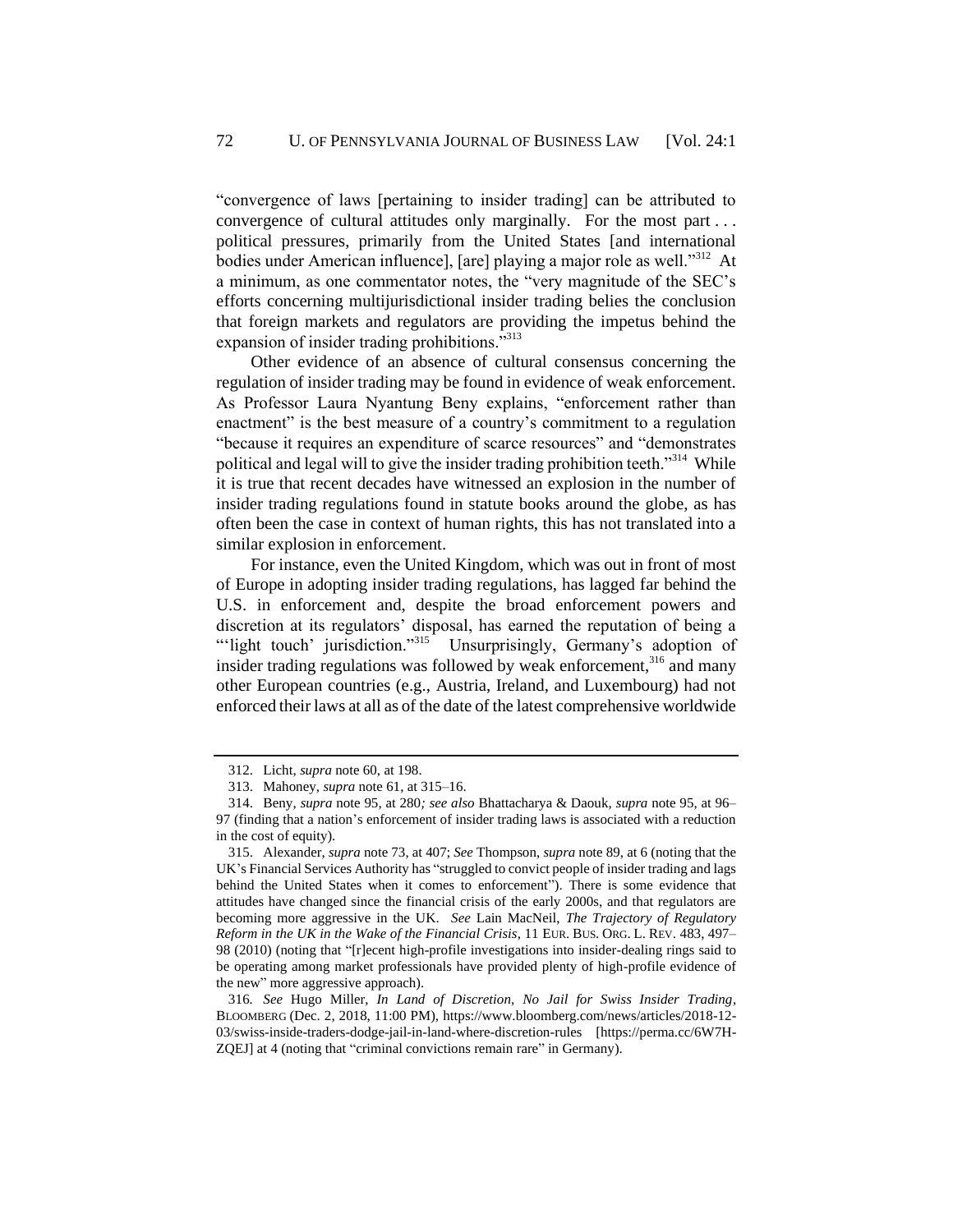data collection.<sup>317</sup> In addition, neither Austria, Bulgaria, Slovakia, Czech Republic, Estonia, Finland, nor Slovenia criminalized insider trading and market manipulation until the European Commission compelled it with the adoption of the Directive on Criminal Sanctions for Market Abuse (CSMAD), which required that "[m]ember States . . . ensure that the criminal offences of insider dealing and market manipulation are subject to criminal sanctions."<sup>318</sup> Presumably, there would be no need for any such directive if a number of European countries were not resisting criminal liability for insider trading.

It was noted above that the Swiss sometimes refer to their insider trading laws as "lex Americana,"<sup>319</sup> and this lack of cultural identity is reflected in that country's weak enforcement.<sup>320</sup> Even since Switzerland's 2013 overhaul of its insider trading laws, "many insiders trade with impunity" and "convictions . . . are rare. . . . [P]unishments are lax."<sup>321</sup> Other developed economies such as Japan, Canada, Russia, China, Hong Kong, and New Zealand have lacked vigor in their insider trading enforcement.<sup>322</sup> Moreover, what little enforcement there is in these countries is often attributable to outside (usually U.S.) political influence. $323$ 

319. Mahoney, *supra* not[e 61,](#page-12-2) at 317–18.

320*. See* Miller, *supra* note [316,](#page-47-0) at 1 (noting that Switzerland lacks the "enforcement culture that exists elsewhere" for insider trading laws).

321*. See* Miller, *supra* note [316,](#page-47-0) at 1 (The author notes that since "a 2013 overhaul of insider-trading statutes, only 10 people have been convicted of market abuse—eight by summary penalty order and two by trial. . . . Nobody went to prison, and one fine was little more than the price of a yearly rail pass.").

323*. See* Heminway, *supra* note [60,](#page-12-1) at 118 (arguing that increased enforcement in Japan is "a response to pressure from the United States"); *see also* Ramzi Nasser, *The Morality of Insider Trading in the United States and Abroad*, 52 OKLA. L. REV. 377, 409 (1999) ("In

<sup>317.</sup> Beny, *supra* not[e 95,](#page-17-1) at 287.

<sup>318.</sup> European Commission Press Release IP/11/1218, European Commission Seeks Criminal Sanctions for Insider Dealing and Market Manipulation to Improve Deterrence and Market Integrity (Oct. 20, 2011), http://europa.eu/rapid/press-release\_IP-11-1218\_en.htm [htt ps://perma.cc/8ATE-64ZB]. *See EU Calls for Criminal Penalties for Insider Trading*, EUBUSINESS (Oct. 17, 2011), http://www.eubusiness.com/news-eu/finance-economy.cxy [htt ps://perma.cc/H8NP-AJEQ]; *see also Commission Proposal for a Directive of the European Parliament and of the Council on Criminal Sanctions for Insider Dealing and Market Manipulation*, COM (2011) 654 final (Oct. 20, 2011). CSMAD went live on July 3, 2016. *See* European Commission Press Release IP/11/1218, New Framework on Market Abuse Published in the Official Journal (Jul. 3, 2016), http://europa.eu/rapid/midday-express-12-06- 2014.htm?locale=en [https://perma.cc/8E3E-R2Z5].

<sup>322</sup>*. See, e.g.*, Beny & Anand, *supra* not[e 179,](#page-26-0) at 229 ("Because of lax public enforcement and the rarity of private enforcement, insider trading has been viewed as being relatively prevalent in Canada."). *See also* Beny, *supra* not[e 95,](#page-17-1) at 287 (noting that as of 2000, neither China nor New Zealand had enforced their insider trading laws even once); Thompson, *supra*  not[e 89,](#page-16-0) at 6–7 (noting little enforcement in Hong Kong and minimal fines for insider trading in Japan); Walker & Simpson, *supra* note [168,](#page-25-1) at 404 (pointing out that as of 2013, there had been no high profile insider trading enforcement actions in New Zealand).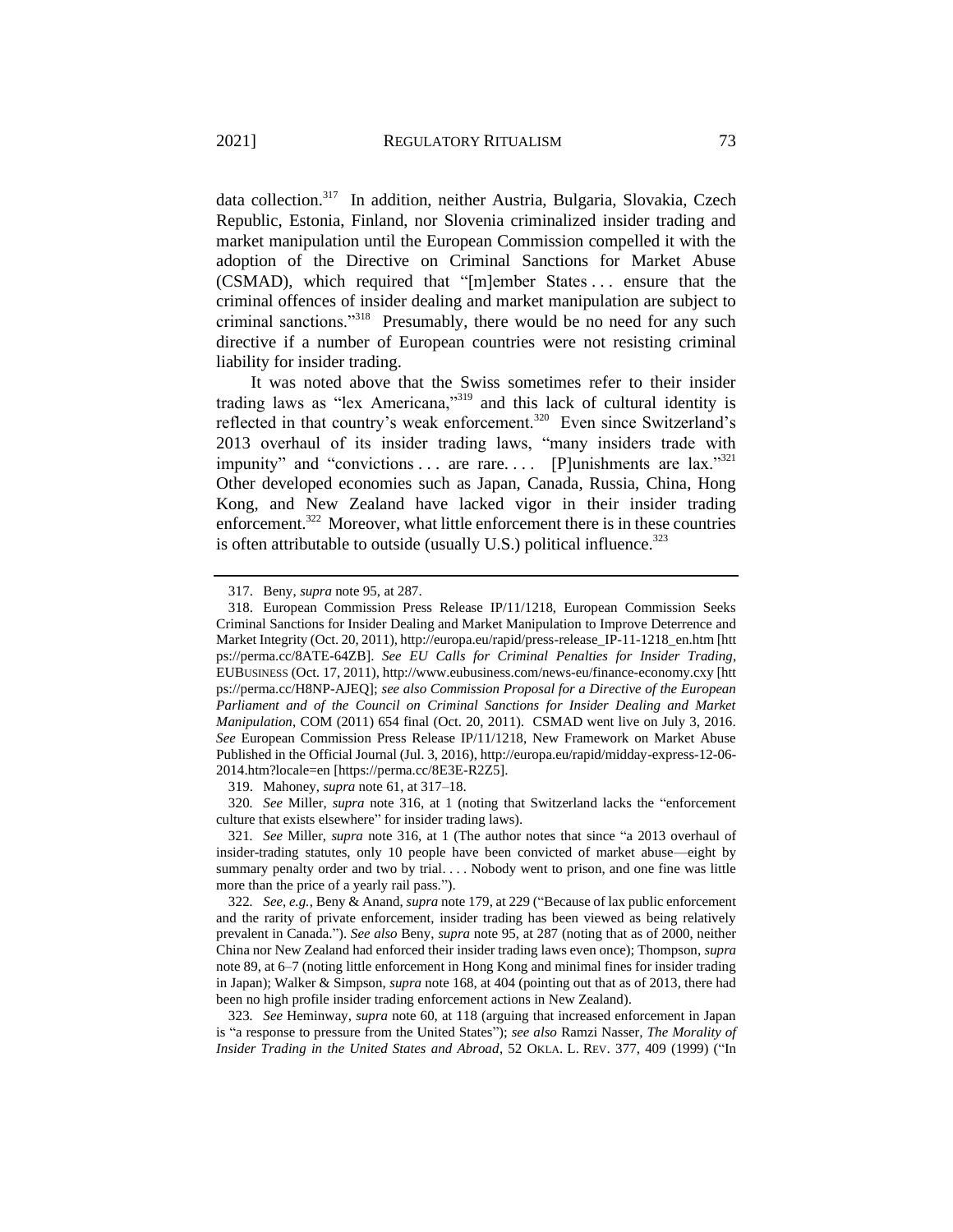Insider trading enforcement is weaker still for emerging-market countries. Of the sixty-five emerging-market countries that had enacted insider trading regulations by 2000, forty-five had yet to bring a single enforcement action by that date. $324$  India offers one example of regulatory ritualism in this context. As noted above, India adopted insider trading regulations in 1992, but it took its regulators "17 years to realize the term 'insider trading' did not literally mean 'insiders within the company."<sup>325</sup> Yet even after achieving this "humble" realization, a 2011 review found that India had never won a single insider trading conviction. $326$ 

Explanations for weak enforcement vary. Some are cultural. For example, one commentator suggests that, in addition to "grossly inadequate" enforcement mechanisms and the lack of "resources and power necessary to effectively enforce [its] *Securities Law*," China's culture is to blame for the "ineffective enforcement" of its insider trading provisions.<sup>327</sup> The problem is that "the Chinese culture, specifically, China's traditional social values," place a "heavy emphasis on family ties and 'connections' with friends and associates." Consequently, "[i]t is difficult, if not impossible, for relatives or friends not to do favors for each other, e.g., to pass along 'valuable' information."<sup>328</sup> In addition, "to a certain extent, insider relationships and insider tipping are viewed as a form of business development." Indeed for some in China, "people with insider information feel a moral obligation to 'tip' relatives, friends, and business associates."<sup>329</sup>

Another explanation for weak enforcement in China, which may also explain weak enforcement in other mixed economies, is potential conflicts between state regulators and state owners of the traded securities.<sup>330</sup> Since the Chinese government has retained majority ownership in many of its publicly-traded companies, one commentator notes that the Chinese regulators are naturally "hesitant to take action against [a state-owned

recent years, the United States has put pressure on other countries to punish inside traders in the same way they are punished in the United States. The United States' influence has helped bring about some arrests as well as some prison sentences.").

<sup>324.</sup> Beny, *supra* not[e 95,](#page-17-1) at 287–89.

<sup>325.</sup> Thompson, *supra* not[e 89,](#page-16-0) at 8.

<sup>326.</sup> Thompson, *supra* not[e 89,](#page-16-0) at 8.

<sup>327.</sup> Duan, *supra* not[e 92,](#page-16-1) at 145–49.

<sup>328.</sup> Duan, *supra* not[e 92,](#page-16-1) at 145.

<sup>329.</sup> Duan, *supra* not[e 92,](#page-16-1) at 145.

<sup>330</sup>*. See, e.g.*, Howson, *supra* note [207,](#page-31-1) at 329 (noting the conflicting roles of the Chinese securities regulators: "tasked on one side with the protection of investors and market transparency, and on the other side with 'provid[ing] the [state-owned enterprises] with preferential access to the financial resources of the capital market for the best interests of the government'") (alteration in original) (quoting Sherr Han, *A Comparative Study of Insider Trading Regulation Enforcement in the U.S. and China*, 9 J. Bus. & Sec. L. 41, 56–60 (2007)).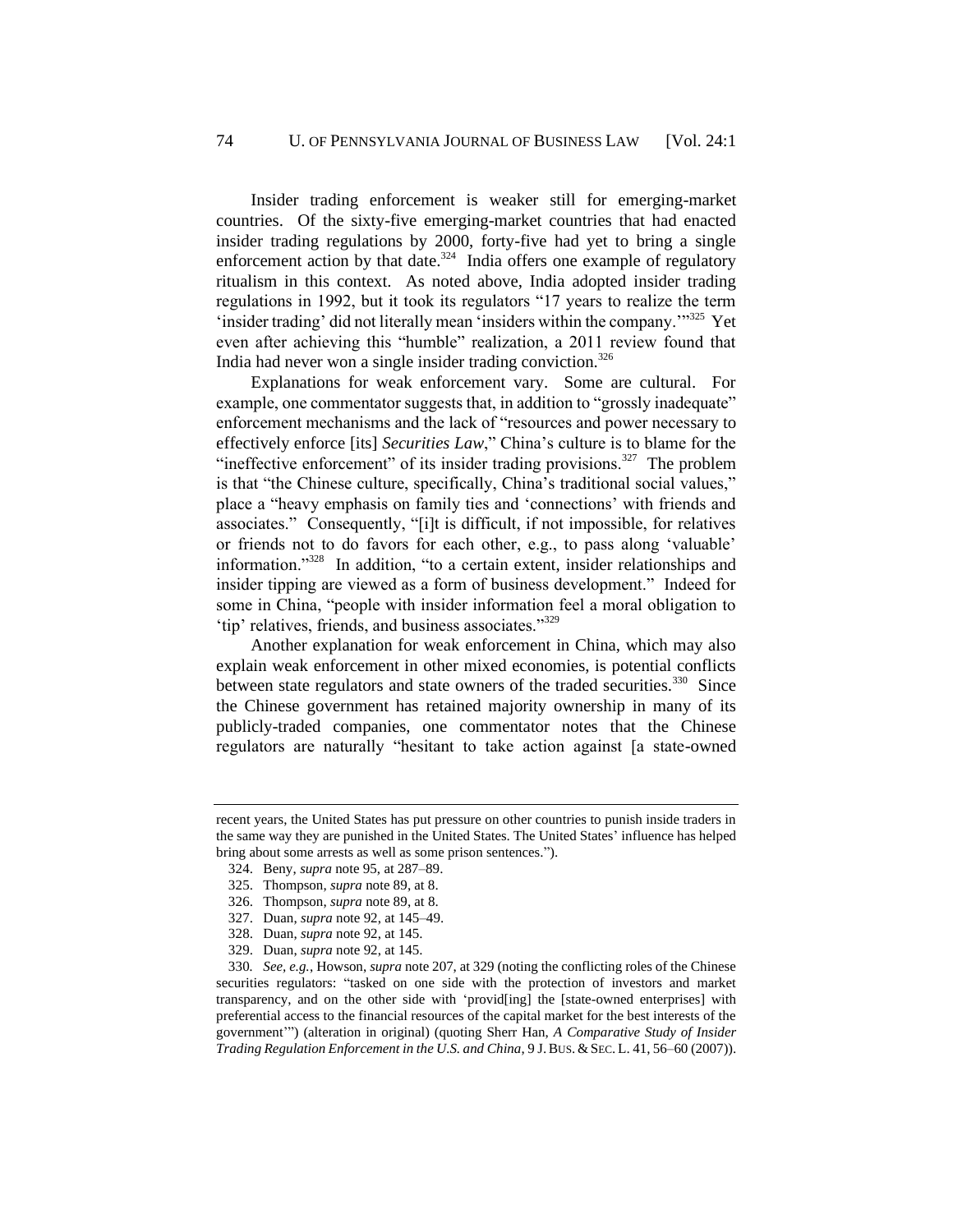enterprise], which action may negatively affect state shares and assets."<sup>331</sup> Moreover, regulators and the officers of state-owned enterprises are "often connected in one way or another, making it doubly difficult for the [regulators] to enforce insider trading laws" against those officers.<sup>332</sup>

Similar cultural obstacles to enforcement have been noted in Japan. For example, shortly after the adoption of the 1988 Amendment, a senior officer at a major Japanese securities firm resisted the notion that new regulations of insider trading improved fairness.<sup>333</sup> He argued that the "stock market reflects the country's characteristics, and the Japanese stock market is formed in a way which is best suited for the Japanese people."<sup>334</sup> He went on, "if foreign investors want to win in Japan, they have to learn the Japanese way—as we had to learn their way when we entered their market—instead of demanding we change our custom."<sup>335</sup> Another executive expressly challenged the idea that insider trading was unfair in Japan, though leaving open the possibility that it may be unfair elsewhere: "If everyone who participates in market activities is more less [sic] a beneficiary of insider information, do you call it unfair?" He added, "If so, I'd like to know who are outsiders. Outsiders in the Japanese stock market are those who have nothing to do with the stock market."<sup>336</sup> As one commentator notes, since Japan "has always been an insider society where 'the rights of the insider the tight-knit village, the clan, the alumni class—always have been paramount,'" such "strong cultural norms . . . may hinder the laws' ability to stop insider trading" in Japan.<sup>337</sup> In short, "[i]nsider trading is simply not viewed as wrong by many of the participants in Japan's securities markets," and it can be difficult to enforce a criminal law without moral authority.<sup>338</sup>

There is much evidence suggesting that the recent global trend toward the adoption of insider trading laws may be explained as regulatory ritualism. And, just as in the context of human rights, this evidence of ritualism should force us to pause before drawing any strong conclusions from the nearuniversal regulation of insider trading. Specifically, given the prevalence of ritualism, the near-universal adoption of insider trading laws may tell us very little about the universal cultural and political embrace of the policy

<sup>331.</sup> Duan, *supra* not[e 92,](#page-16-1) at 148.

<sup>332.</sup> Duan, *supra* not[e 92,](#page-16-1) at 148 (also noting that this potential "also exists between the [regulators] and fund management and securities companies" because many "of the executives and directors of fund and securities companies are former officials" in the regulatory agency) (alteration in original).

<sup>333.</sup> Jimbo, *supra* not[e 113.](#page-18-0)

<sup>334.</sup> Jimbo, *supra* not[e 113.](#page-18-0)

<sup>335.</sup> Jimbo, *supra* not[e 113.](#page-18-0)

<sup>336.</sup> Jimbo, *supra* not[e 113.](#page-18-0)

<sup>337.</sup> Swan, *supra* not[e 84,](#page-15-1) at 300.

<sup>338.</sup> Swan, *supra* not[e 84,](#page-15-1) at 300.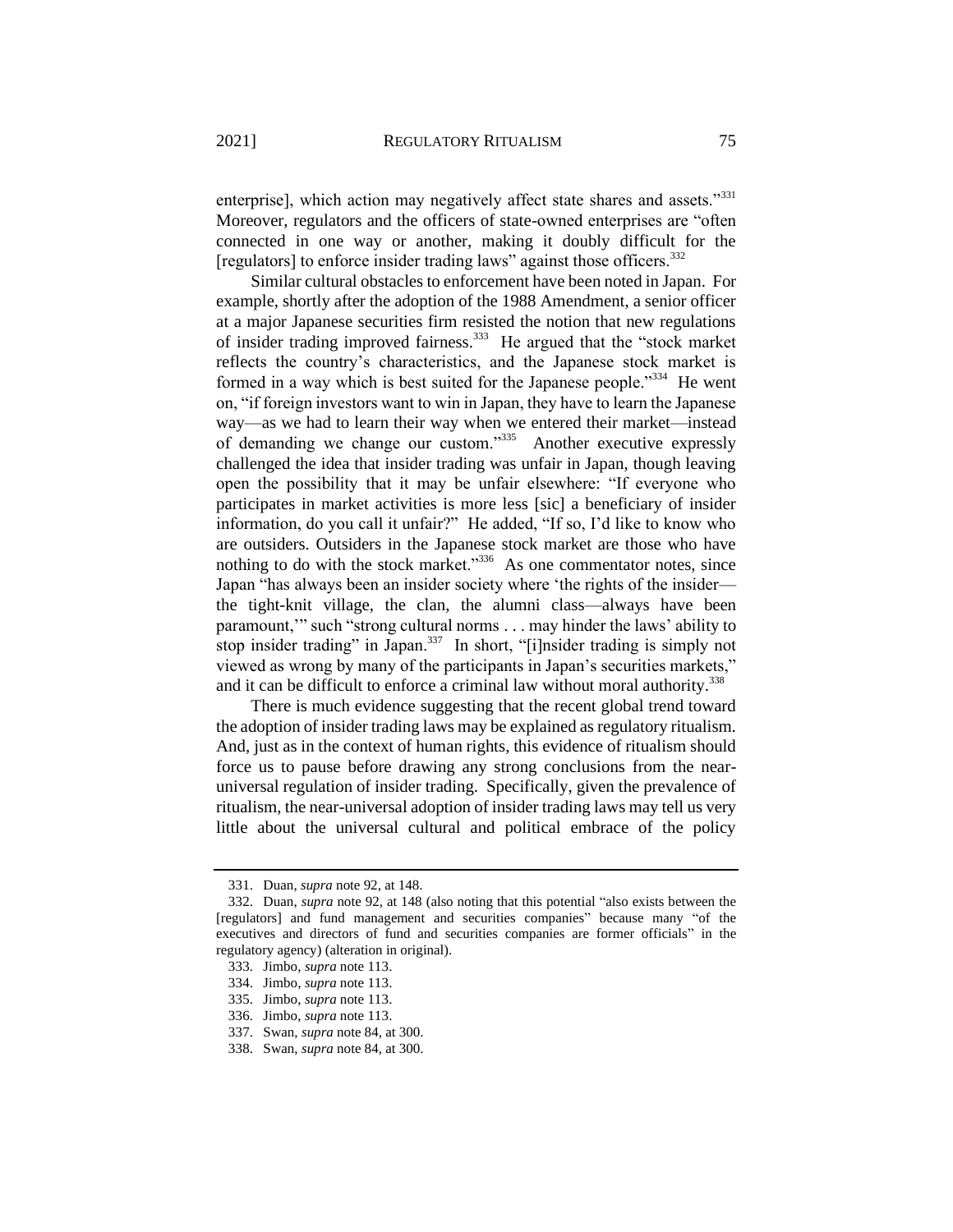rationales that purportedly inform their insider trading regulations, nor does pervasive regulation necessarily support the validity of those rationales. Indeed, the evidence suggests that the majority of states that have adopted insider trading regulations do not enforce them with vigor (if they are enforced at all). In fact, as is often the case in the human rights context, the lack of enforcement tends to suggest that many countries may have adopted insider trading laws precisely to deflect international scrutiny of their markets. Moreover, also similar to the context of human rights, it seems clear the U.S. (as the principal exporter of the value of insider-trading regulation) has an incentive to turn a blind eye to such ritualism—for the mere appearance of universality lends authority to its own enforcement regime at home and abroad. As one commentator notes, "[w]ere internationalization [of laissez faire insider trading regimes] to produce any substantial evidence that investors in the aggregate are not overly concerned with insider trading, the theoretical underpinnings of [the SEC's] vast regulatory and enforcement history would be threatened."339

## VI. LESSONS FROM THE GLOBAL EXPERIENCE

What lessons can be learned from the international experience of insider trading regulation summarized thus far? To begin, the comparative analysis above suggests that there is no one way to organize an insider trading enforcement regime. Europe, Australia, Russia, and India offer examples of broad parity-of-information regimes. Japan, Canada, and China embody variations of the equal-access model. And countries that do not (or did not) regulate insider trading at all offer current and historical examples of laissezfaire regimes. It is instructive that markets have functioned under all of these models with varying degrees of success.<sup>340</sup> Moreover, the international experiences vary in other ways. Canada offers a working model of insider trading regulation that is left to provincial governments. All of the regimes summarized above are statute-based, rather than developed through the common law as in the United States. Many of these statutes define elements of insider trading liability with great specificity, and some permit issuers to aid in these definitions. All of these lessons and examples may prove useful to scholars, jurists, and legislators as reform is contemplated in the United States.

<sup>339.</sup> Mahoney, *supra* not[e 61,](#page-12-2) at 314.

<sup>340</sup>*. See, e.g.*, Jeff Desjardins, *Charting the World's Major Stock Markets on the Same Scale (1990-2019)*, VISUAL CAPITALIST (Dec. 13, 2019), https://www.visualcapitali st.com/worlds-major-stock-markets-same-scale-1990-2019/ [https://perma.cc/4JKN-FSWR] (comparing the relative success of stock markets among the world's largest economies).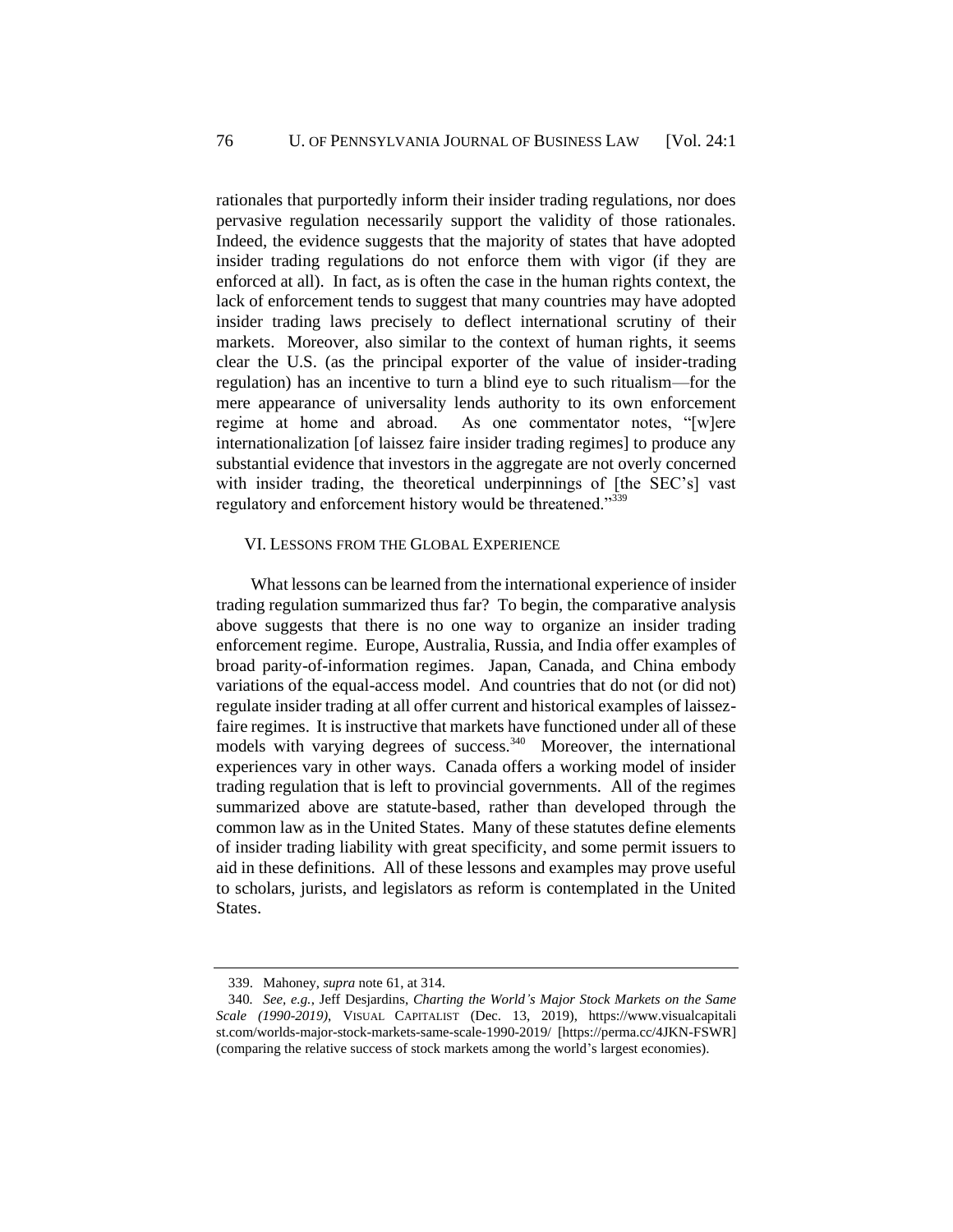## *Codification*

For example, one of the principal arguments offered by the SEC and legislators against codification of a clear definition of insider trading in the United States has been that any express statutory definition would undermine flexibility in enforcement.<sup>341</sup> As Professor Stephen Bainbridge explains, there has been a fear "that any definition would have to be either so broad as to be unworkable or so narrow as to reduce the SEC's and the courts' flexibility to address new forms of trading."<sup>342</sup> But the global example dulls this concern. As the summary above reflects, the United States is perhaps the only country in the world that leaves the criminal enforcement of its insider trading regime to common-law development.<sup>343</sup> All other countries have preferred implementation by statutory definition. The international example therefore offers some empirical evidence to the conclusion that the SEC's concerns over statutory implementation of an insider trading regime may be overblown. In fact, as noted above, Japan rejected reliance on the broad anti-securities-fraud provision (which tracks the language of Exchange Act Section 10(b) in the United States) "on the theory that [this provision] could not be strictly construed to cover insider trading, and because the concept of insider trading itself was not sufficiently defined in Japanese Law [at the time] to trigger criminal penalties."<sup>344</sup>

## *Statutory Definitions*

Should legislators in the United States choose to drop our notoriously confusing and vague common-law, fiduciary-cum-fraud enforcement regime<sup>345</sup> in favor of a simpler statutory model with broader reach, they may find the detailed parity-of-information models in Australia, Europe, and India instructive. If, however, there is a desire to preserve the current fiduciary-cum-fraud model, international examples can aid in drafting statutory elements that would offer dramatic improvements in clarity and therefore bring greater certainty to traders. Two examples follow which focus on the notoriously vague insider trading elements of "materiality" and "publicity."

<sup>341.</sup> BAINBRIDGE, *supra* not[e 4,](#page-1-1) at 145.

<sup>342.</sup> BAINBRIDGE, *supra* not[e 4,](#page-1-1) at 145 n. 30.

<sup>343.</sup> This author has failed to identify a single common-law insider trading enforcement regime outside of the United States.

<sup>344.</sup> Akashi, *supra* not[e 81,](#page-15-3) at 1298.

<sup>345</sup>*. See* Anderson, *supra* note [40,](#page-9-0) at 284–93 (offering a detailed account of the ways in which the current fiduciary-cum-fraud regime in the United States is unjust, irrational, and incoherent).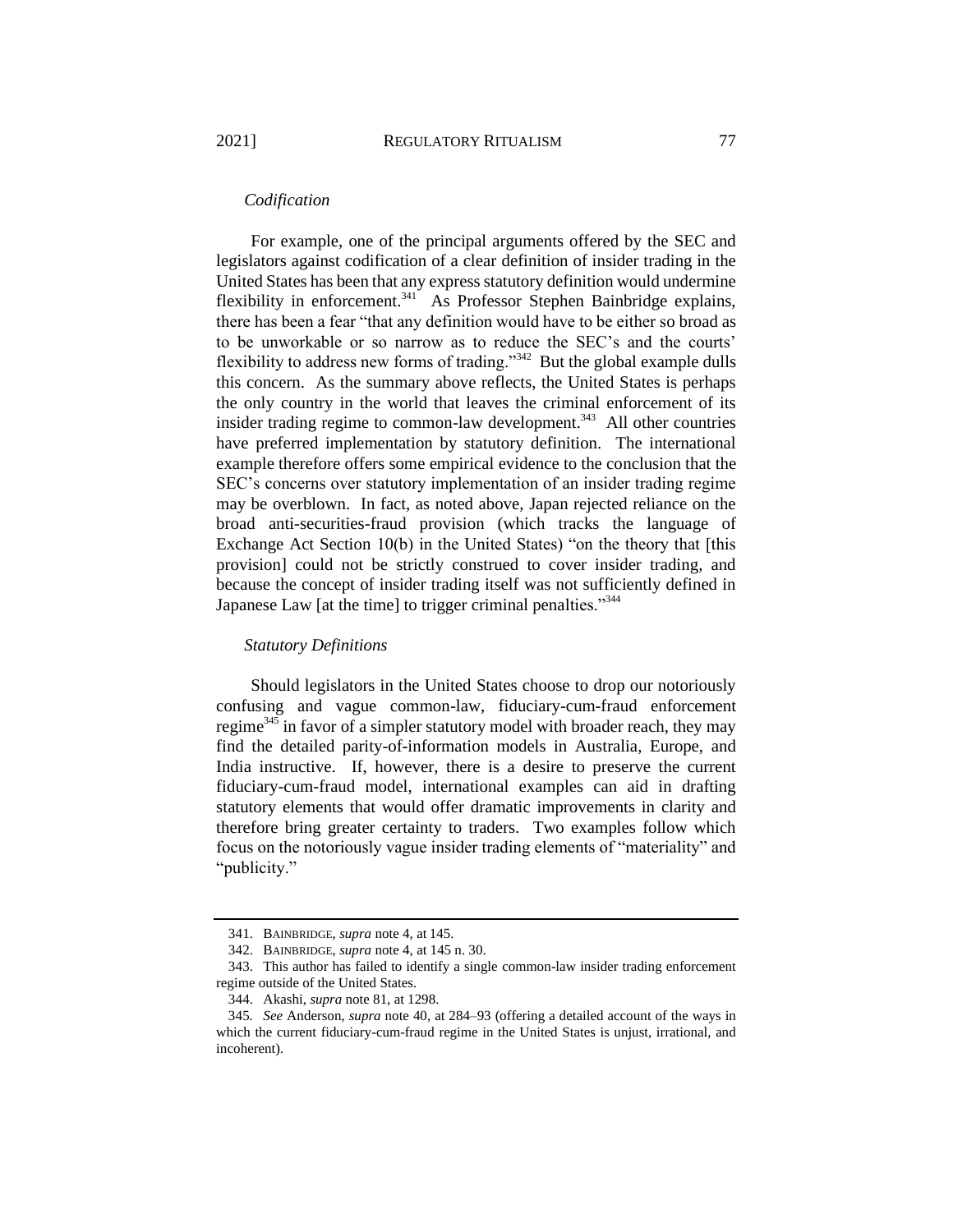The test for when information will be deemed "material" has been the source of much controversy in the United States.<sup>346</sup> Materiality is a relative concept and cannot therefore be defined by statute with the precision necessary to offer absolute *ex ante* certainty to traders. Even assigning an objective percentage point (say, information that moves a stock's price five percent) would not give advance notice to traders because it will still be difficult, if not impossible, to determine the price effect of such information in advance. It can even be difficult to determine price influence *ex post* because price movements can have multiple causes (both market-driven and firm-specific). The most promising tack to statutory reform in this area may therefore be to combine a general definition with an exclusive list of types of information that will be deemed material if they satisfy that definition. So, for example, following the European lead, "materiality" might be defined as, say, "information of a precise nature that is of a type identified in statutory subsection [x] and which relates, directly or indirectly, to an issuer or a security, and that, if made public, would likely have a significant effect on the price of that security."<sup>347</sup> Statutory subsection [x] could then offer the exclusive list of types of information that may be material. Making the list exclusive would help to improve *ex ante* certainty for traders. Borrowing from the Chinese model, this list might include earnings information, any plan to distribute dividends, change in equity structure, acts by senior management exposing the company to liability, or plans to be acquired.<sup>348</sup>

Joan MacLeod Heminway, *Materiality Guidance in the Context of Insider Trading: A Call for Action*, 52 AM. U. L. REV. 1131, 1190–91 (2003) (explaining how "enhanced materiality guidance" should reduce "the number of insider trading class actions filed or . . . result in the dismissal of more of these cases on a pretrial motion"); Anderson, *supra* not[e 40,](#page-9-0) at 279–82 ("[T]he lack of a clear and objective standard permits almost any information to be deemed material for the purposes of insider trading liability. . . .").

347*. See* similar language at MAR, *supra* not[e 142,](#page-22-0) at art. 7, para. 1

[I]nformation of a precise nature, which has not been made public, relating, directly or indirectly, to one or more financial instruments and which if it were made public, would be likely to have a significant effect on the prices of those financial instruments or . . . of the related derivative financial instruments. . . .

348. The list could also draw upon the guidance offered by the SEC concerning compliance with Regulation Fair Disclosure:

(1) Earnings information; (2) mergers, acquisitions, tender offers, joint ventures,

<sup>346</sup>*. See, e.g.*, Joan MacLeod Heminway, *Just Do It! Specific Rulemaking on Materiality Guidance in Insider Trading*, 72 LA. L. REV. 999, 1013–14 (2012) (proposing a method "for constructing the desired materiality guidance" that requires the proponent to:

<sup>(1)</sup> isolate factual circumstances . . . in which materiality guidance routinely is needed; (2) identify the elements of materiality . . . and ways in which . . . each element is measured . . . and (3) incorporate each materiality element and measurement technique into guidance . . . applicable to the isolated factual circumstances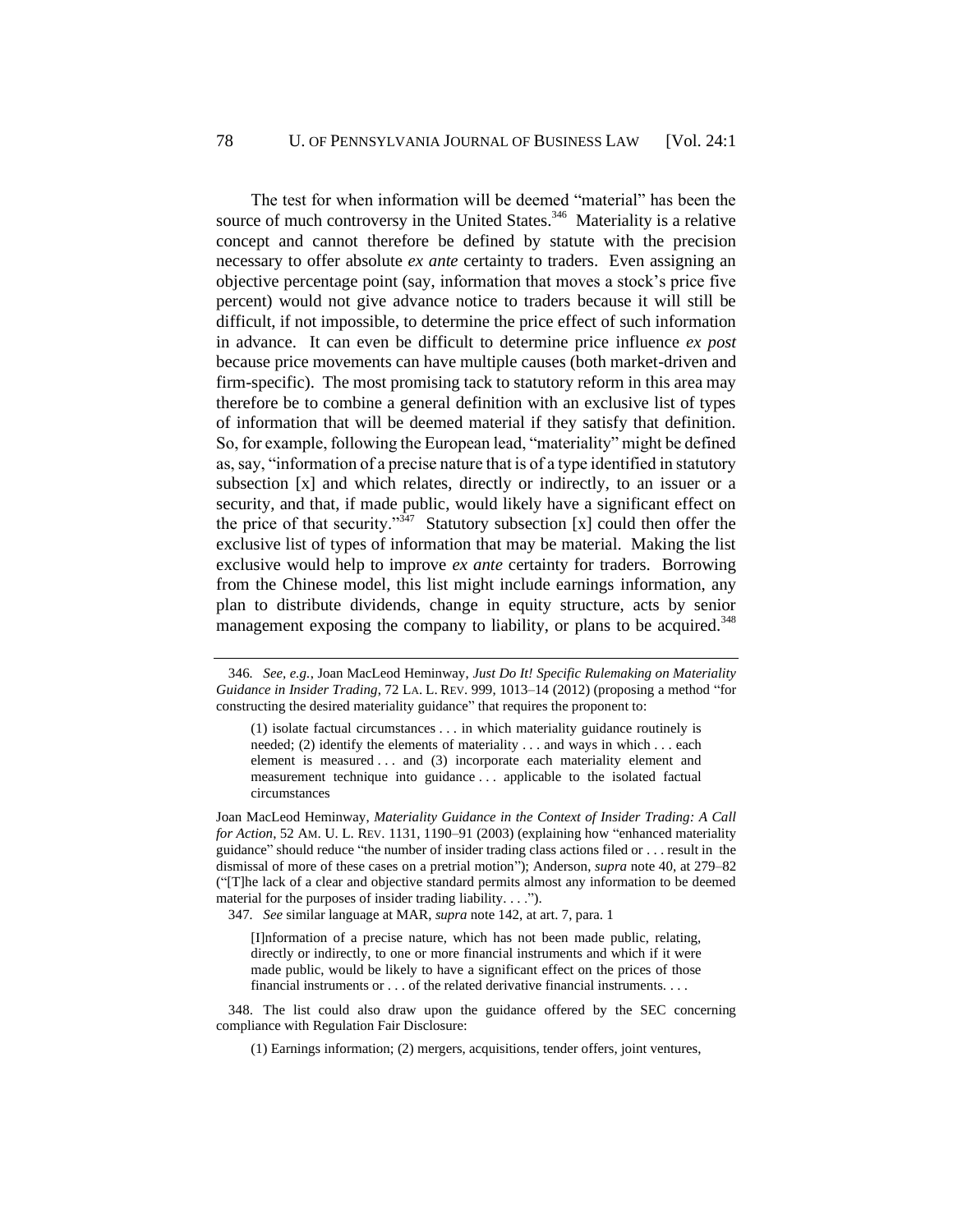Then, following the Russian example, the list could also include an issuerspecific category that would grant the issuer the opportunity to identify additional types of potential material information by publicly filing them in advance.<sup>349</sup> For example, product sales data may be material to a manufacturer, but not to a bank. If so, the manufacturer would file it as a type of potentially material information, but the bank would not.

On this model, a person who trades on information that is not of a type identified on the exhaustive list (including the issuer's supplement) could not be prosecuted for insider trading. A person who trades on the basis of information that falls within a statutorily defined category, but which is not of a "precise nature" or would be unlikely to have "a significant effect" on the price of the stock also could not be prosecuted for insider trading. Only one who trades on nonpublic information that is precise and likely to have a significant effect on the stock price when released, *and* that is of a type identified by the statute or issuer supplement would be potentially liable for insider trading.

This hybrid approach to materiality would cabin the unavoidably vague "significant effect" (or some similar) test with a precise and exhaustive list of types of potentially material information. In doing so, it would maintain flexibility for prosecutors and regulators within the identified categories, while the categories themselves would provide some certainty and notice to traders. Adding the issuer-specific category also grants power to the issuer the owner of the information and the principal victim of any potential insider trading—with the power to supplement the statutory list as needed to protect the firm and its shareholders.

The current U.S. common-law tests for determining when information is "nonpublic" for purposes of insider trading liability are the dissemination and absorption test and the efficient capital market hypothesis test.<sup>350</sup> Under the dissemination and absorption test, information is public if it is "disseminated in a manner calculated to reach the securities market place in

or changes in assets; (3) new products or discoveries, or developments regarding costumers or suppliers (*e.g.*, the acquisition or loss of a contract); (4) changes in control or in management; (5) change in auditors or auditor notification that the issuer may no longer rely on an auditor's audit report; (6) events regarding the issuer's securities—*e.g.*, defaults on senior securities, calls of securities for redemption, repurchase plans, stock splits or changes in dividends, changes to the rights of security holders, public or private sales of additional securities; and (7) bankruptcies or receiverships.

Selective Disclosure and Insider Trading, Exchange Act Release Nos. 33,7881, 34,43154, Investment Company Act Release No. 24,599, 65 Fed. Reg. 51,716 (Aug. 24, 2000).

<sup>349.</sup> Anichkin et al., *supra* not[e 192.](#page-29-0)

<sup>350</sup>*. See* WILLIAM WANG & MARC STEINBERG, INSIDER TRADING 143 (2010) (providing an overview of dissemination, absorption, and the efficient capital market hypothesis tests).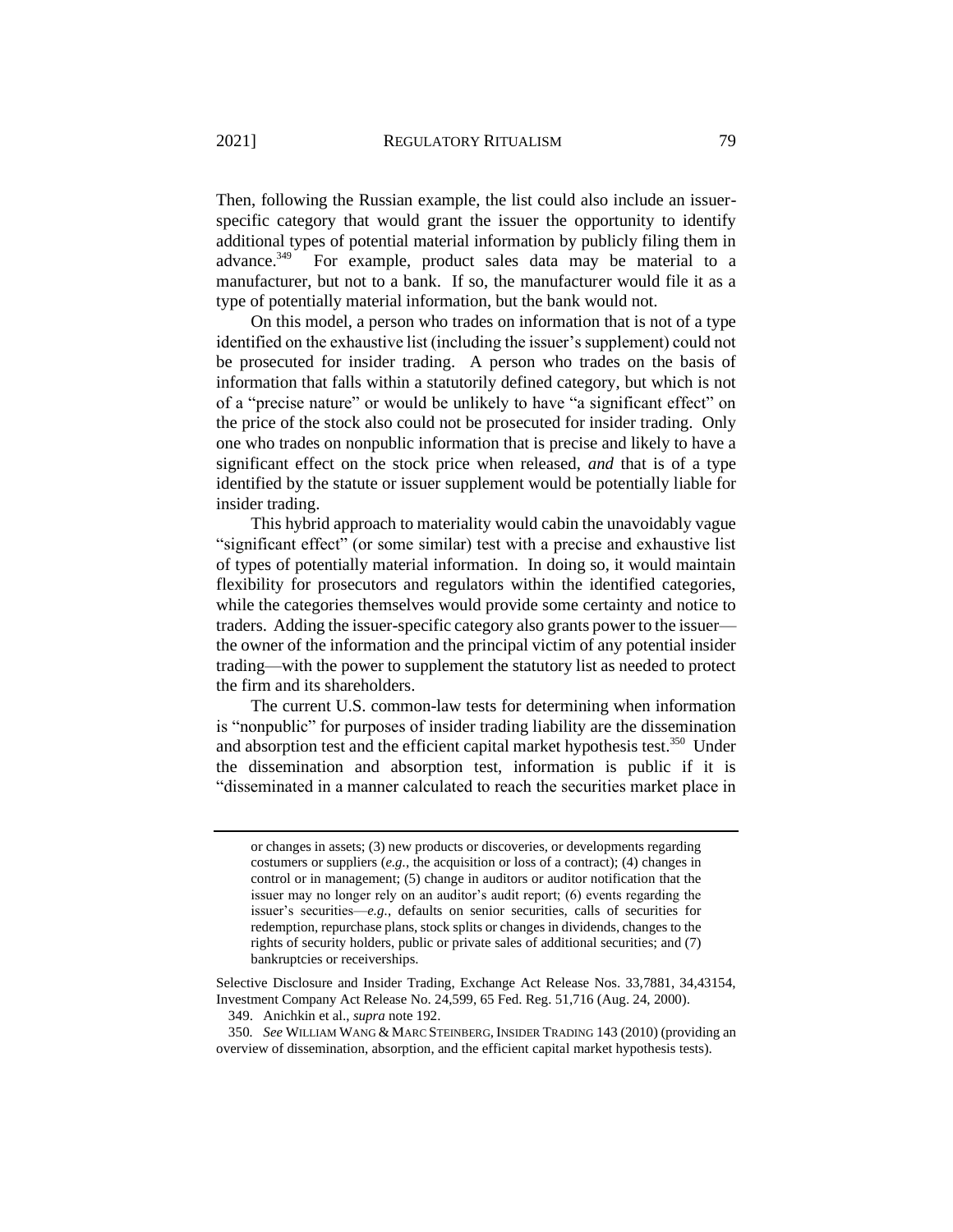general through recognized channels of distribution."<sup>351</sup> Under the efficient capital market hypothesis test, information is considered public when it is impounded in the price of the stock by traders in the active investment community, regardless of whether it has been publicly disclosed by the issuer.<sup>352</sup> Neither one of these vague standards, however, provides adequate notice to traders *ex ante*.<sup>353</sup> In fact, in his dissenting opinion in *Dirks v*. *S.E.C.*, Justice Harry Blackman expressed frustration that "[t]he SEC seemingly has been less than helpful in its view of the nature of disclosure necessary to satisfy the disclose-or-refrain duty. The [SEC] tells persons with inside information that they cannot trade on that information unless they disclose; it refuses, however, to tell them how to disclose."<sup>354</sup>

Perhaps the most promising approach to statutory reform of the publicity element of insider trading liability would be to follow Japan in adopting a bright-line rule. Under the Japanese rule, information is public twelve hours after its disclosure to at least two media outlets.<sup>355</sup> Whether the disclosure needs to be to two (as opposed to one) media outlet is debatable. It would seem that disclosure to one media source should be sufficient in this digital age of immediacy and viral dissemination through electronic means. Moreover, there is no reason to assume that the disclosure must be to a media outlet; any number of other sources may work just as well (e.g., the issuer's Facebook, Instagram, or Twitter account, the issuer's website or listserv, a webcast conference, or, of course, an SEC filing). In any event, a key to ensuring adequate notice to traders will be to adopt the bright-line approach of offering a statutory list of approved forms of disclosure. In addition, as with the materiality element considered above, the list of acceptable modes of dissemination could include an issuer-specific category whereby issuers may identify modes of dissemination that make the most business sense for the firm. The twelve-hour rule should, however, remain uniform to ensure certainty and to prevent gaming.

<sup>351</sup>*. In re* Certain Trading in the Common Stock of Faberge, Inc., Exchange Act Release No. 10174, 45 SEC Docket 249, 255 (May 25, 1973).

<sup>352</sup>*. See* United States v. Libera, 989 F.2d 596, 601 (2d Cir. 1993) ("The issue is not the number of people who know [the information]. Once the information is fully impounded in price, such information can no longer be missed by trading because no further profit can be made.").

<sup>353</sup>*. See* Anderson, *supra* not[e 40,](#page-9-0) at 282–85 ("Absent explicit standards of satisfaction it is often impossible for traders to know whether the threshold [for publicity] has been crossed at the time of trading.") (alteration in original).

<sup>354.</sup> Dirks v. S.E.C., 463 U.S. 646, 678 (1983) (Blackmun, J. dissenting).

<sup>355</sup>*. See* Ramseyer, *supra* note [82,](#page-15-2) at 357 (noting the Financial Services Agency specifications "that if insiders want to rely on disclosure to the press, they must disclose the information to at least two firms . . . and wait at least 12 hours").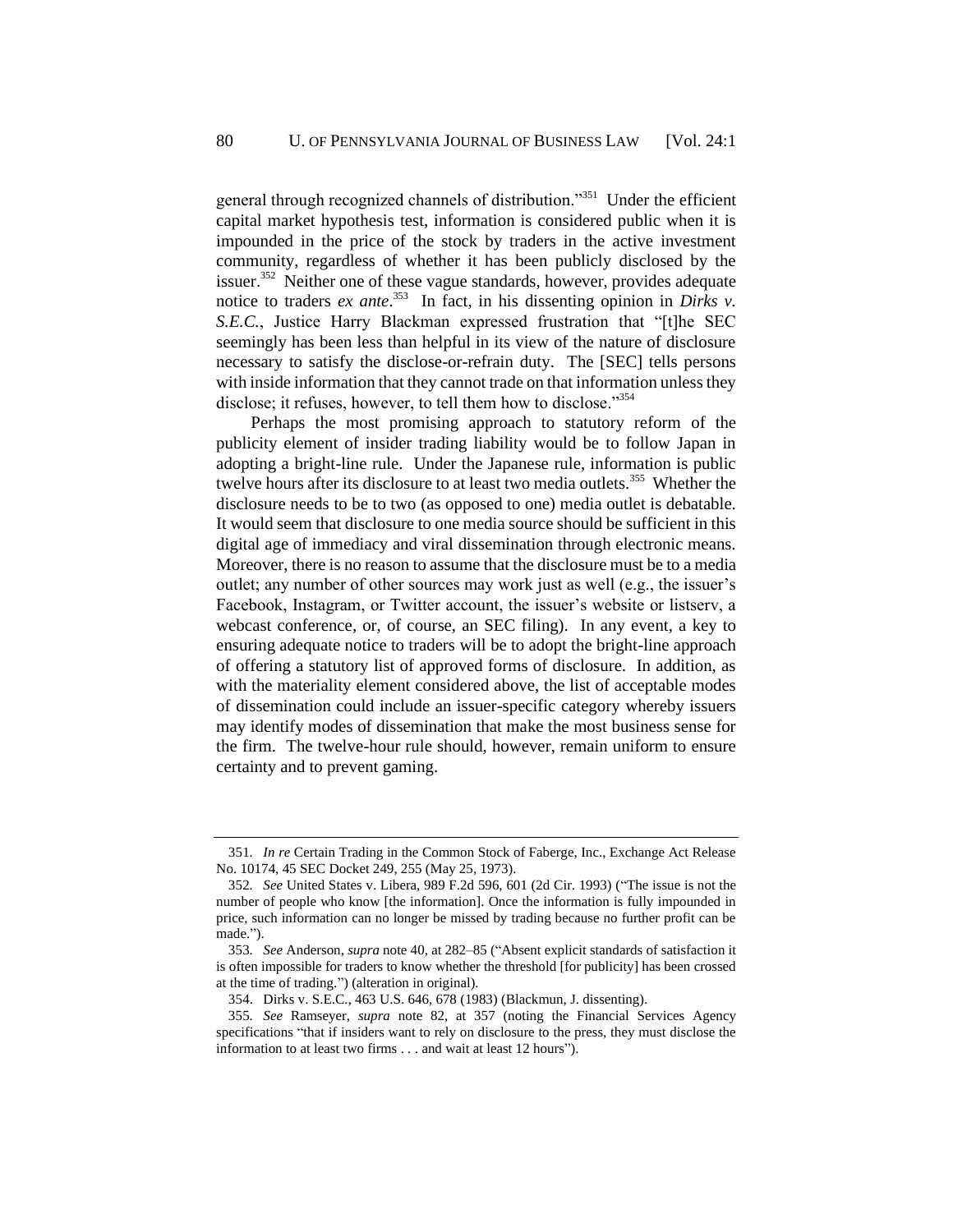#### *Lessons of Ritualism*

The lessons of regulatory ritualism must also be borne in mind when drawing upon the international experience to inform proposed insider trading reforms here in the United States. For example, one in favor of liberalizing the current regime to, say, permit issuer-licensed insider trading, may take comfort in the fact that evidence of ritualism removes a number of arrows from the quiver of those who advocate broader regulation. First, the fact of ritualism significantly weakens claims of regulatory inevitability and global consensus that are often enlisted against liberalization. Second, the reality that most of the developed and technologically advanced markets in the world have insider trading laws on the books but choose not to enforce them undermines many of the traditional policy justifications for expansive and rigorous insider-trading regulation. Third, evidence of insider trading ritualism also suggests that even the appearance of global consensus (based on the number of insider trading laws on the books) is quite flimsy. To the extent that these laws were adopted as a result of external pressure from the U.S. or other international bodies (and not from a genuine cultural embrace of the rules or the rationales behind them), they will only remain on the books so long as those incentives remain unchanged. Just as recent shifts in global political and economic power from West to East and North to South have tested the viability of the Western corpus of human rights that are embraced only ritualistically, those same shifts may also test the continued recognition of insider trading regulation as an international norm for markets.

Alternatively, for those who are convinced that a broad and vigorous insider trading enforcement regime is necessary in the U.S. and elsewhere around the world, the evidence of insider trading ritualism should be interpreted as a call to action. If most American market participants, regulators, legislators, politicians, and judges are truly convinced that markets cannot be fair, efficient, or inspire confidence unless insider trading is regulated, then they will need to do a better job of convincing other cultures of this. U.S. incentives and influence may have been enough to get these laws on the books in other countries, but, as Professor Marc Steinberg explains, the likelihood that "'admired' executives may be faced with criminal prosecution in a culture that has declined to embrace the evils of such 'gentlemen' offenses" is low.<sup>356</sup> To overcome the problem of insider trading ritualism in resisting cultures, it will be necessary to switch from incentives to persuasion as the preferred method of influence. Economic arguments should be demonstrated rather than assumed. Some empirical

<span id="page-56-0"></span><sup>356.</sup> Marc I. Steinberg, *Insider Trading Regulation—A Comparative Analysis*, 37 INT'L L. 153, 169–70 (2003).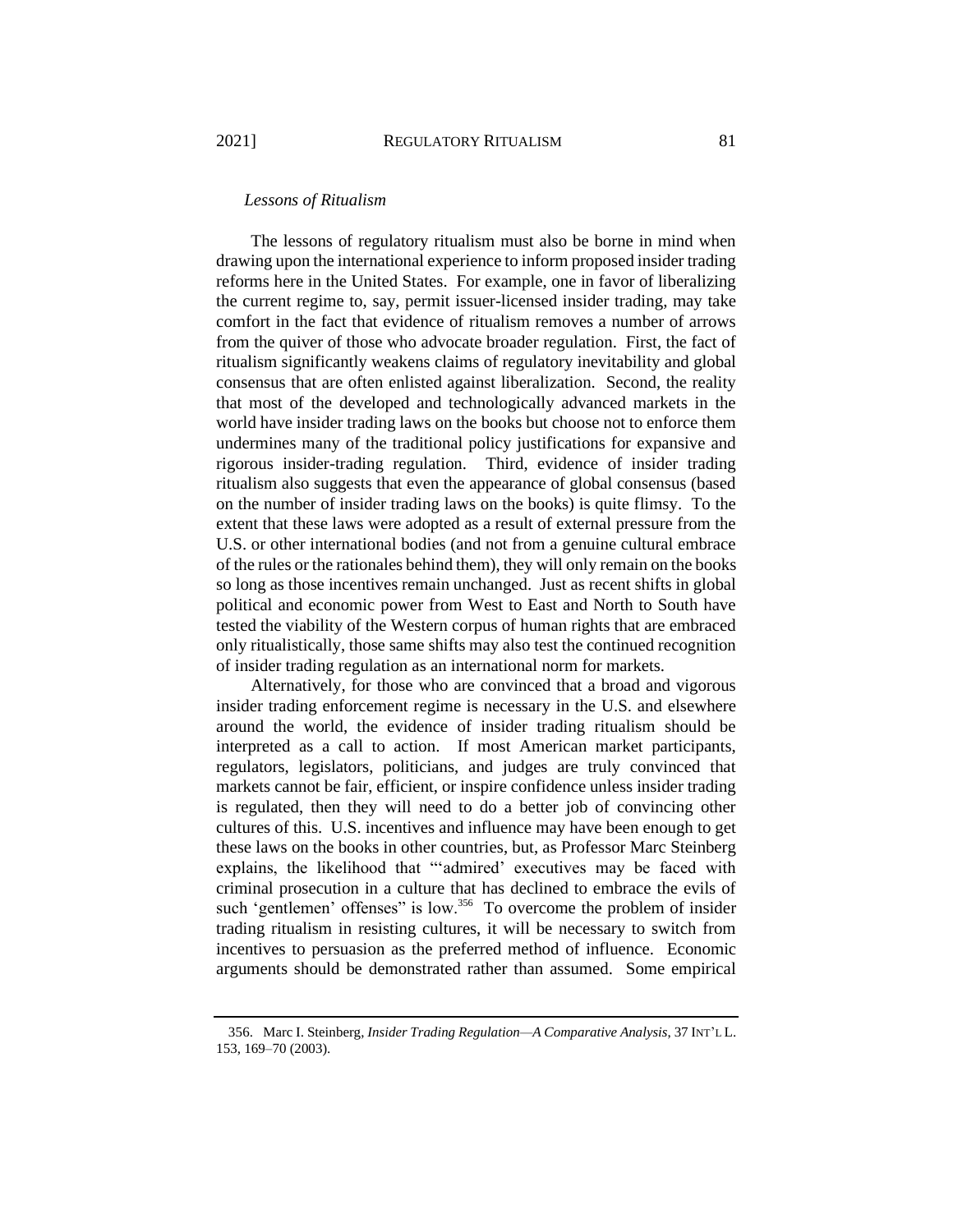<span id="page-57-0"></span>work to this end has been done,<sup>357</sup> but much more is needed.<sup>358</sup> And the equally important ethical justifications should be made explicit by appeal to generally accepted moral reasons, as well as ethical paradigms and tropes familiar to the target culture. Such "enlightenment missions" should strive to appeal directly (and in a culturally sensitive manner) to the constituencies within that country who are directly affected by insider trading abuses: "corporate insiders, bankers, brokers, judges, legislators, and the investing public."<sup>359</sup>

Even (or especially) as exporters of the norms of insider trading regulation, our insider trading enforcement regime in the U.S. would benefit a great deal from such a frank discourse concerning the economic and ethical implications of insider trading regulation within our own culture, particularly as we look to reforming our enforcement regime. No responsible proposals for reform should be offered without an honest appraisal of these foundational questions.

#### **CONCLUSION**

The insider trading regime in the United States is in need of reform. Whatever shape that reform takes, it would be remiss to begin the effort without first considering the experiences of other countries. There is much

<sup>357</sup>*. See e.g.*, Bhattacharya & Daouk, *supra* note [95,](#page-17-1) at 75 (empirical study finding that the "cost of equity in a country . . . does not change after the introduction of insider trading laws, but decreases significantly after the first prosecution"); Laura Nyantung Beny, *Insider Trading Laws and Stock Markets Around the World: An Empirical Contribution to the Theoretical Law and Economics Argument*, 32 J.CORP. L. 237, 237 (2007) (finding that "more stringent insider trading laws are generally associated with more dispersed equity ownership, greater stock price accuracy and greater stock market liquidity"); Beny & Anand, *supra* note [179](#page-26-0) (finding that Canadian firms tend to be "super-compliant" with insider trading laws despite lax enforcement, suggesting that such enforcement enhances corporate performance).

<sup>358.</sup> Beny's 2007 study identified some challenges to empirical research in the field of insider trading, noting that "the sample of available countries is quite small and there may be differences among them in data reliability." Beny, *supra* note [357,](#page-57-0) at 281. Beny also recognized that the problem of ritualism must be accounted for in empirical studies, noting that it is "possible that some countries enacted insider trading laws merely in response to external pressure, resulting in rote transplantation of foreign insider trading laws unrelated to such countries' financial, legal, and institutional characteristics." *Id*. Moreover, empirical studies suggesting that the adoption and enforcement of insider trading laws correlates to increased volume and liquidity must confront the significant counterexample of Japan. As Ramseyer noted, within two years of the Diet declaring insider trading criminal in 1988, "the volume of shares traded plummeted, and the market capitalization of Japanese firms disappeared. Two decades later, the market has yet to recover." Ramseyer, *supra* not[e 82,](#page-15-2) at 347.

<sup>359.</sup> Steinberg, *supra* not[e 356,](#page-56-0) at 171.